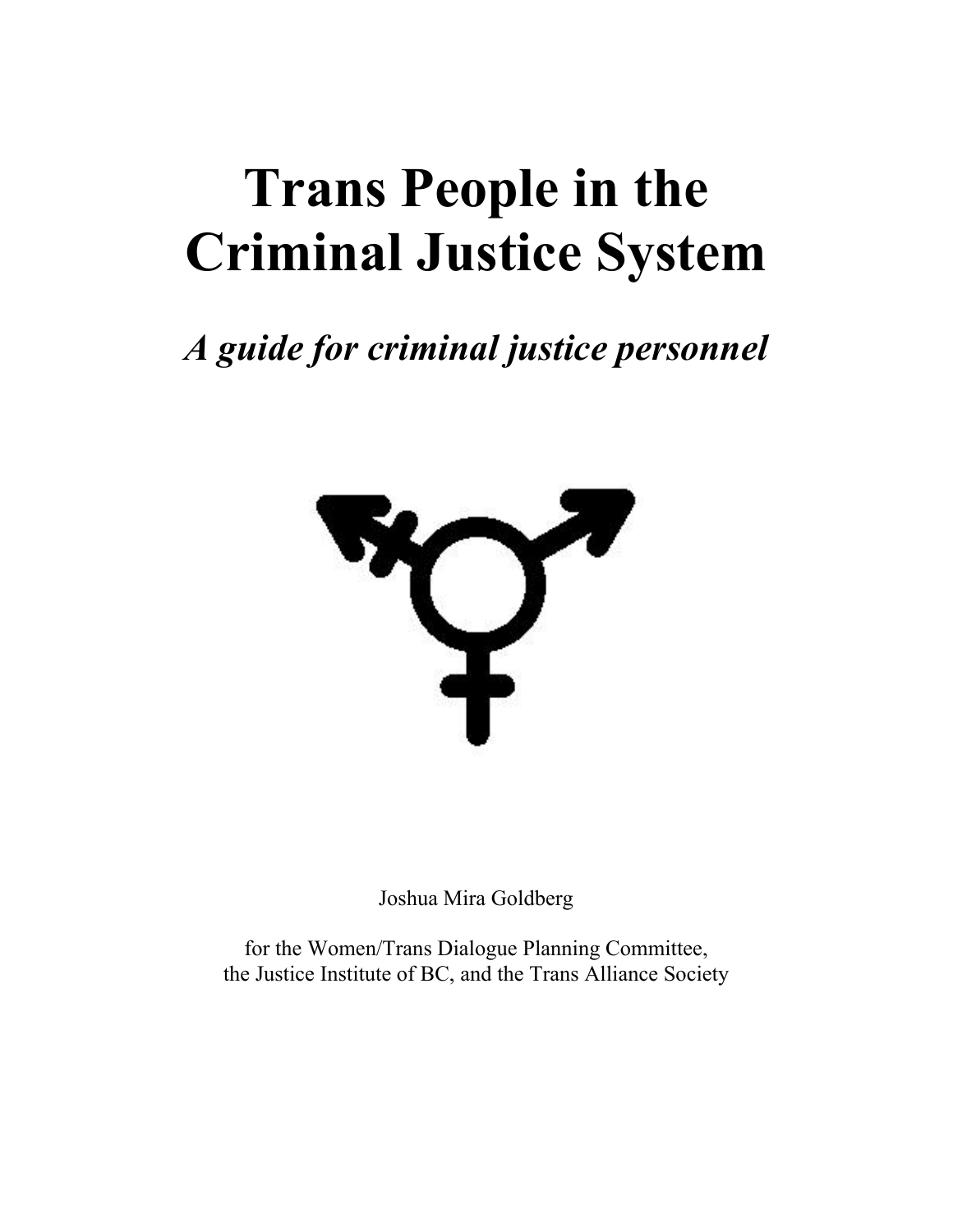For further information or to order copies of this manual, contact:

Shelley Rivkin Director, Centre for Leadership & Community Learning Justice Institute of BC 715 McBride Boulevard, New Westminster, BC V3L 5T4 Email: srivkin@jibc.bc.ca Web: <http://www.jibc.bc.ca/clcl/>

Trans Alliance Society c/o 1170 Bute St, Vancouver, BC V6E 1Z6 Tel: 604-684-9872 Ext. 2044 Email: communications@transalliancesociety.org Web: [http://www.transalliancesociety.org](http://www.transalliancesociety.org/)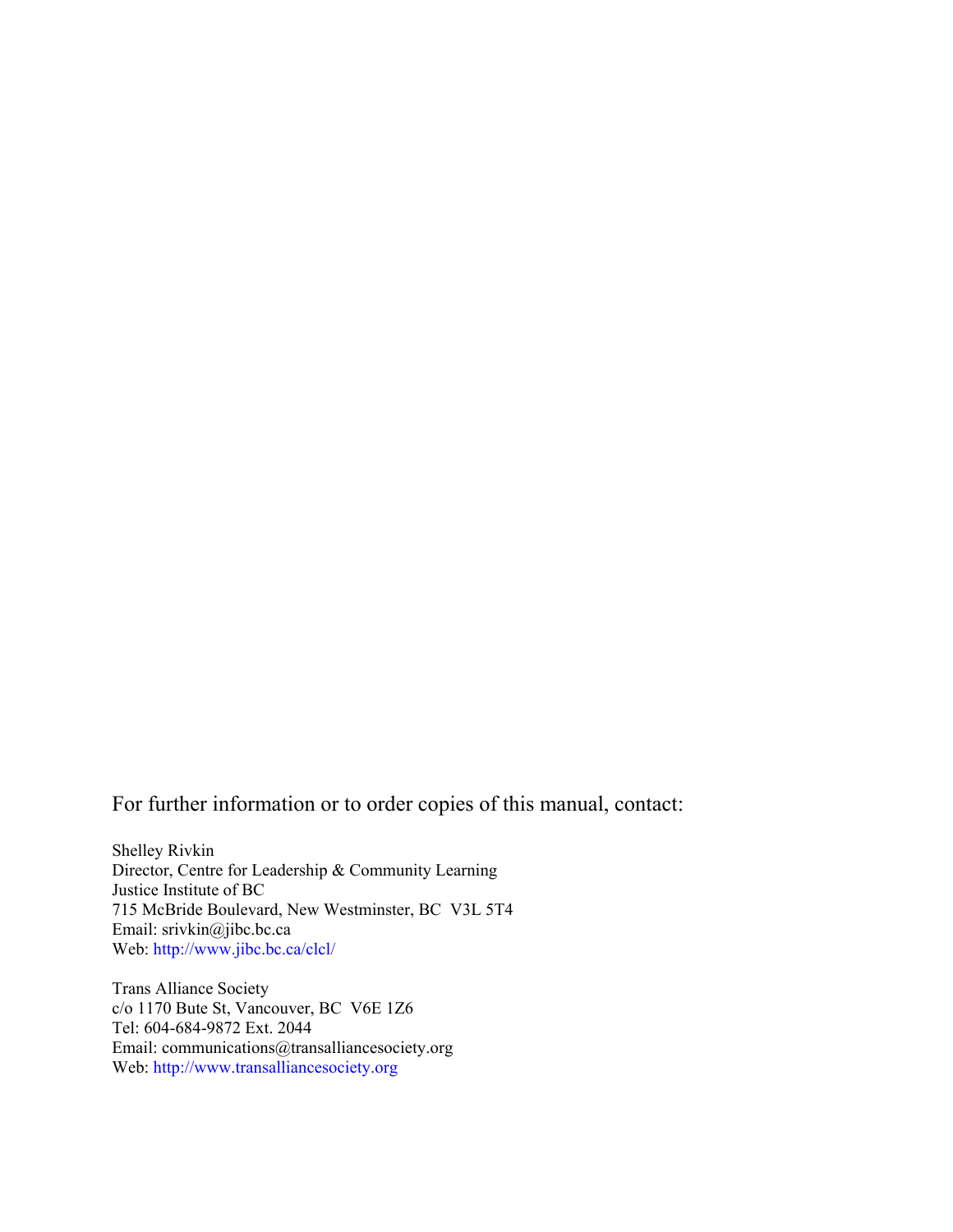# **Acknowledgments**

This project is a joint initiative of the Women/Trans Dialogue Planning Committee, the Justice Institute of BC, and Trans Alliance Society. As a collaborative effort that involved many communities, there are many people to thank.

We thank the members of the Women/Trans Dialogue Planning Committee (W/TDPC) for their leadership in initiating this project. We particularly thank the members of the W/TDPC Project Advisory Team – WG Burnham, Joey Daly, Dean Dubick, Tracy Porteous, and Caroline White – for reviewing the material, providing suggestions and feedback, and otherwise overseeing the development of this information package.

Our readers provided invaluable feedback on drafts of the guide, and we thank them (and, where applicable, the organizations they represent) for their efforts: WG Burnham (Trans Alliance Society, Trans/Action, and Women/Trans Dialogue Planning Committee), Monika Chappell (Youthquest!, Pacific DAWN, and December 9 Coalition), H. Aidean Diamond, Romham Padraig Gallacher, Emi Koyama (Community Board Chair, Survivor Project), and Aiyyana Maracle (independent artist and MFA candidate).

We thank Tonye Barreto-Neto, police Det. Ros Shakespeare, and police Sgt. Stephan Thorne for their groundbreaking work to educate criminal justice personnel about trans people, and acknowledge the work of many others – particularly Stephanie Castle, Cynthia Cousens, Les Feinberg, Jamison Green, Synthia Kavanagh, Sgt. Nicola Lamb, Ki Namaste, Georgina Scott, Linda Simpson, and Alexandria Tucker.

#### **Prepared by:**

**i** 

| Co-Editors:      | Caroline White<br>Shelley Rivkin | Women/Trans Dialogue Planning Committee<br>Justice Institute of BC                                                  |
|------------------|----------------------------------|---------------------------------------------------------------------------------------------------------------------|
| Writer/Designer: | Joshua Mira Goldberg             | Co-founder, Transcend Transgender Support $\&$<br>Education Society, BC FTM Network, and FTM<br>Etcetera (Victoria) |

Cover graphic: Holly Boswell / Wendy Parker / Nancy R. Nangeroni

Funding for the development of this curriculum guide was provided by the BC Ministry of the Attorney General. The guide reflects the views and opinions of the author and the Project Advisory Team and does not necessarily represent the position or policies of the Ministry.

Copyright © 2002 Trans Alliance Society

The contents and design of this manual are the copyright of Trans Alliance Society and the author. All rights reserved. You are welcome to reproduce this manual for educational purposes, in whole or in part, but please acknowledge the source. Materials from other sources included in this guide may not be reproduced without permission from the copyright owners.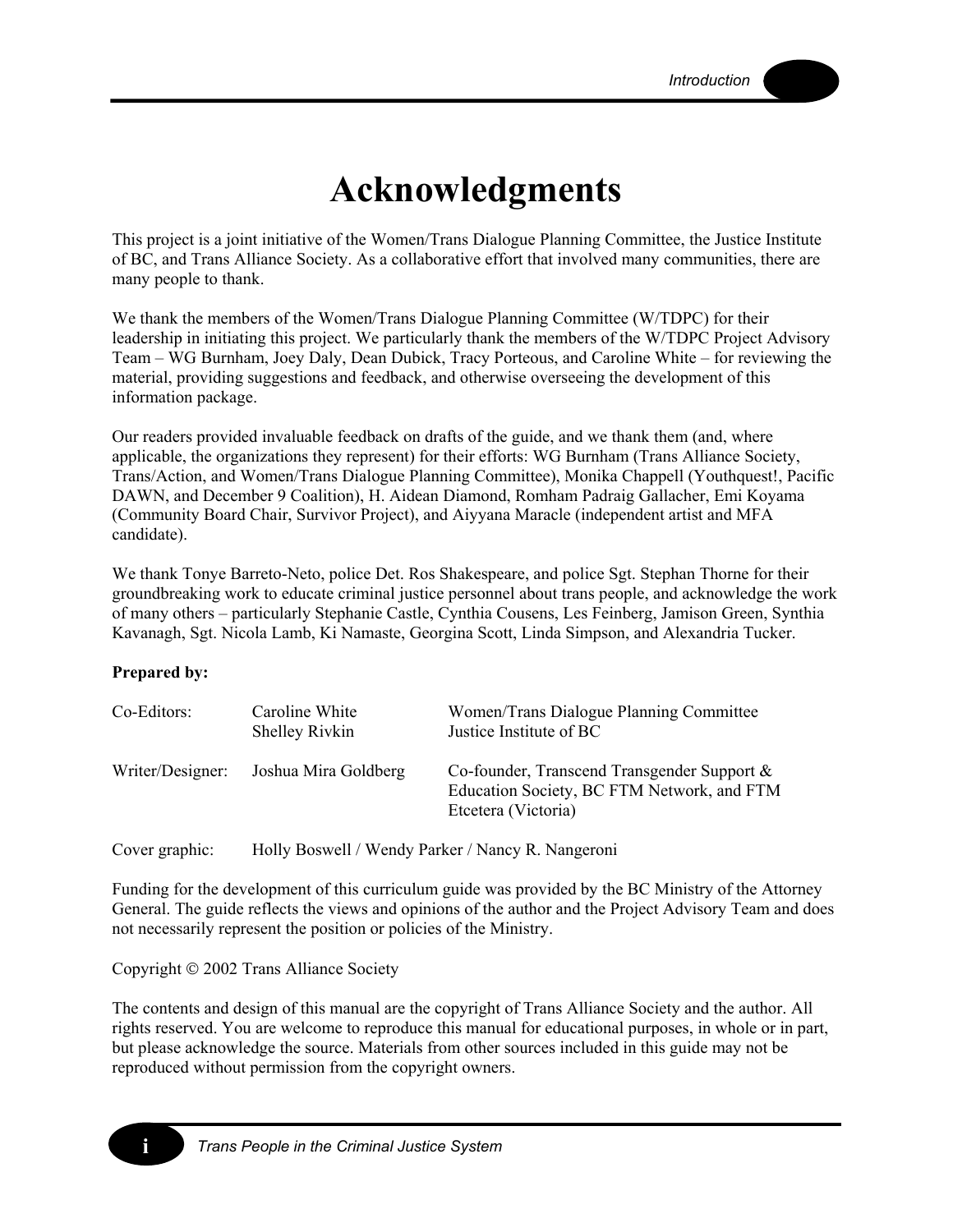# **Table of Contents**

| Introduction to Guide <i>manufacture contained a contained a contained a contained a contained a contained a contained a contained a contained a contained a contained a contained a contained a contained a contained a contain</i> |  |
|--------------------------------------------------------------------------------------------------------------------------------------------------------------------------------------------------------------------------------------|--|
|                                                                                                                                                                                                                                      |  |
|                                                                                                                                                                                                                                      |  |
|                                                                                                                                                                                                                                      |  |
|                                                                                                                                                                                                                                      |  |
|                                                                                                                                                                                                                                      |  |
|                                                                                                                                                                                                                                      |  |
|                                                                                                                                                                                                                                      |  |
|                                                                                                                                                                                                                                      |  |
|                                                                                                                                                                                                                                      |  |
|                                                                                                                                                                                                                                      |  |
|                                                                                                                                                                                                                                      |  |
| Section 2: The Legal Status of Trans People (2008) 2.0 million and the US and the US and the US and the US and the US and the US and the US and the US and the US and the US and the US and the US and the US and the US and t       |  |
|                                                                                                                                                                                                                                      |  |
|                                                                                                                                                                                                                                      |  |
|                                                                                                                                                                                                                                      |  |
|                                                                                                                                                                                                                                      |  |
|                                                                                                                                                                                                                                      |  |
|                                                                                                                                                                                                                                      |  |
|                                                                                                                                                                                                                                      |  |
|                                                                                                                                                                                                                                      |  |
|                                                                                                                                                                                                                                      |  |
|                                                                                                                                                                                                                                      |  |
|                                                                                                                                                                                                                                      |  |
|                                                                                                                                                                                                                                      |  |
|                                                                                                                                                                                                                                      |  |
|                                                                                                                                                                                                                                      |  |
|                                                                                                                                                                                                                                      |  |
|                                                                                                                                                                                                                                      |  |
|                                                                                                                                                                                                                                      |  |
|                                                                                                                                                                                                                                      |  |
|                                                                                                                                                                                                                                      |  |

ii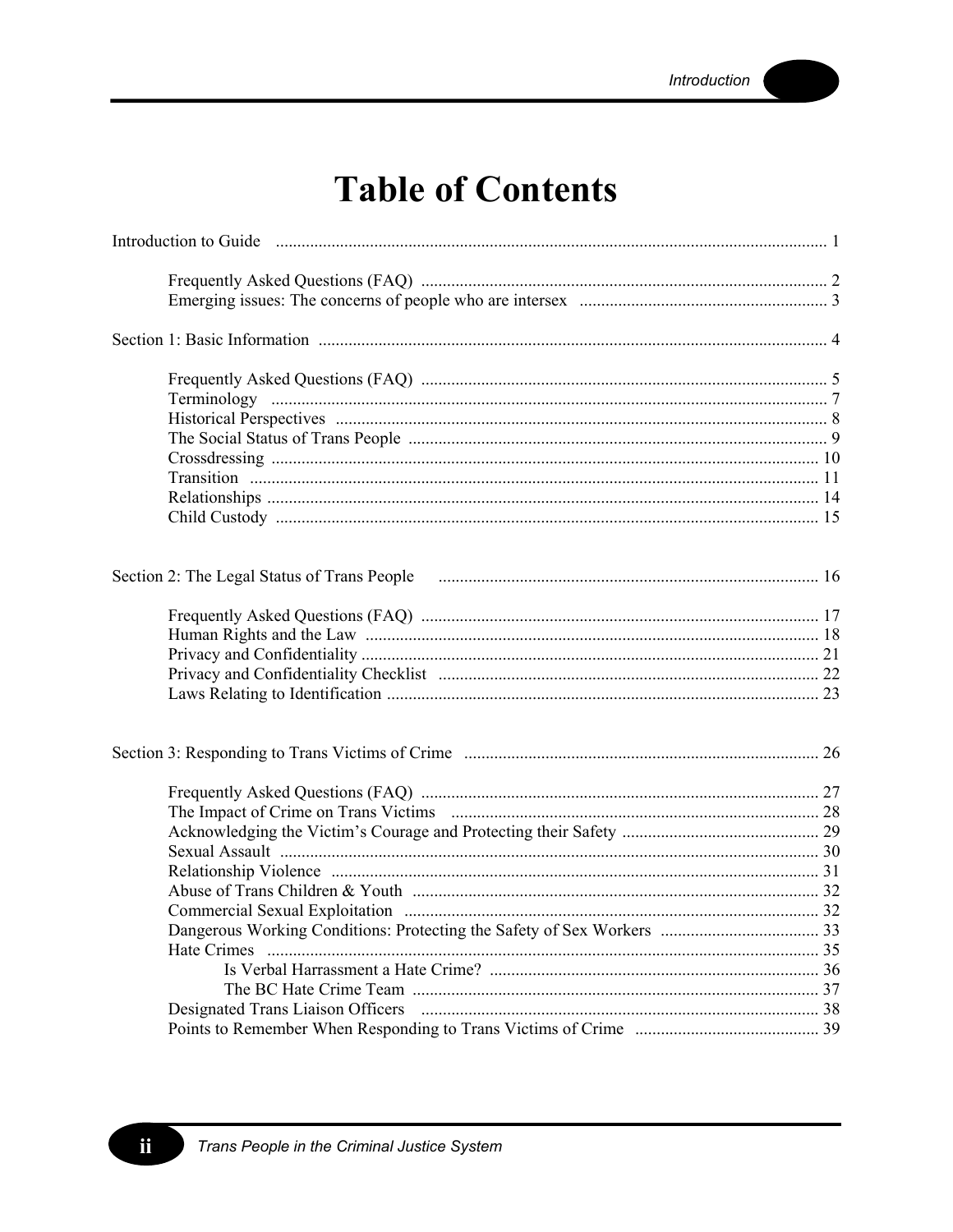| Access to Health Information for Personnel Working with Trans Offenders  44 |  |
|-----------------------------------------------------------------------------|--|
|                                                                             |  |
|                                                                             |  |
|                                                                             |  |
|                                                                             |  |
|                                                                             |  |
|                                                                             |  |
|                                                                             |  |
|                                                                             |  |
|                                                                             |  |
|                                                                             |  |
|                                                                             |  |
|                                                                             |  |
|                                                                             |  |
|                                                                             |  |
|                                                                             |  |
|                                                                             |  |
|                                                                             |  |
|                                                                             |  |
|                                                                             |  |
|                                                                             |  |
|                                                                             |  |

iii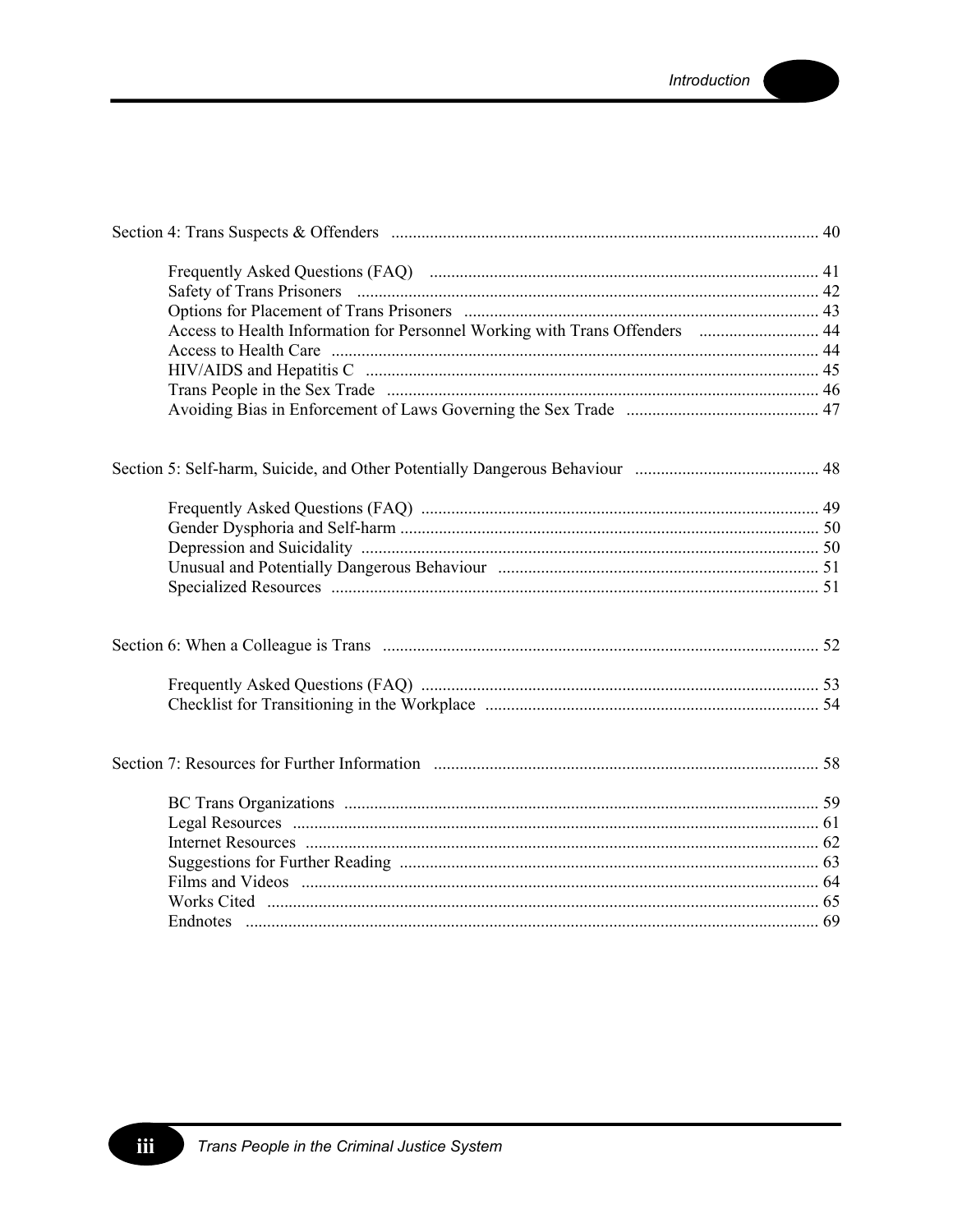# **Trans People in the Criminal Justice System:**

# *A guide for criminal justice personnel*

In order to do their job effectively, criminal justice personnel are expected to respond and treat all members of the community with respect. As our population has become increasingly diverse, criminal justice personnel have had to expand their awareness and understanding of the unique and specific needs of each community. Diversity extends beyond culture, ethnicity, religion, abilities, and sexual orientation; there is also diversity of gender beyond the binary division into man/woman. This diversity is referred to as *gender-variance* or *transgenderism.*

The purpose of this information package is to provide criminal justice personnel and those who work with them in policing, court services, and corrections with the information necessary to respond appropriately to trans individuals who come into contact with the criminal justice system.

Specifically, this information package is designed to:

- 1) Provide readers with an understanding of the specific needs and concerns of trans individuals involved with the criminal justice system;
- 2) Raise awareness of the legal, medical, and social issues that impact the safety and wellbeing of trans people involved with the criminal justice system;
- 3) Enable police and victim service workers to better support trans victims of crime;
- 4) Present strategies to increase the cooperation of trans individuals who are suspects and offenders; and
- 5) Identify the needs of trans people working in criminal justice facilities.

This information package has been designed in two formats: (i) a series of frequently asked questions (FAQs) on specific topics that can be used for self-study, and (ii) more detailed information on each of these topics – including current statistics, case studies, and updated resources which can be delivered in a workshop setting. The Women/Trans Dialogue Committee and Trans Alliance Society can provide resource people to assist with the delivery of a workshop on any of the topics contained in the information package.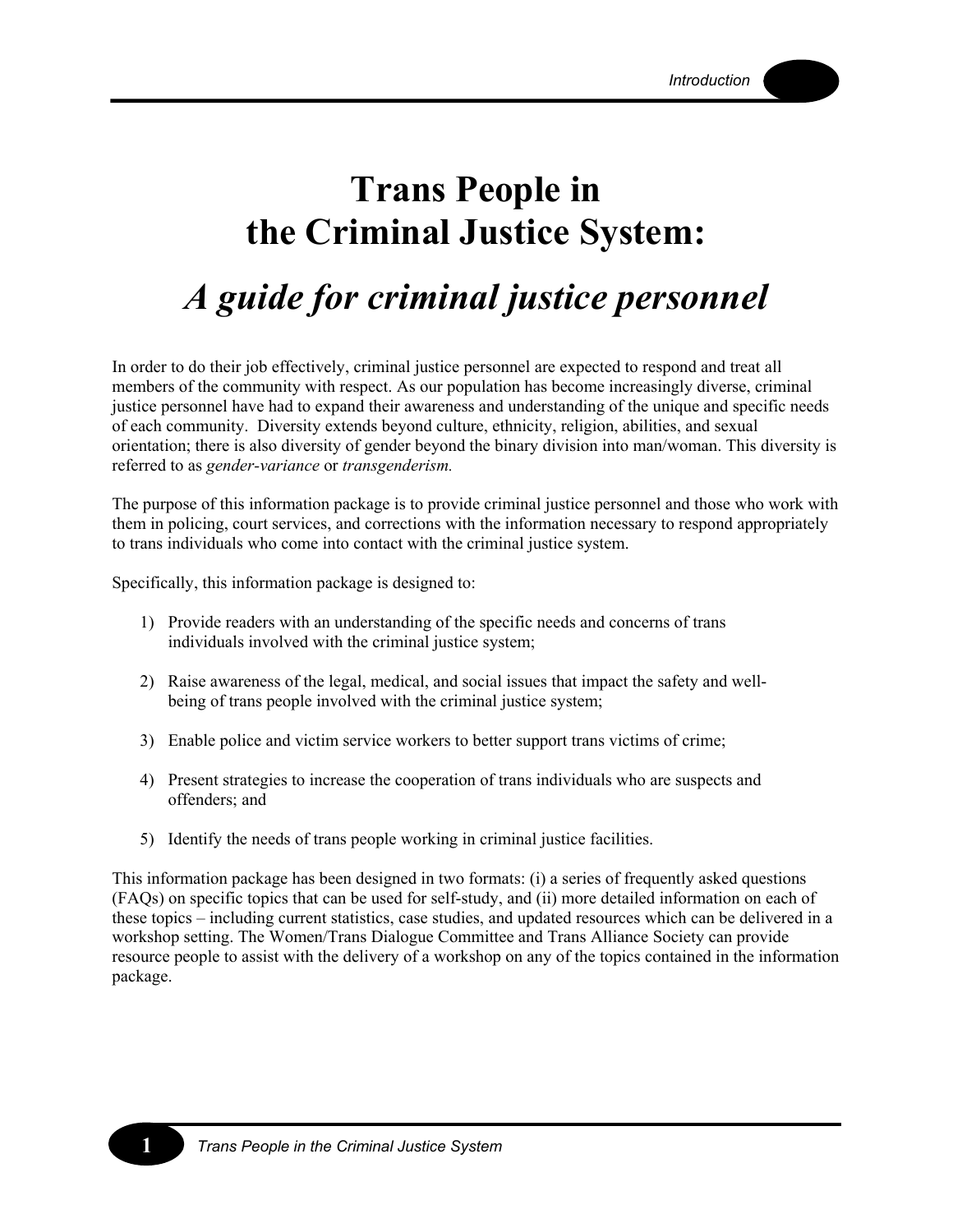FAQ

## **Before You Begin: Frequently Asked Questions**

## **I have already taken diversity training – why do I need more training?**

Getting a better sense of specific information about gender diversity will help you deal with the complex situations that may arise in your day-to-day work. For example:

- Should you refer to a trans victim of crime as he or she?
- If a suspect stopped on a traffic violation has a driver's license with a man's photo and name, but other identification has a female name and is marked "F", how do you know which ID to go by?
- If you get a "domestic" call and you find out that the victim is a trans person, does the Violence Against Women in Relationships policy apply?
- How should you respond to a complainant who says, "there's a man in the women's washroom"?
- If a woman you've arrested discloses she is a pre-operative male-to-female transsexual, where should she be celled, and should she be strip-searched by a male or female officer?

### **I don't work with offenders – why do I need this information?**

Criminal justice personnel are most likely to come into contact with trans people as victims of crime. For example, more than 50% of participants in a survey of trans people at Gay Pride celebrat[io](#page-77-0)ns in numerous American cities reported they had experienced violence in a romantic relationship;<sup>1</sup> over 60% of trans participant[s](#page-77-0) in another American study said they had been the victim of at least one hate-motivated incident $<sup>2</sup>$ </sup>

Additionally, you may be working with trans colleagues. Officers in various departments – including Vancouver, San Francisco, Portland, Minneapolis and North Yorkshire – have gone through gender transition while on the job. Tensions can be most productively addressed when there is understanding of workplace issues that may arise when a colleague discloses their status as a trans person.

## **Don't we already have policies on dealing with diversity?**

You likely have a diversity policy that may be helpful in thinking about general issues such as discrimination. You may also have policies that specifically relate to trans people; for example, your facility may already have policies on respectful language, strip-searching, and celling. We hope you find the suggestions throughout this manual useful in thinking about how to deal with situations where existing policies aren't sufficient to answer your questions.

#### **Isn't treating everyone the same the best approach?**

This is true in some ways. Trans people don't want to be singled out, made to feel like freaks, or otherwise treated as abnormal. However, you will likely encounter situations where the standard rules of dividing people up into men and women don't fit. In these situations, "treating everyone the same" just doesn't work. Human rights law (see pages 18-20) recognizes this need to be flexible and creative in order to avoid inadvertently discriminating against people who are in situations that require more than "just the usual".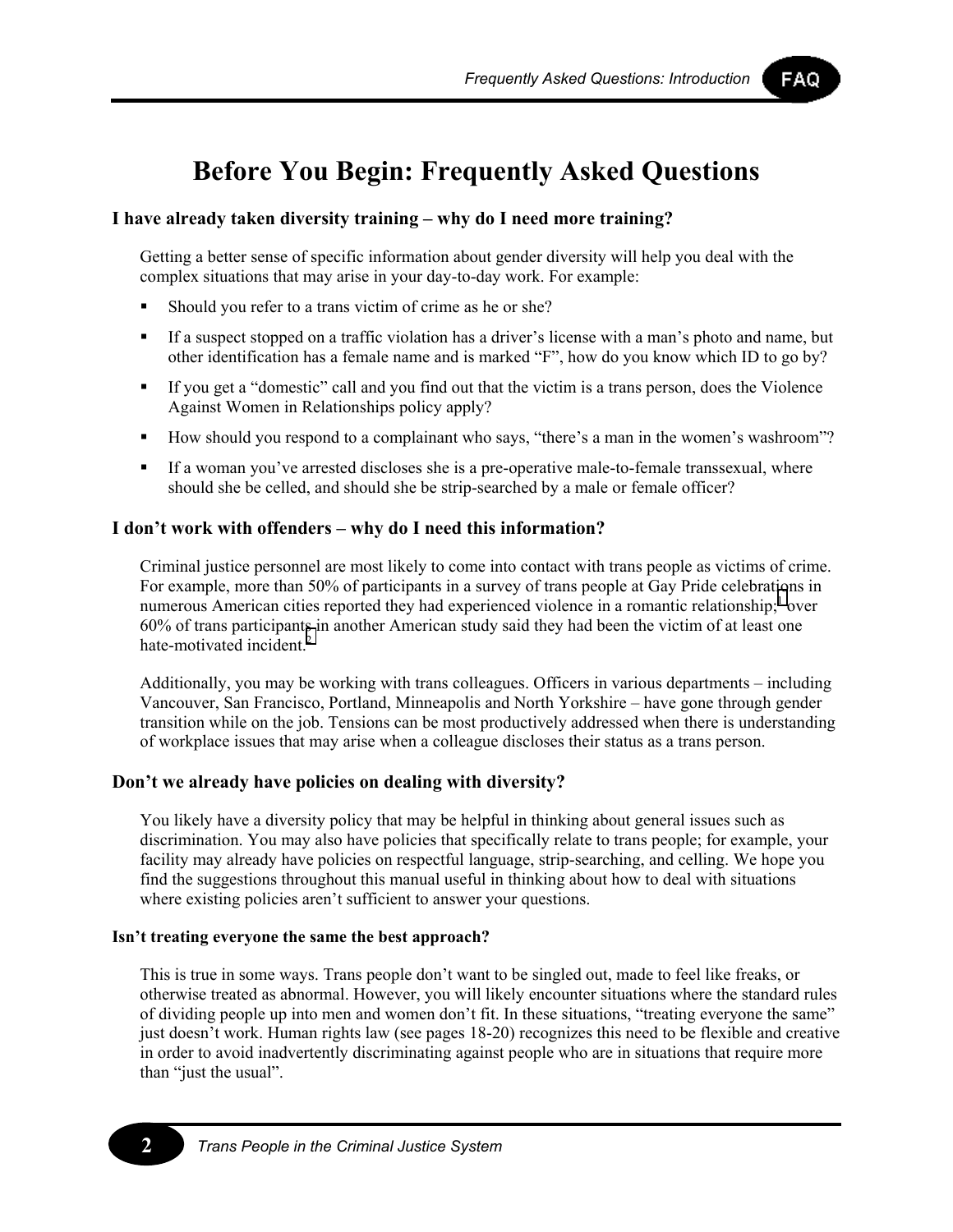FAQ

## **Emerging issues: The concerns of people who are intersex**

*Intersexuality* is a set of medical conditions that, according to the Intersex Society of North America (ISNA) "features congenital anomaly of the reproductive and sexual system. A person with an intersex condition is born with sex chromosomes, external genitalia, or a[n](#page-77-0) internal reproductive system that is not considered 'standard' for either male or female."<sup>3</sup> This includes people born with variations in chromosome patterns, genital size and appearance, and ovaries/testes, and those who have hormone levels that cause mixtures of secondary s[ex](#page-77-0) characteristics following puberty. It is estimated that 1% of the population is intersex.<sup>4</sup>

While intersex people can, like anyone else, self-identify as trans or be perceived as trans (and hence experience transphobic discrimination and harassment), intersexuality is not the same as transgenderism. The Intersex Society of North America (ISNA) highlights the medical establishment's role in fostering shame and secrecy, and the invasive and unnecessary genital surgeries routinely performed on children born with atypical sex anatomy, as key issues for people who are intersex.

Intersex people may come into contact with the criminal justice system as victims of crime, as suspects/offenders, or as staff in a criminal justice facility. Some intersex people do not require any special accommodation within the criminal justice system; others have specific needs that must be accommodated as per human rights law (see "Duty to Accommodate", page 20). Intersex people who have been criminally abused (by a partner, family member, etc.) because they are intersex may need specialized assistance to cope with the resulting trauma.

On the advice of intersex advocates, we have not included detailed information in this manual so as to avoid the all-too-common confusion of intersexuality with gender-variance. As resources for further reading, we recommend:

- The Intersex Society of North America website has detailed information and links to a range of resources. Their online library at <http://www.isna.org/library/readonline.html>is an excellent resource, and their online store at <http://www.isna.org/store/>features videos, books, resource manuals, etc.
- Dreger, A. D. (Ed.) (1999). *Intersex in the age of ethics*. Hagerstown, MD: University Publishing Group.
- Kessler, S. (1998). *Lessons from the intersexed*. New Brunswick, NJ: Rutgers University Press.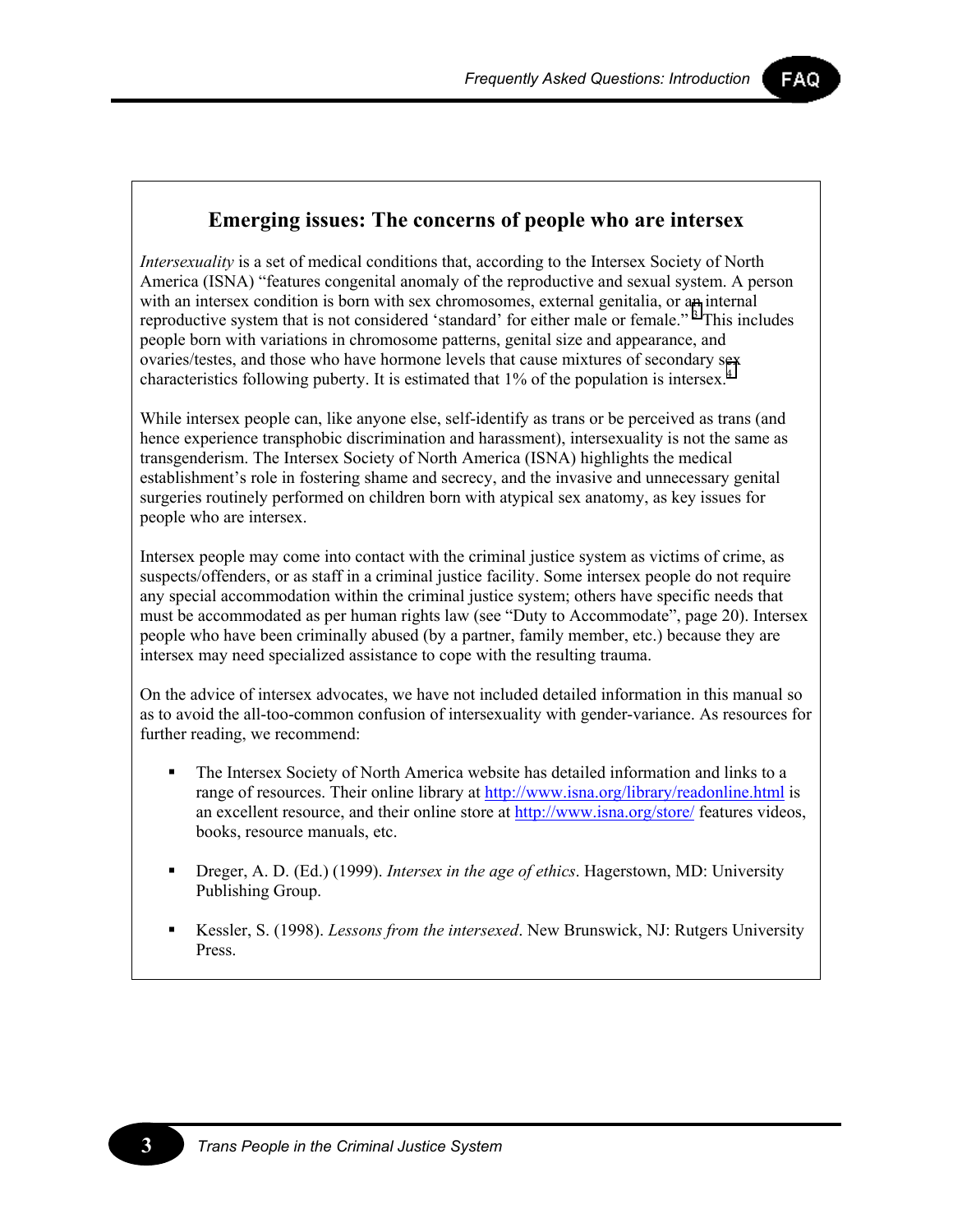# **SECTION 1:**

# **Basic Information**

4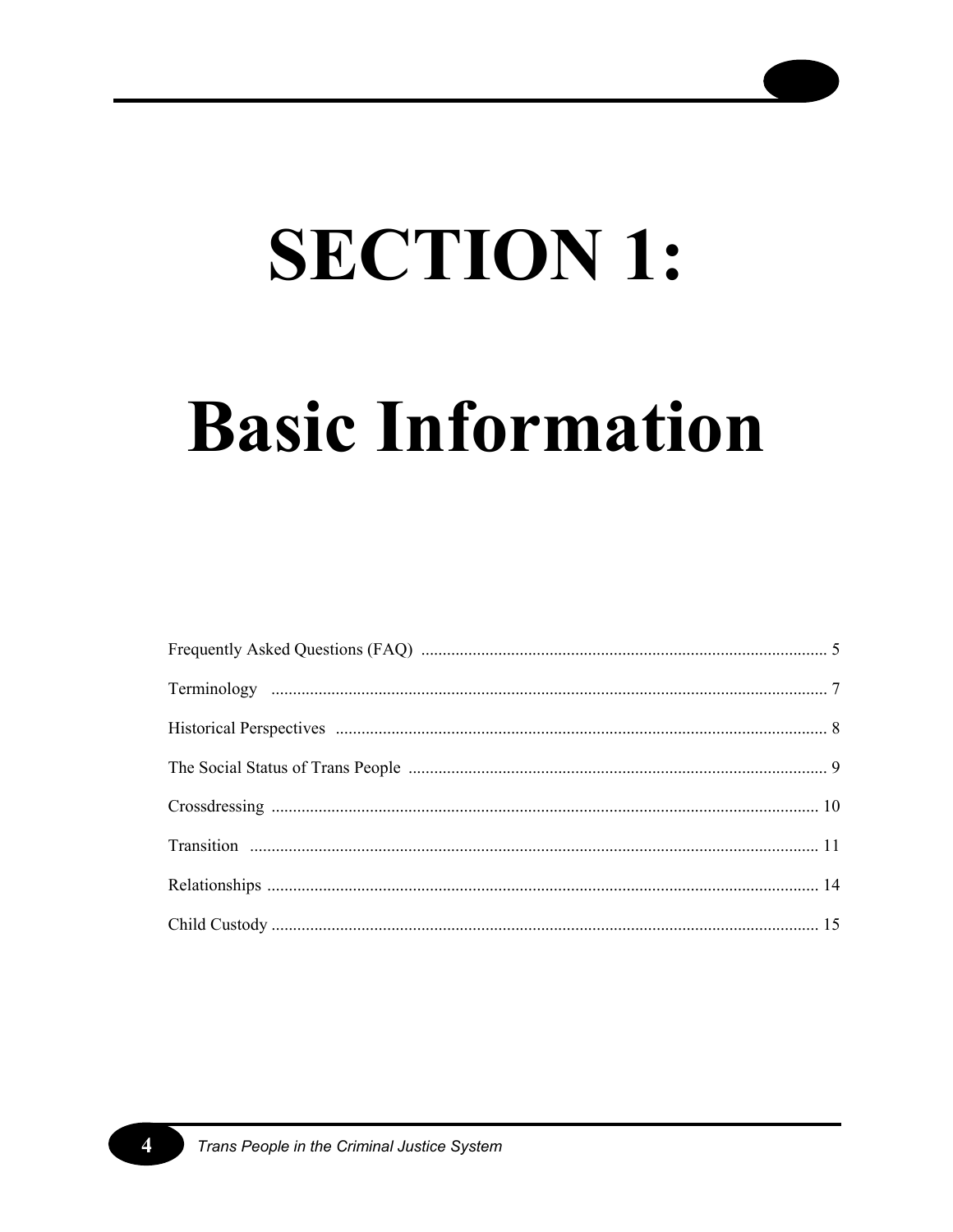FAQ

## **Frequently Asked Questions: Basic Information**

#### **What does it mean to be trans?**

*Trans* (short for *transgender*) people have a gender identity that is different than their birth sex, and/or express their gender in ways that contravene societal expectations of the range of possibilities for men and women. Some trans people identify as men or women, while others have an identity that is not as simple as 'man' or 'woman'. This umbrella term may include crossdressers, drag kings/queens, transsexuals, people who are androgynous, Two-Spirit people, and people who are bigendered or multi-gendered.

#### **How do I know if a person is trans?**

There is no reliable way of knowing if a person is trans unless they reveal this information to you. Just as there is great variation in what non-trans people look like, trans people also have a wide variety of physical appearances and clothing, mannerisms, etc. Some trans people are perceived by those around them to be trans, while others are not visually recognizable as trans. Additionally, some people who you might think look trans may not think of themselves in this way.

### **If I'm not sure if someone is trans, can I ask?**

For most people – including trans and non-trans people – questions about their gender, or incorrect gender attributions (e.g., referring to a woman as "he"), can be distressing. Because of this, questions about a person's gender should be handled with great sensitivity and caution, and should only be asked on a need-to-know basis (not because you are curious).

#### **If I'm not sure what a person's gender is, should I say her, him, or it?**

Given that there is no reliable way of knowing if someone is trans unless they reveal this information to you, you might benefit from using these guidelines with *every* person, not just those you suspect might be trans, so as to avoid incorrect assumptions about a person's gender. The term "it" is considered dehumanizing and should never be used. If someone has disclosed to you that they are a man (including those transitioning from female-to-male [FTM]) or a woman (including those transitioning from male-to-female [MTF]), use the gender pronoun that matches the person's gender – he/him for men (including FTMs) and she/her for women (including MTFs). If you don't know a person's gender, you will have to consider other options.

- 1) Try to use language that avoids gendered terms (e.g., use "this person", "they", or the individual's name instead of "he" or "she").
- 2) Use the gender pronoun that matches the way a person is dressed and other cues of gender expression (hairstyle, makeup, shoes, name, etc.). For example, a masculine looking person in a dress will generally appreciate being called "her". If a person has checked M or F on a form, you should refer to them as they have indicated.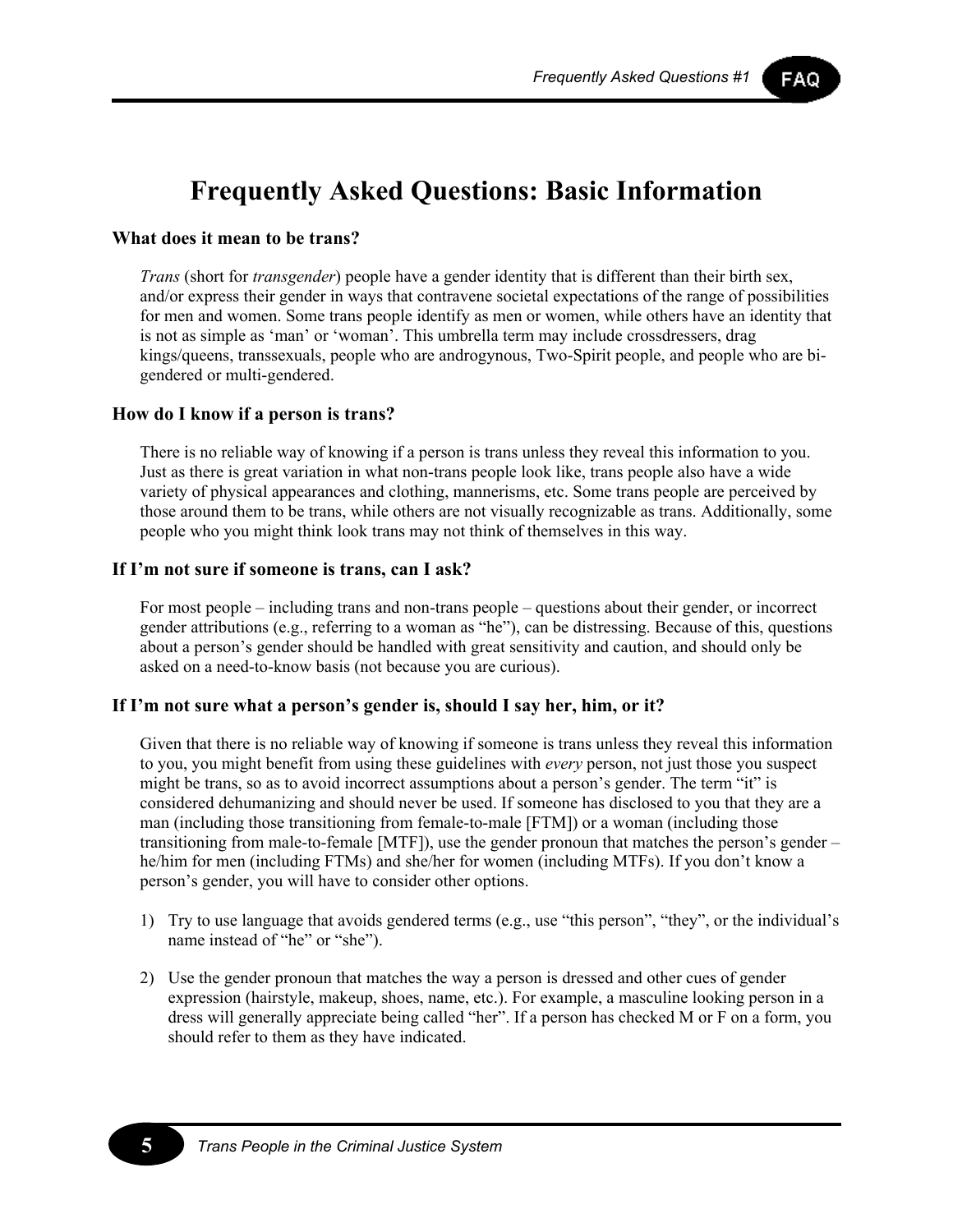FAQ

3) Ask in a way that is respectful. To avoid offense, you can try inquiring indirectly by asking, "Can I refer to you by your first name, or would you prefer to be called..." and hoping they indicate a title (Mr., Ms., Mrs., etc.) or a pronoun that gives you a cue you can act on. If you are just not sure, you can try a pronoun and see what the response is, or directly ask which gender pronoun the person would prefer. Some people will be upset by a direct question, but if you are gentle and non-confrontational, most people will understand that you are doing your best to be sensitive.

#### **What is involved in a sex change?**

The term 'sex change' is confusing because there is a difference between the process of gender transition – which is what 'sex change' usually refers to – and a legal change of sex. In BC, a legal change of sex refers narrowly to whether a person has had sex reassignment surgery (see page 25). *Transition* refers to broader changes in the way a person presents themselves in their social environment and daily life – from living as a woman to living as a man, or vice versa. It usually involves a change in appearance (hairstyle, clothing, jewelry), behavior (mannerisms, language), and way of referring to oneself (name, gender pronoun, identification). People in transition may or may not take hormones or have surgeries.

#### **Do more males or females transition?**

It is estimated that there are as many male-to-female (MTF) as female-to-male (FTM) transsexuals (people who have under[go](#page-77-0)ne or are going through gender transition – for more information see definition on next page). $\frac{5}{5}$ 

#### **After a person goes through transition, is he or she gay, straight, or bisexual?**

*Sexual orientation* – who a person is romantically and erotically attracted to – is different than gender. Just like non-trans people, trans people, including those who have undergone transition, may be heterosexual, gay, lesbian, bisexual, etc. Some people find that one of the changes of transition is a change in who they are attracted to, while others experience no change. Trans people usually describe their sexual orientation by the gender they identify as, regardless of their bodies. For example, a trans woman with a male partner usually identifies as heterosexual or bisexual (not gay). Some people find the terms 'straight', 'gay', and 'bisexual' too limiting or confusing, and choose other ways to describe their sexual orientation. In your work it is unlikely you will need to ask the sexual orientation of a trans person you come into contact with. However, if someone uses a term that you are not familiar with, it is appropriate to respectfully ask what it means.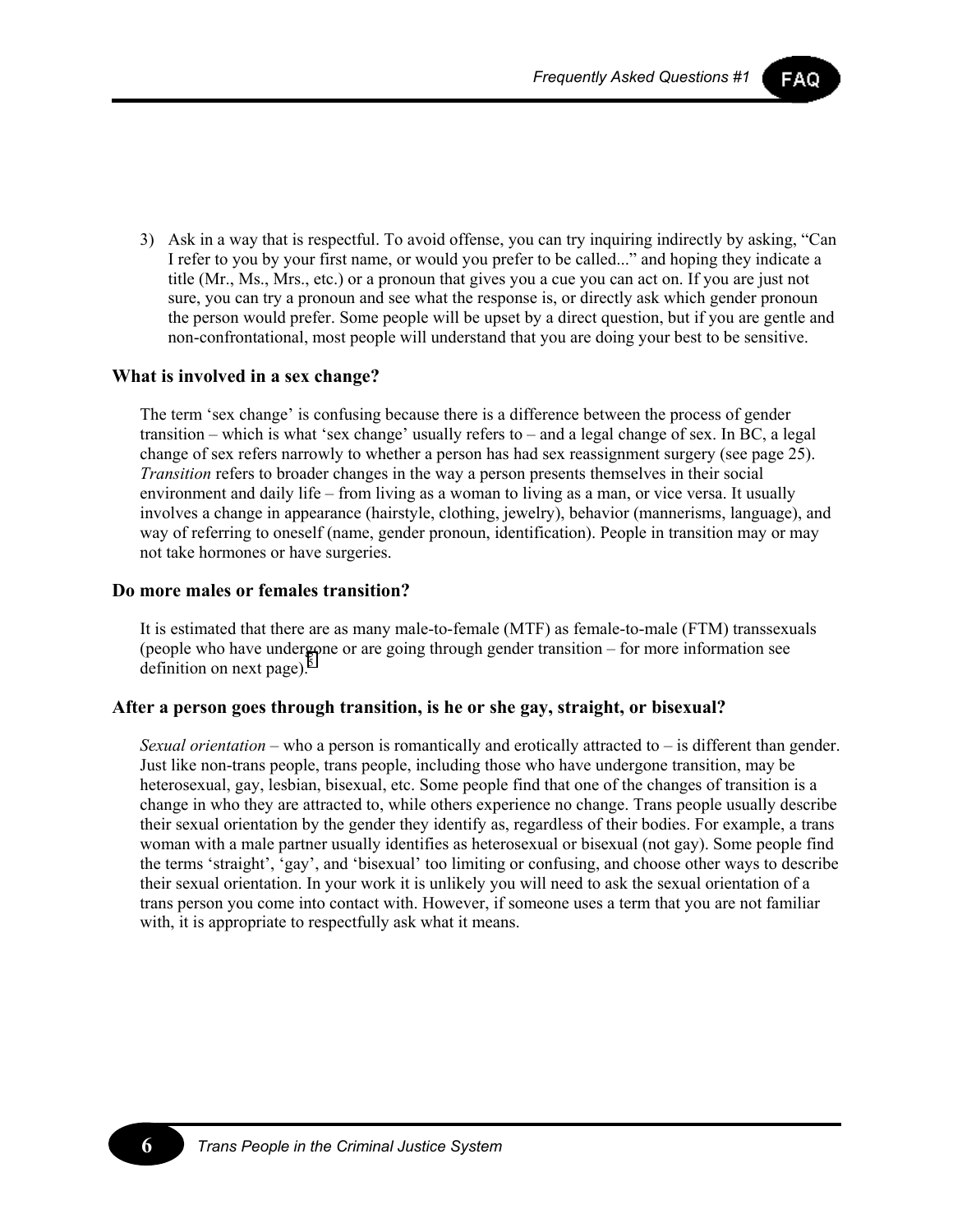# **Terminology**

There are many ways in which trans people describe their sense of self, and it is difficult to define terms precisely. Some people reject any term as a label that forces them into a box. Nevertheless, the following terms are some of the ways in which trans people describe who they are.

**Trans** (or **transgender**) people have a gender identity that is different than their birth sex, and/or express their gender in ways that contravene societal expectations of the range of possibilities for men and women. Some trans people identify as men or women, while others have an identity that is not as simple as 'man' or 'woman'. The umbrella term *trans* includes a wide range of people, including those who are Two-Spirited, crossdressers, drag kings/queens, transsexuals, and others listed below.

**Androgynous** people identify as having elements of both masculinity and femininity that lead to a neutral gender, or may identify as having no gender.

**Bi-gendered** people identify and/or express two genders, much as bilingual people can express themselves in two languages. **Multi-gendered** or **pan-gendered** people identify with and/or express the many shades of gender.

**Crossdressers** enjoy wearing clothing and possibly other accoutrements (such as makeup/hairstyle) that is considered appropriate for the 'opposite' gender. Some prefer to do this privately, while others go out in public while crossdressed. Some crossdressers appreciate being referred to in the gender associated with their outer appearance, while others have a constant identity that remains unchanged by wearing 'opposite' clothing.

**Drag king/queen** refers to those who crossdress in a showy or campy way, often for theatrical purposes and often to caricature famous men or women. 'Drag' is a term that is often associated with gay or lesbian communities; some people who perform professionally crossdressed outside gay/lesbian communities prefer the term 'female/male impersonator'. While some drag kings and queens may selfidentify as trans, many do not, as their sense of gender identity is not affected by their performance.

**MTF (or M2F/male-to-female**) is generally used to refer to anyone assigned male at birth who identifies or expresses their gender as a woman. Similarly, **FTM (or F2M/female-to-male**) is generally used to refer to anyone assigned female at birth who identifies or expresses their gender as a man.

**Transsexuals** have a gender identity that may not be congruent with their body. There is often discomfort with the disparity between the body and sense of self (*gender dysphoria*), and a desire for hormones and/or surgery to make the body more closely match the gender identity. The term *non-op* refers to transsexuals who are not intending to have surgery; *pre-op* refers to those who have surgery pending, while *post-op* refers to those who have had surgery. Some transsexuals reject these terms because they feel they focus too heavily on medical intervention as the marker of a trans person's identity.

**Two-Spirit** is a term used by some First Nations people to describe themselves in a way that is closer to their cultural construct of sex/gender/sexuality than the dominant Western view. Some of the languages of indigenous nations of North America have retained specific terms for gender and sexual diversity; some First Nations people may use both the general term Two-Spirit and the culturally specific term from their nation to describe themselves.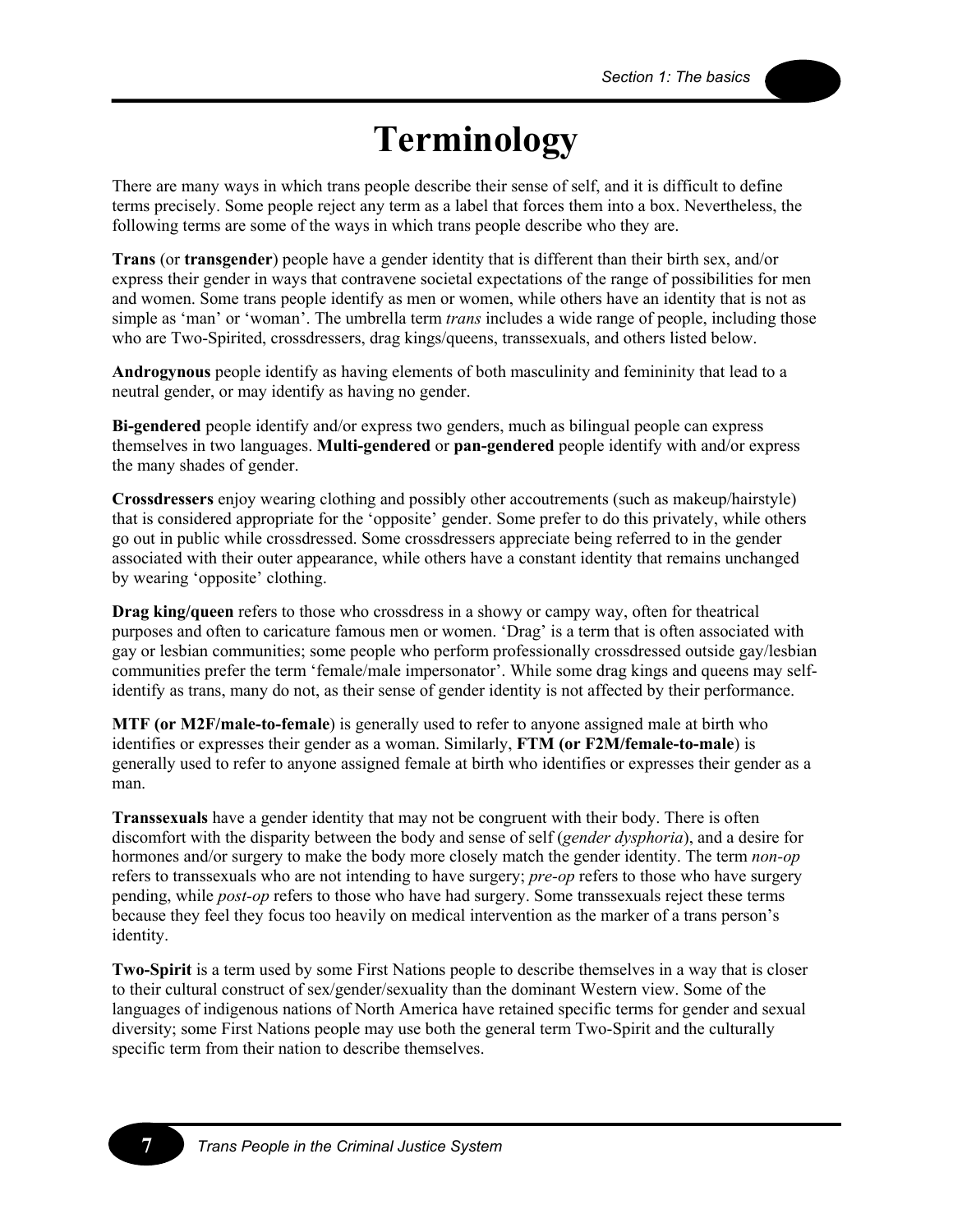## **Historical Perspectives**

Transgenderism is often perceived as a phenomenon that arose in North America from the 'sexual revolution' of the 1960s. However, just as gender is a concept that has existed in various forms throughout history and across cultures, so can references to trans peopl[e](#page-77-0) be found throughout time, in mythology, legend, oral history, and written history on every continent<sup>6</sup>.

Finding information about culturally diverse approaches to gender is very difficult because of the skewed perspective of many historical records. For example, European anthropologists' and settlers' records of indigenous cultural approaches to sex and gender diversity are often based on the assumption that European culture is superior and recorded with the aim of dehumanizing indigenous peoples. Despite this difficulty in interpreting historical documents, it appears that there have always been people who felt a deep need to express their gender in ways that contravened the gender norms of their time, and those who sought to change their bodies long before synthetic hormones were developed. In some cultures and times, trans people have been revered, and in others reviled, feared, or ignored.

"For a very long time prior to the colonial and postcolonial periods (this little blip on the time-line of our history), Indigenous peoples brought into being and practiced a social organization that viewed gender in the same continuum, with the same sense of circularity and integral interrelations which we attached to everything else in life...Various social positions were created for these people who are neither woman nor man. These special people were recognized as having all the knowledge of these genders and more, so by and large the roles of these special people were ones where mediation between man and woman and spirit was required. In ceremony, physically and metaphorically, our place was between the women and men. We were healers, people of medicine, we were storytellers, seers and visionaries, artists and artisans – we were among the keepers of the culture. Our counsel was often sought."

- excerpted from Aiyyana Maracle (2001), *A Journey in Gender*, with permission of author

As Jamison Green points out in *Transgender Equality*,

Even today, social norms about gender vary significantly within different geographic regions, classes, and ethnic or racial groups. For example, social expectations concerning what counts as "appropriately" masculine or feminine attire in a small farming community in the Midwest may differ considerably from those in Los Angeles, New York City or other large cities. While these differences may sometimes simply reflect different cultural norms, they are also frequently used to perpetuate invidious racist stereotypes and practices. For example, the racist stereotype that black men are "hypermasculine" and therefore supposedly prone to violent and criminal behavior has contributed to pervasive discrimination against black men in the criminal justice system, from the use of "racial profiling" by law enforcement personnel to the disproportionate targeting of black men in prosecution and sentencing. In practice, stereotypes about gender are rarely independent of stereotypical assumptions about race and class.<sup>[7](#page-77-0)</sup>

Historically, relationships between trans individuals/communities and criminal justice personnel in North America have been strained, in part due to a societal characterization of gender-variance as a criminal form of deviance. In the semi-autobiographical novel *Stone Butch Blues*, trans writer Les Feinberg graphically describes the escalation of tensions between police and poor/working-class trans people that led to the infamous Stonewall riots in 1969 – tensions caused in part by laws prohibiting crossdressing, and in part by discriminatory and harassing behavior by some of the police officers.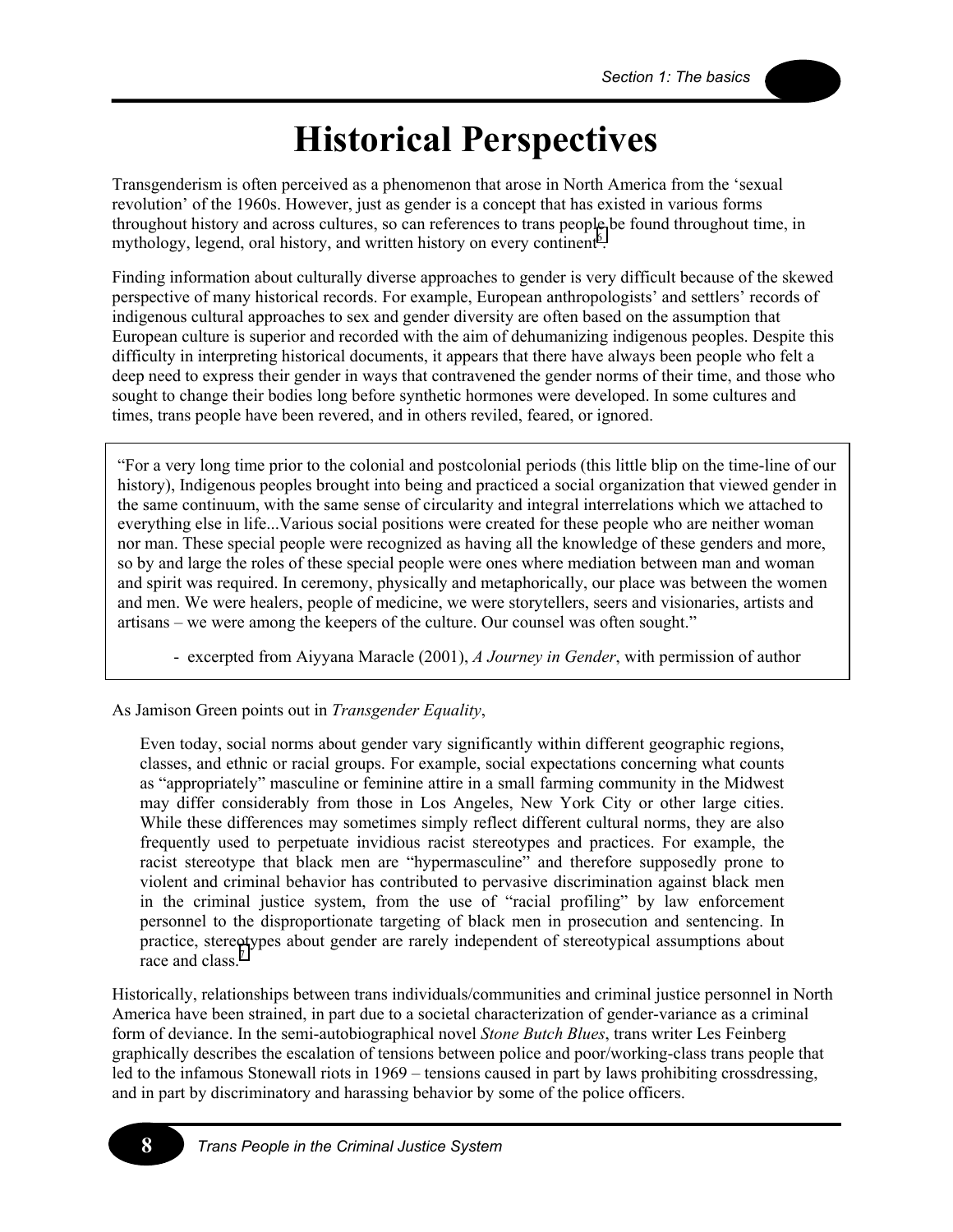## **The Social Status of Trans People**

People who are perceived as trans or who are "out" (open about their identity and experiences) as trans often experience:

- abuse or abandonment from family, friends, and communities of origin
- loss of employment and difficulty finding work
- verbal harassment and physical/sexual violence (including hate crimes)
- refusal of medical treatment, or unwanted psychiatric or medical intervention
- **denial of housing**
- denial of access to health and social services
- discrimination within the justice system: harassment by criminal justice personnel, complaints not taken seriously/hate crimes not investigated thoroughly, inequitable child custody rulings

As a result, many trans people remain "closeted". The difficult decision to keep one's gender a secret is similar to that made by some lesbians, gay men, and bisexuals who do not reveal their sexual orientation for fear of the resulting discrimination and stigma, and/or out of internalized shame and embarrassment. Although being "closeted" may provide some protection from others' hostility, it is often accompanied by great stress and fear of the secret being discovered.

While some trans individuals are well-supported and experience relatively minor discrimination, within trans communities there are disproportionately high incidences of depression, HIV infection, poverty, alcohol and drug use, and suicide. Studies of trans youth have documented elevated high-school dropout rates and increased likelihood of becoming street-involved.

Masculine women, feminine men, and people who are intersex who do not think of themselves as trans but are perceived by others to be trans can share some of the same experiences as trans people, including discrimination, harassment, and violence.



Family members of trans people also face transphobic discrimination and stigma, including isolation, denial of housing and services, harassment, and hate crimes. Partners of trans people often experience both transphobia and homophobia, as they are assumed to be gay or lesbian for dating a trans person (regardless of their sexual orientation). Pfc. [Private First Class] Barry Winchell, whose partner Calpernia Adams was a trans woman, was beaten to death while he slept in his barracks at an army base in Tennessee, by a fellow soldier who had called Winchell a "fa[gg](#page-77-0)ot" in a fight a few days before the murder.<sup>8</sup>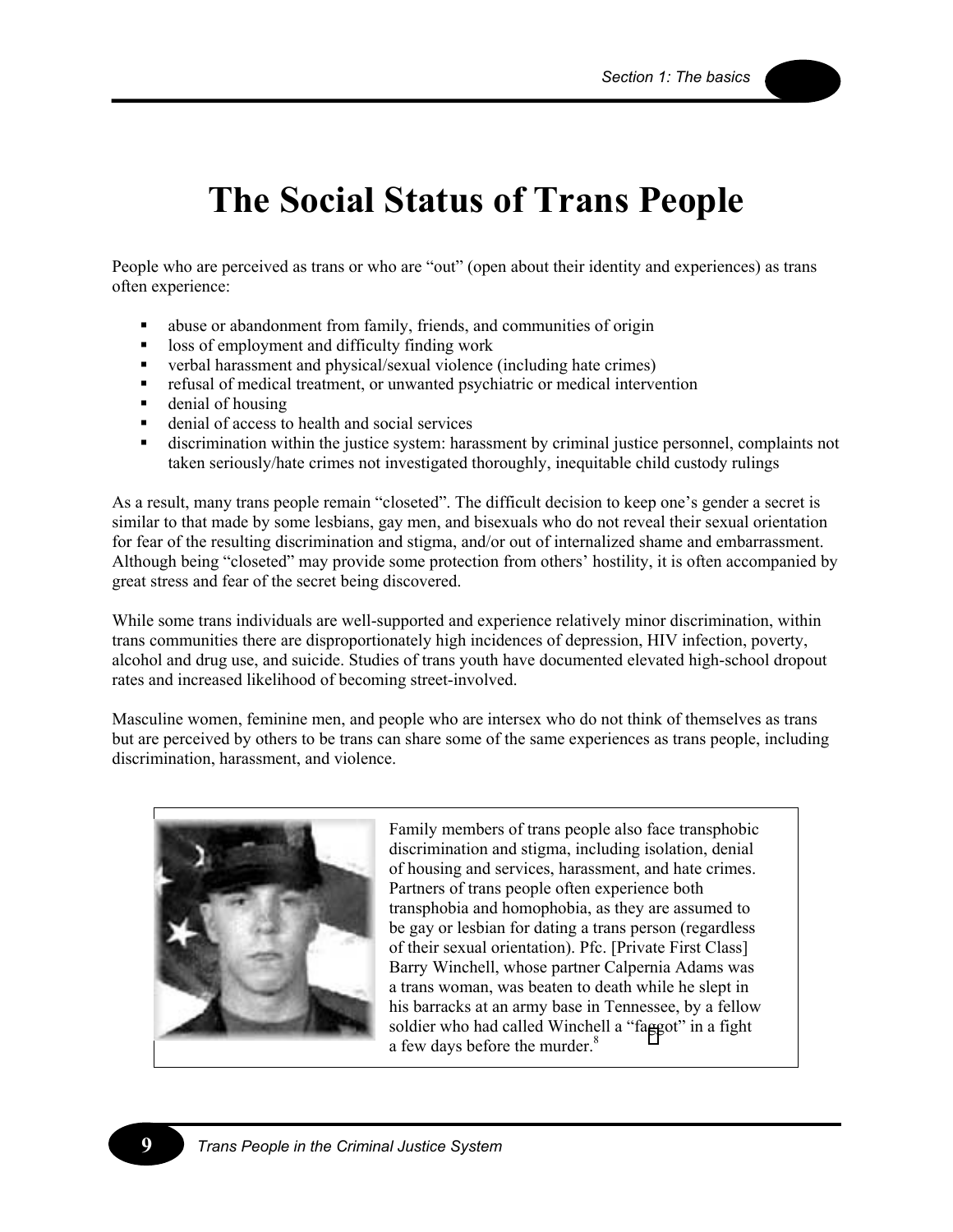# **Crossdressing**

As described earlier, *crossdressing* refers to wearing clothing (and possibly other accoutrements, such as makeup, hairstyle, and accessories) that is considered appropriate for the 'opposite' gender. Some people crossdress on an occasional basis, while others do it more frequently; some people do it privately, while others feel comfortable being publicly crossdressed. While for some people crossdressing does not involve a change in sense of self or behaviours associated with gender, for others being crossdressed involves adopting a persona that is consistent with the change in appearance – for example, male crossdressers may use a woman's name while crossdressed, raise the pitch of their voice, etc.

There are many myths and stories in popular culture about people who crossdressed to gain opportunities they felt were available only to the other gender, such as Dustin Hoffman and Barbara Streisand in the films *Tootsie* and *Yentl*. This does not accurately portray the complexity of the motivations behind crossdressing. The Cornbury Society, a Vancouver-based support and social group for crossdressers, identifies the following reasons for crossdressing:

- Some crossdressers simply prefer the comfort, style, feel or variety of the clothes of the opposite sex; many women wear men's clothes quite openly for these reasons.
- Some crossdressers are fetishists who are sexually stimulated by certain clothing or objects.
- Some people attribute their crossdressing to their parents dressing them as the opposite sex at an early age.
- Some men (or women) have a strong sense of the feminine (or masculine) aspects of their personality and enjoy expressing it through dress and behaviour.
- Crossdressing may be related to employment. Female and male impersonators dress mainly to perform and most rarely crossdress offstage. Crossdressing sex trade workers meet the desires of certain customers.
- **•** Drag queens and drag kings often crossdress outrageously, usually to amuse or offend or to make a statement.
- " "Gender benders" enjoy combining visible gender cues that are contrary to societal norms e.g., a person with a beard wearing a miniskirt.
- Some enjoy the hobby and the craft of passing as the opposite sex.
- Some religious ceremonies have a symbolic crossdressing component.

adapted from *About Them Crossdressers*, retrieved September 28, 2002 from [http://www.cornbury.org/aboutcds.](http://www.cornbury.org/aboutcds.php)php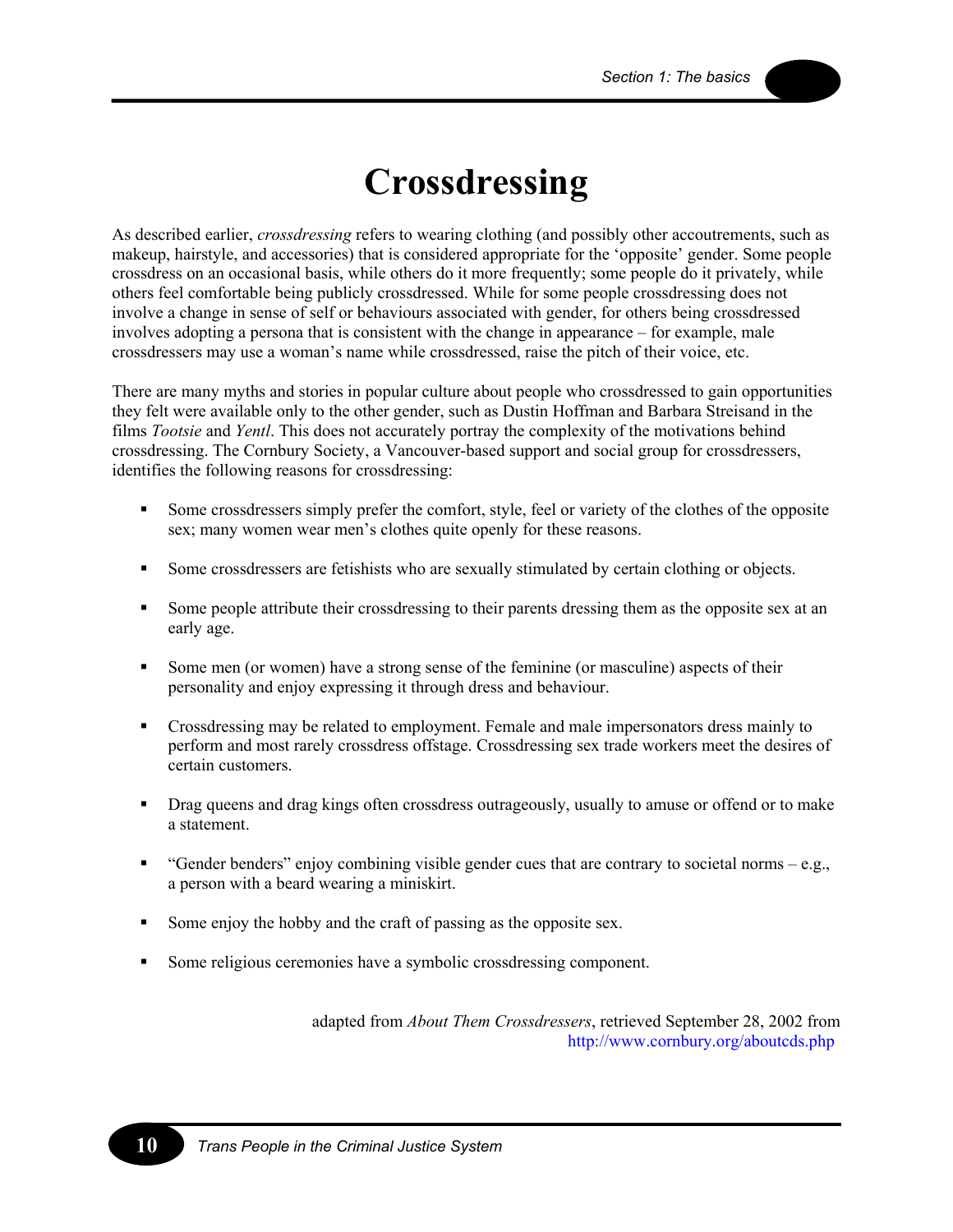## **Transition**

*Transition* refers to a change in the way a person presents themselves in their social environment and daily life – from living as a woman to living as a man, or vice versa. Transition usually involves a change in physical appearance (hairstyle, clothing, jewelry), behavior (mannerisms, language) and identification (name, gender pronoun). It may be preceded or accompanied by the use of hormones and other medical procedures to change the appearance of secondary sex characteristics and genitals.

Not all trans people transition in the same way, or at all. Among people who do transition, many feel that hormonal and/or surgical interventions are not necessary; others may desire physical changes, but do not pursue them for reasons relating to health, finances, family, community, culture, spirituality, or politics. Some people have surgery but do not take hormones, or vice versa. While many people who transition live full-time as the gender they are transitioning to, others do not – because they do not want to or because they do not feel safe to do so.

People who decide to transition typically describe an urgent and persistent need to do so; one person described life before transition as "looking in the mirror and seeing the wrong person there – the image reflected is not who you really are". The decision to transition is not a frivolous one.

In addition to adjusting to physical and social changes, transition often involves losses of family, friends, social networks, and/or employment. For some people, transition is the first time that family, friends, coworkers, and employers become aware that a person is trans. The surprise and stigma can affect not only the person in transition but also their partners, family members, friends, co-workers, and community members, resulting in a loss of support by those who have difficulty accepting the transition.

## **Changes in Physical Appearance**

A number of non-hormonal and non-surgical techniques can be used to assist in transition. Such techniques (e.g., chest binding, prosthetic devices, padded bras) are used not only by those undergoing transition, but also by other trans people (e.g., drag queens/kings) to make it more feasible to cross-live on a part-time basis.

A range of emotional, physical, and mental changes are often experienced by people taking hormones as part of transition. Typically, secondary sex characteristics such as facial and body hair, breast development, body shape, and voice pitch will change, although the degree of change and the length of time it takes to effect change varies greatly from person to person. In BC, most physicians require a psychiatric and physical assessment before prescribing hormones for gender transition. Hormones are also used by some trans people without medical supervision (purchased as a street drug or by mail-order from outside Canada); reasons for this vary, including discomfort with the mainstream medical approach, attempting to speed up transition through higher doses, and difficulty finding a doctor who is willing to prescribe hormones for gender transition.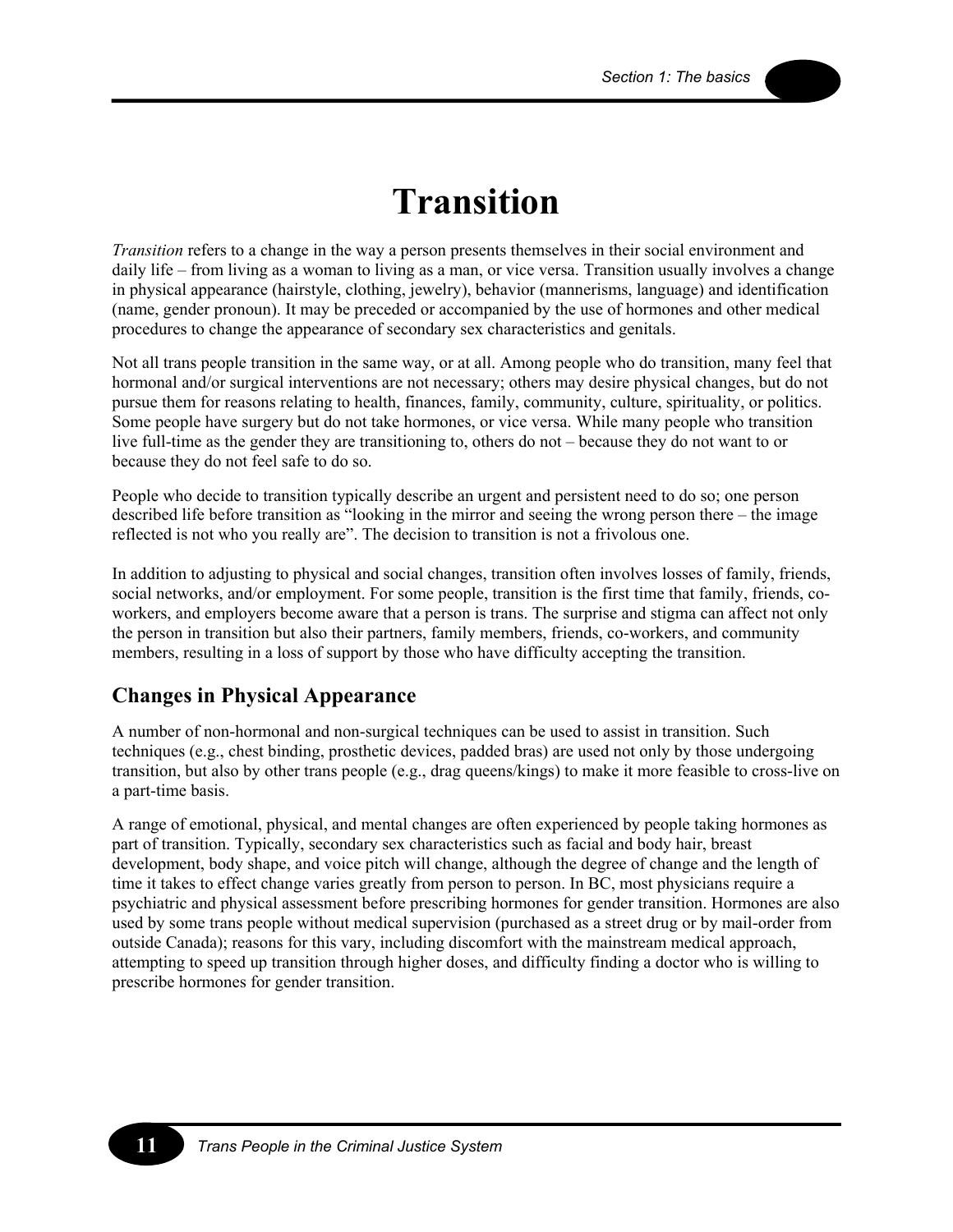Genital surgeries are intended to reshape genitals to more closely match a person's gender identity. FTMs may also seek surgical chest reconstruction and removal of the uterus/ovaries. MTFs may undergo electrolysis to remove facial and body hair, and may seek surgery to reduce the Adam's apple and reshape facial features, conceal balding, tighten vocal cords, or augment breasts. In BC, the Medical Service Plan (MSP) provides partial financial coverage for FTMs to obtain the first stage of chest surgery and removal of the ovaries/uterus, and for MTFs to obtain genital surgery. The limited health care coverage means that many people in transition cannot afford needed surgeries.

In BC, approval for surgery requires two psychiatric assessments and at least one year of "real life experience" (two years for those requesting MSP coverage). During this time, the person seeking surgery must live full-time in the gender they are transitioning to. It is during this time that the person in transition is most vulnerable to discrimination and violence, as their physical features often don't match their clothing, mannerisms, and behavior. For example, to qualify for chest reconstruction, female-to-males (FTMs) are supposed to use men's washrooms for 1-2 years *prior* to chest surgery, a requirement which puts those with noticeable breasts at great risk of harassment and physical violence.

## **Changes in Behaviour**

Some trans people already have the experience of living in the gender they are transitioning to prior to the physical changes of hormones and surgery. However, for many people in transition, the changes in appearance change how people react to you socially, and with this comes the need to learn unfamiliar social cues.

Many people who have undergone transition have commented on the remarkable 'gendering' of the many small behaviors that shape our social interactions. Social expectations for acts such as greetings, posture, and eye contact while talking are often different for men than for women. This process of exploring gendered behavior and learning new social cues can be both exhilarating and also quite disorienting. There are few professional supports for understanding and relearning gender cues, and so they are learned primarily through trial and error.

Trans people who are taking hormones can experience changes in their personality and behavior as a result of the changes in biochemistry. Although for most people the changes are a welcome part of transition and are manageable, and while many trans people report mood stabilization with hormone use, hormones can be destabilizing for others. The dosage of testosterone for FTMs is typically not high enough to cause the stereotypical uncontrollable anger termed 'roid rage', but some FTMs do experience heightened irritability and aggressiveness. Some MTFs report increased sensitivity depending on hormonal fluctuations. For both, hormone interactions with alcohol, street drugs, or prescription medications, as well as accidental overdose, can result in unusual and potentially dangerous behavior (see page 54).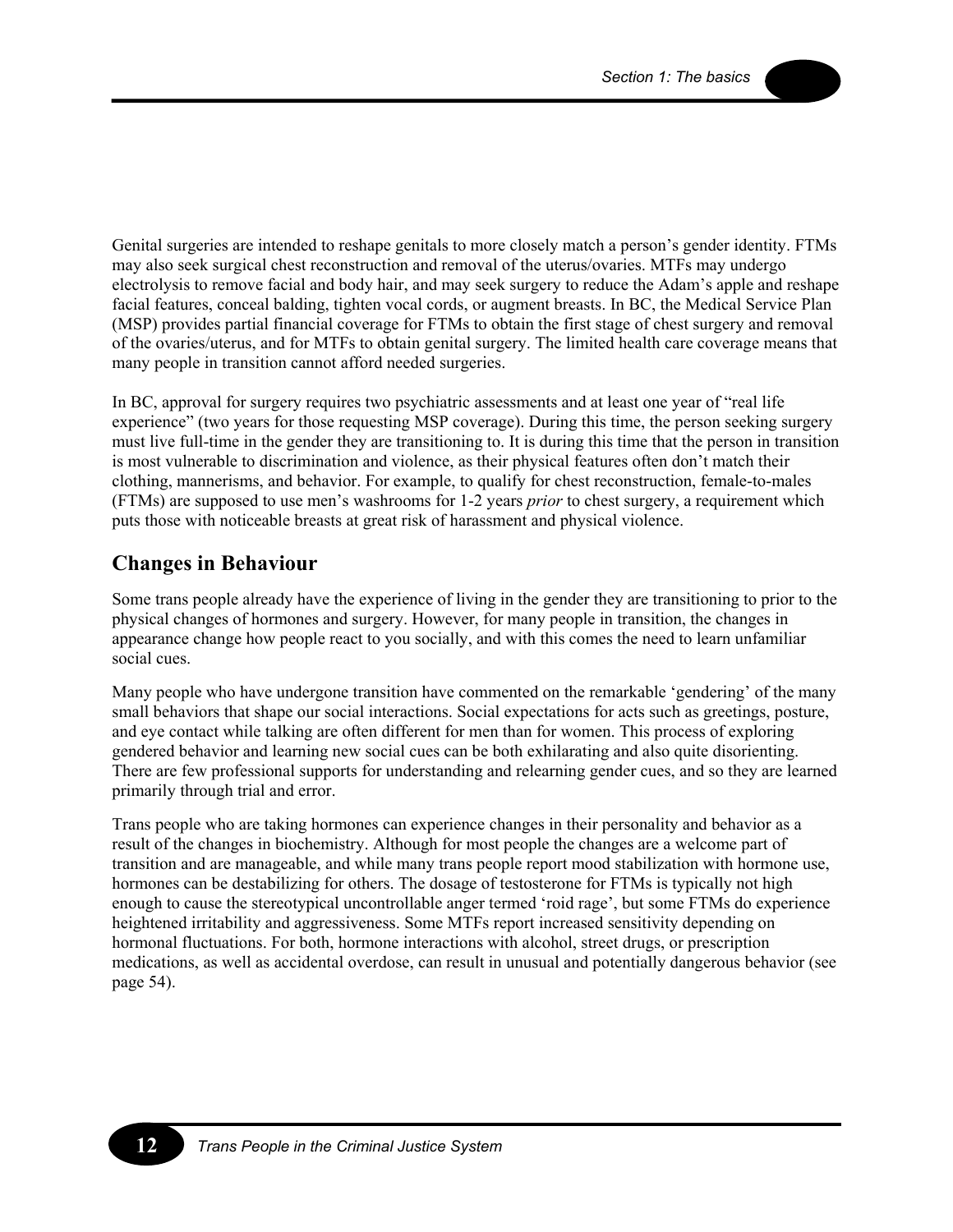## **Changes in Identification**

Many people who transition change their names to better match their gender identity or expression. Bi-gendered people and those who have not fully transitioned may use two names to reflect their multiple forms of gender expression. Those who are 'out' in some parts of their lives but not in others may be known by different pronouns and names to different people.

A legal name change is an expensive and labor-intensive process, involving changes to all records and identification. During this process, different agencies may have different names on record, and a certain amount of confusion may ensue (see page 23).

An additional confusion is the legal designation of sex: the M or F on legal records such as driver's license and birth certificate, and on medical records. A change of legal sex designation can only proceed after genital surgery for MTFs or chest reconstruction and hysterectomy for FTMs, and is only available for people who are not legally married (because same-sex marriage is not legal). Because surgeries are not universally available or desired, and because many people are married, many people who have fully transitioned still have a legal sex that does not match their gender identity or appearance. This disparity breaches personal privacy by revealing they are trans every time they show ID. As a result, trans people may be reluctant to show identification.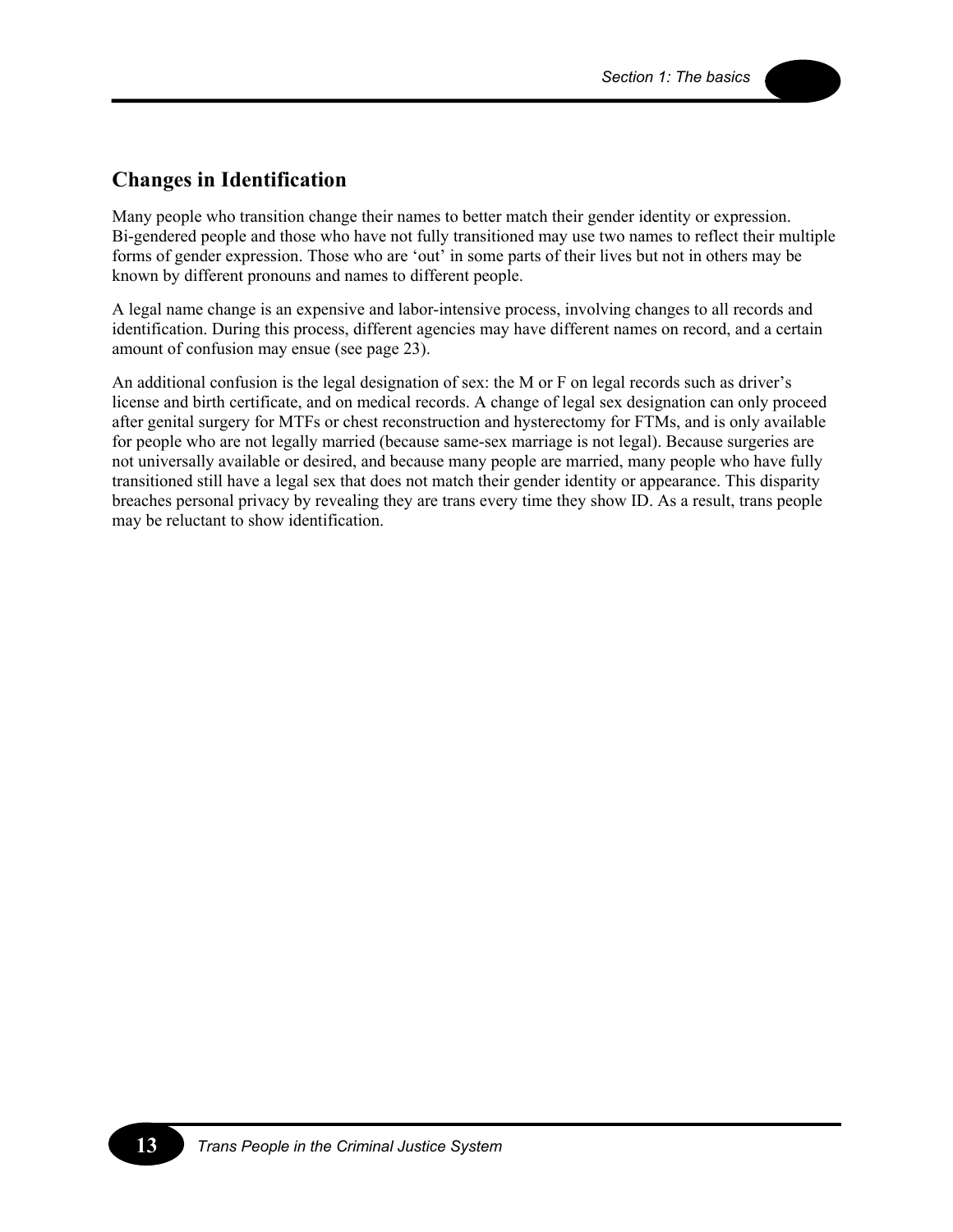## **Relationships**

Some partners, family members, friends, community peers, and other people in a trans person's life are consistently supportive, while others are initially or permanently hostile. Conflicts are unfortunately common, culminating in abandonment in some cases and abuse in others. While most relationship conflicts do not involve criminal behavior, understanding some of the relationship dynamics relating to transgenderism can be helpful for criminal justice personnel who are dealing with family members or with criminal concerns such as relationship violence.

Although some people may have known all along that their loved one is trans, most trans people spend at least part of their lives (and many live their entire lives) closeted, keeping their gender identity, gender expression, and/or gender history a secret from others. A primary reason for many is a fear of the impact of disclosure on other family members, and the possibility of family breakup. It's often bluntly stated as, "Who do you love more – yourself or your family?"

Feelings upon disclosure that a loved one is trans range from excitement to disgust, depending on an individual's perspectives, their relationship to the trans person, social and cultural beliefs about gender diversity, and the timing and method of disclosure. If disclosure occurs as the result of a conflict or is accidental, the impact is likely to be different than an instance where the trans person voluntarily brings up the issue and feels ready to discuss it. It is common to confuse gender identity with sexual orientation, and some may think their loved one is coming out as gay or lesbian; some partners may question their own sexual orientation. Given the stigma associated with transgenderism and the stresses of disclosure, it is unfortunately not surprising that many trans people are abandoned following disclosure.

When a trans person is not fully out, a loved one who does know faces difficult decisions relating to who else to tell, what to say, and when to say it. There is a risk of loss of others who are not accepting. In communities that strongly stigmatize gender-variance, disclosure may jeopardize not only the trans person, but also the status of family members within the community. For people who are part of other minority groups (based on culture, religion, sexual orientation, etc.) it can be particularly painful to lose community support.

Whether out of fear or internalized shame, partners may agree to stay only if it remains a secret, or the trans person may forbid family members to discuss it with others. Conflicts about disclosure can isolate friends and family members and make it difficult for them to seek assistance to resolve feelings of confusion or frustration.

With transition, many family members feel a sense of loss and grief. Although transition does not remove the person, there is a loss of the son, daughter, brother, sister, mother, or father that the person was prior to transition. Although the person transitioning is often excited at the change, they can also experience the change in their roles and relationships to other family members as a loss.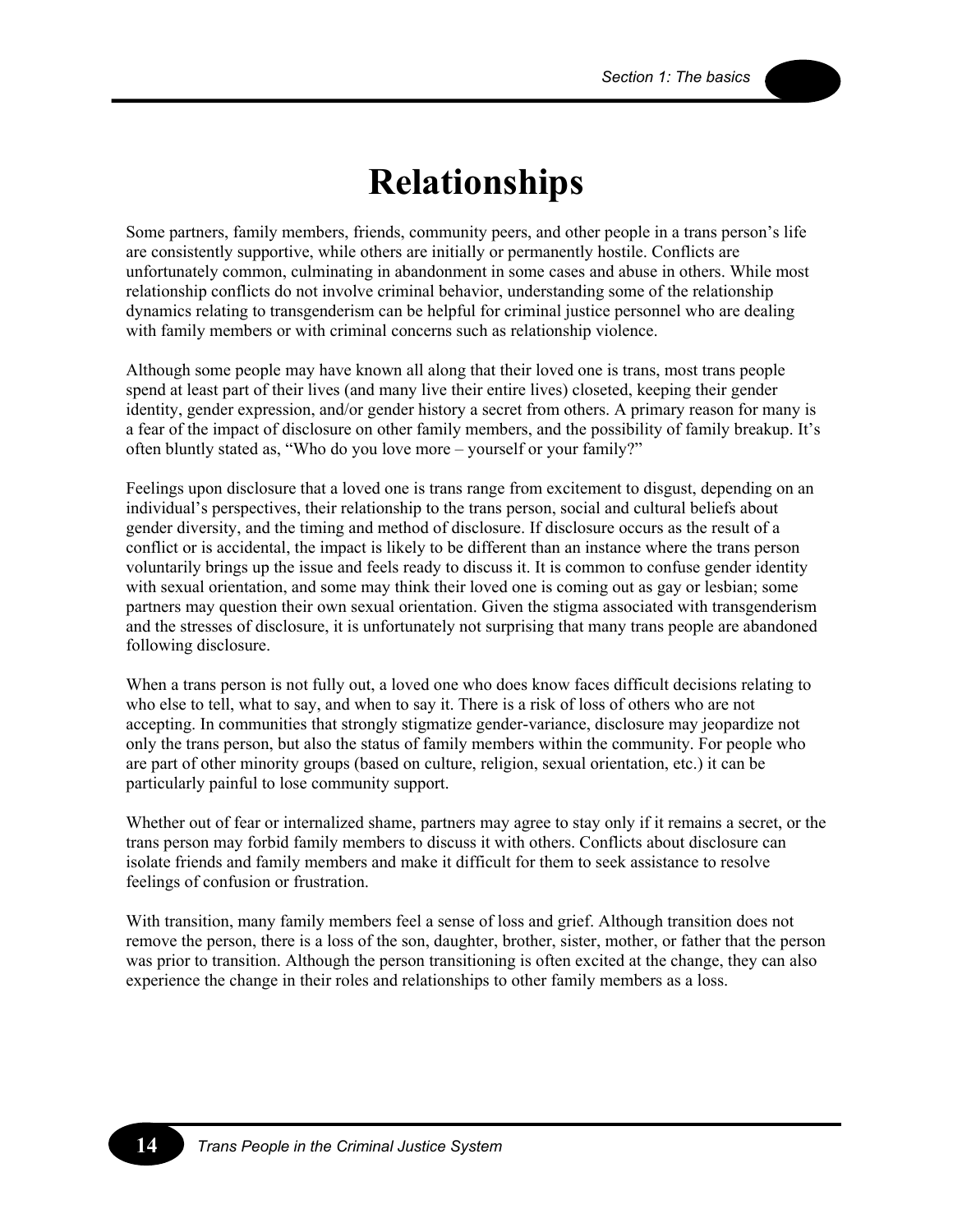## **Child Custody**

Whether a relationship ends as a result of disclosure or for other reasons, trans parents who lose their relationship with their partner may also lose custody of their children. Opposition to a trans parent's custody may stem from concerns that the child will become confused about their own gender or sexual identity, will be harmed by teasing or other peer reactions to the parent's status, or will be isolated from other (transphobic) family members. Additionally, the non-trans parent may be very angry at disclosure of a former partner's status as trans, feeling betrayed and hostile and wanting no further contact.

While all changes – including transition – undoubtedly affect children as they do all other family members, research into the development of gender identity, peer friendships, and understanding of a transsexual parent's history concluded that, "Available evidence does not support concerns that a parent's transsexualism directly adversely impacts on the children. By contrast, there is extensive clinical experience showing the detriment to children in consequence of terminated contact with a parent after divorce."<sup>9</sup> In recognition that transsexuality is not inherently harmful to children, Justice Theo Wolder ruled in a 2001 Ontario case that "the applicant's transsexuality, in itself, without further evidence...would not be considered a negative factor in custody determination.["10](#page-77-0)

Although few criminal justice personnel will be involved directly in child custody disputes, fear of loss of custody can be a factor in relationship violence (see page 31). It may also be a factor in lack of cooperation by a witness or victim who fears being 'outed' to family members who are not aware they are trans.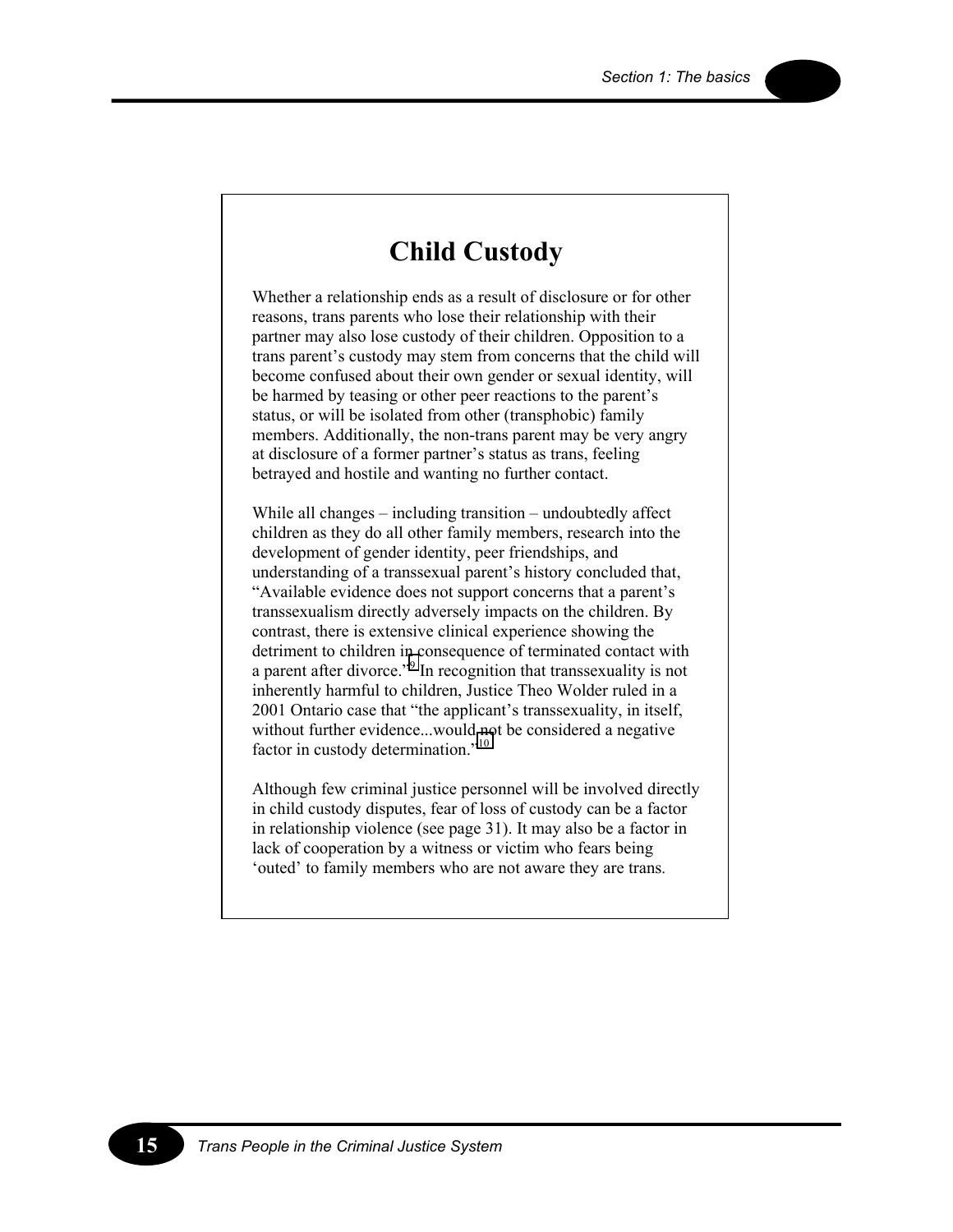# **SECTION 2:**

# **The Legal Status of Trans People**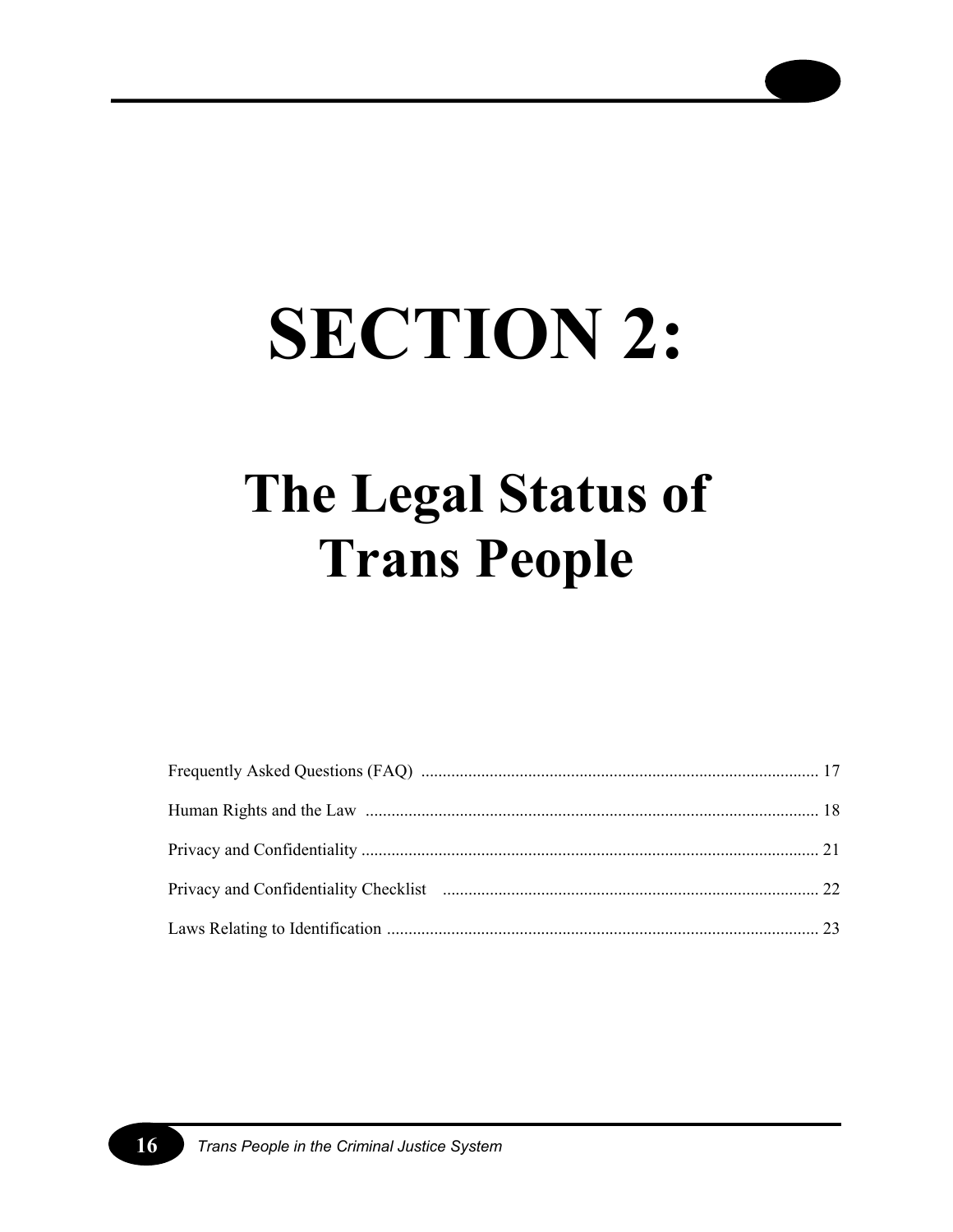FAQ

## **Frequently Asked Questions: The Legal Status of Trans People**

### **What do I need to know about the legal status of trans people?**

As criminal justice personnel, you will benefit from having a basic understanding of the laws that commonly affect the status of trans people involved with the criminal justice system. These include the laws that protect human rights (pages 18-20), laws relating to privacy (pages 21-22), and the legal regulation of identification (pages 23-25).

Other sections of this manual include information on the laws relating to police intervention under the *Mental Health Act* (pages 52-54) because trans people are at relatively high risk for self-harm and suicidality. In addition, because social conditions such as employment discrimination and poverty lead to relatively high numbers of trans people in the sex trade, we have included information on the laws governing prostitution (page 47).

### **What is the legal sex of a trans person?**

*Legal sex* is the designation of male or female that appears on legal records (such as birth certificate) and some forms of identification. At birth, a doctor decides the sex of the infant as male or female based on the appearance of the genitals and records this on the birth records. The legal sex of a person who has undergone transition depends on the criteria set by the province and country in which they were born. In BC, a change of legal sex requires a doctor's certification of surgery, a declaration that the applicant is not married (as same-sex marriages are not legal), and the money for the processing of the paperwork. For more information on legal sex, see page 25.

#### **How should I record a trans person's legal sex?**

Decisions about how to record legal sex designation may involve a judgment call on the part of the officer or counsel who is taking the notes. In some circumstances where the legal sex of the person is not likely to be a crucial issue (e.g., a traffic ticket), it may be appropriate to ask what the person would prefer you record (see tips on pages 5-6 about how to do this respectfully). In other situations, you may need to explicitly ask what a person's legal sex is (e.g., in following policies relating to procedures such as strip-searches – see page 42).

#### **Isn't it illegal to have identification under more than one name?**

While some discrepancies in identification are illegal, such as forgery or the use of ID to commit fraud, discrepancies in the identification used by trans people are commonly not criminal in nature but rather reflect the contradictions and complexities of the regulations governing identification. The information on pages 23-25 will help evaluate discrepancies in identification and determine appropriate action.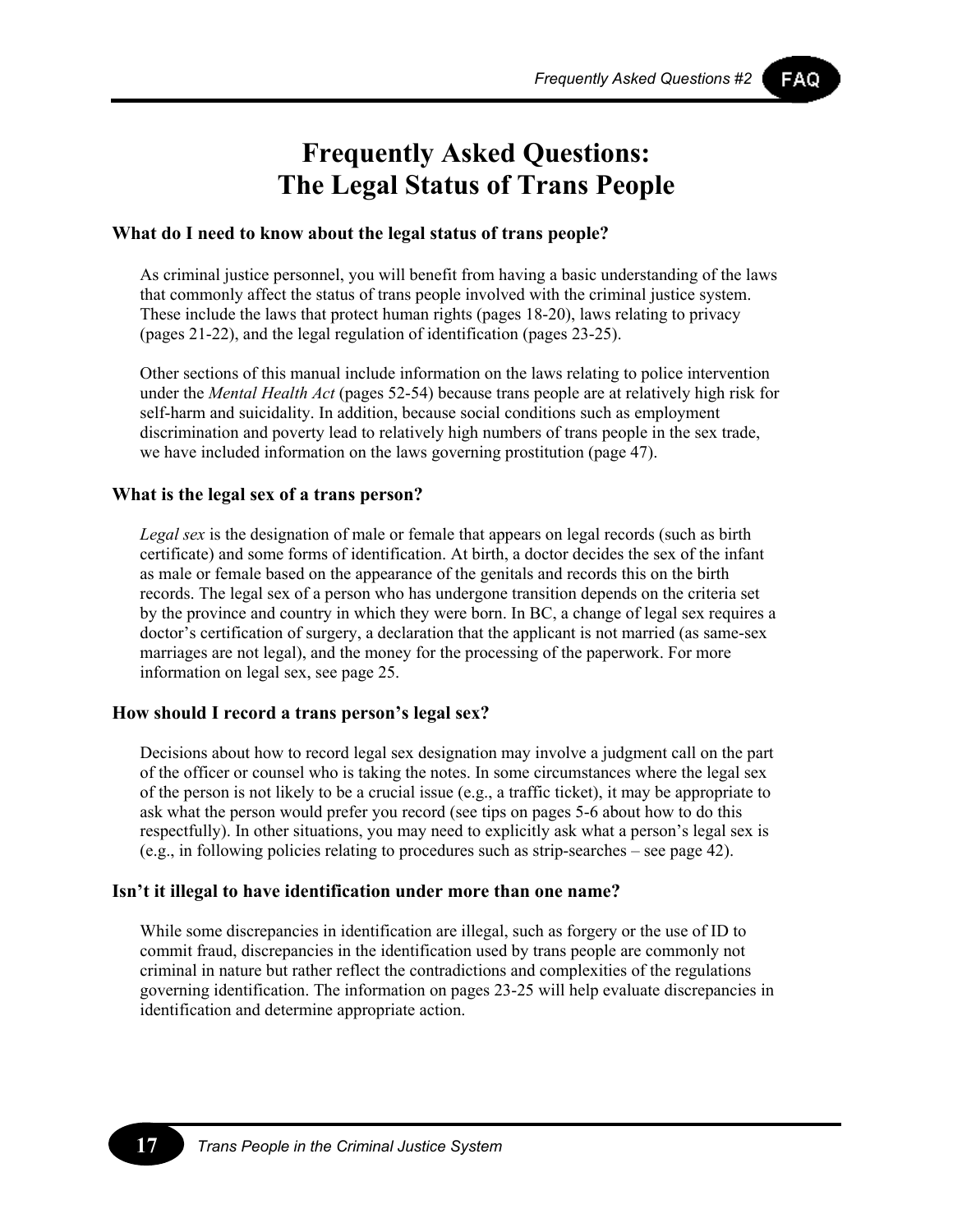# **Human Rights and the Law**

The intent of human rights legislation is to ensure that people are dealt with on their own merits and not on the basis of personal characteristics, stereotypes or assumptions. A key purpose of human rights legislation is to protect and provide a remedy for people who are discriminated against.

There are four laws governing protection of the human rights of people within BC: the *Canadian Charter of Rights and Freedoms*, the *Criminal Code of Canada*, the *Canadian Human Rights Act*, and the *BC Human Rights Code*.

- The *Canadian Charter of Rights and Freedoms* provides constitutional guarantees of equality and prohibits discrimination in legislation, policies and practices.
- The *Criminal Code* prohibits hate propaganda and requires that if a criminal act is motivated by hate, this must be considered as an aggravating factor by the judge in sentencing.
- The *Canadian Human Rights Act* prohibits discrimination in areas of federal jurisdiction, including federal prisons, airlines, and banks. The Canadian Human Rights Commission investigates and mediates complaints of discrimination according to the *Act*.
- The *BC Human Rights Code* prohibits discrimination in areas of provincial jurisdiction, including publications, employment, accommodation, tenancy, public services, and facilities. At the time of this writing (January 2003), the BC Human Rights Commission is responsible for investigating and attempting to mediate complaints of discrimination according to the *Code*, with an independent tribunal that hears cases unresolved by mediation;<sup>11</sup> however, the provincial government recently passed legislation (Bill 64) that will drastically change this structure.

## **Discrimination and Harassment**

In human rights law, *discrimination* involves "making a distinction between people or groups on the basis of certain characteristics" – including sex, disability, sexual orientation, race, colour, ancestry, place of origin, religion, marital status, family status, and age – "that results in a negative effect".<sup>12</sup> Discrimination can be the actions of an individual, or it can be systemic, involving patterns that permeate an entire system (such as the health care system or the legal system).



In 1995, Tyra Hunter, a trans woman, was seriously injured in a car accident in Washington, DC. Paramedics arrived and began emergency medical care. When they removed Tyra's clothing and discovered that she had a penis, they made derogatory transphobic comments and refused to continue treating her, with one paramedic repeatedly referring to Tyra as "that bitch." After being taken to hospital, an emergency room physician failed to provide care that a jury later ruled could have saved Tyra's life. A DC court found the paramedics and the physician had discriminated against Tyra and ruled they were legally liable for her death by their negligence.<sup>13</sup>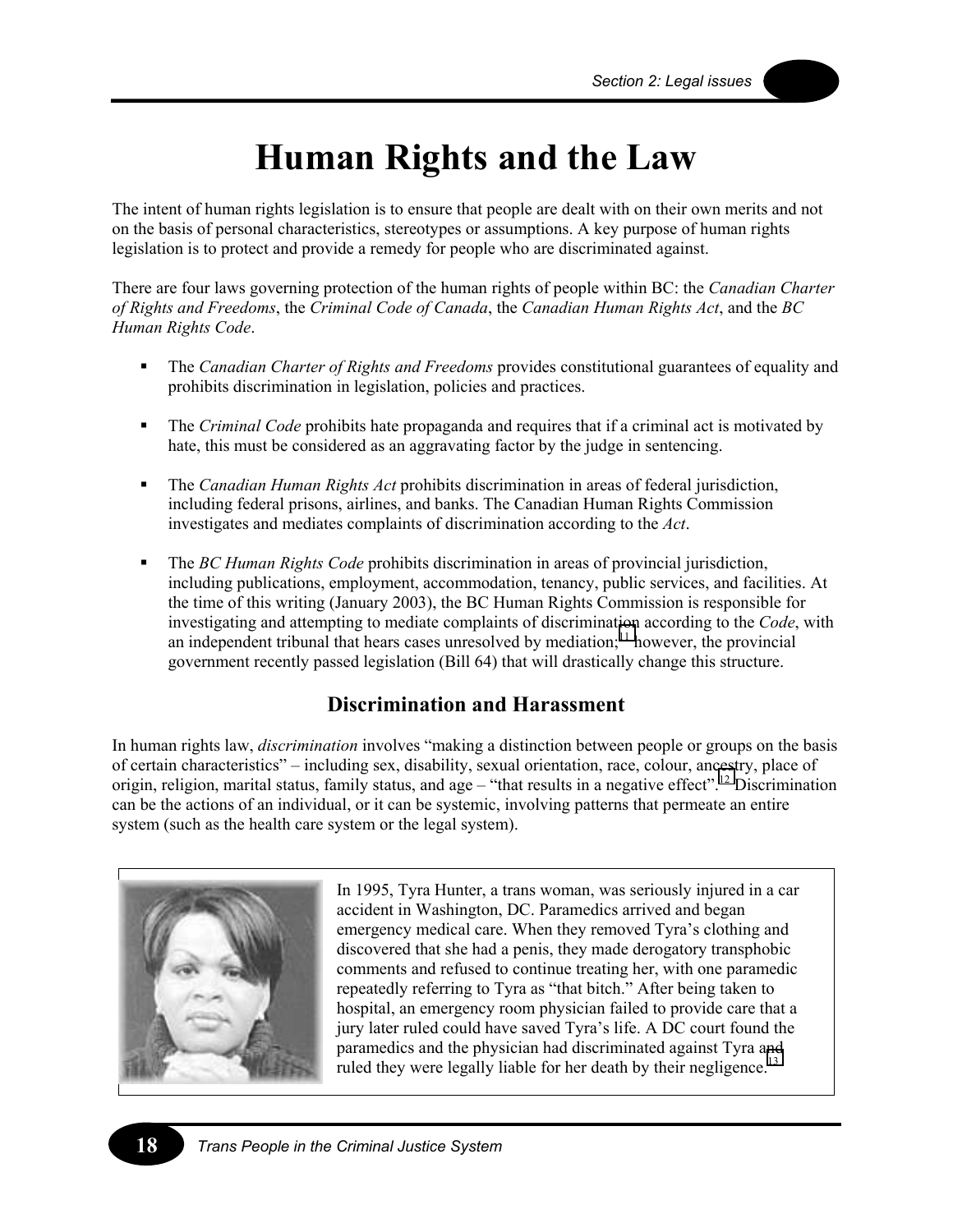Discrimination can be blatant, such as refusing to provide services to a trans person. Discrimination may be the result of policies that seem to be neutral but may adversely impact trans people, such as requiring people to indicate a legal sex designation of male or female on an employment form (thereby effectively 'outing' trans people whose legal sex does not match their appearance, name, etc.).

Trans people have succeeded in human rights cases on the grounds of sex, disability, and sexual orientation. Some cases proceeded to provincial or national tribunals, while others were settled by mediation and did not go to tribunal. Examples of successful human rights complaints include:

- A police department changed their policy after a transsexual woman filed a complaint regarding demands to provide her pre-transition male name when stopped for a traffic violation<sup>[14](#page-77-0)</sup>
- A transsexual woman held in a male prison was granted access to hormones and sex reassignment surgery, and following surgery was placed in a women's prison to finish her sentence. A Canadian Human Rights Tribunal ruling that Corrections Canada change its policy relating to sex reassignment surgery is currently under appeal.<sup>[15](#page-77-0)</sup>
- **Transsexual women have the legal right to access women's washrooms, and such access does** not violate the legal definition of 'public decency'.<sup>[16](#page-77-0)</sup>
- An employer cannot fire an employee on the basis of being trans.<sup>17</sup> Similarly, women's organizations cannot dismiss a volunteer on the basis of being trans, but rather must assess trans volunteers' competence and skill as they would non-trans volunteers.<sup>[18](#page-77-0)</sup>

The *BC Human Rights Code* contains some provisions for situations that distinguish or give preference to a specific group but are not considered discrimination. For example, with the approval of the Deputy Chief Human Rights Commissioner, an agency can implement an employment equity program or other action that gives preference to members of groups who have been historically disadvantaged. Similarly, a provision of the *Code* allows washrooms and change rooms to be designated for the use of one sex only. Neither of these situations is considered a breach of the *Code*.

*Harassment* is defined as unwelcome conduct related to a prohibited ground of discrimination that has a negative impact or leads to adverse consequences on the individual. Harassment is conduct that interferes with the creation or maintenance of a climate or environment of understanding and mutual respect for the dignity and worth of each individual person.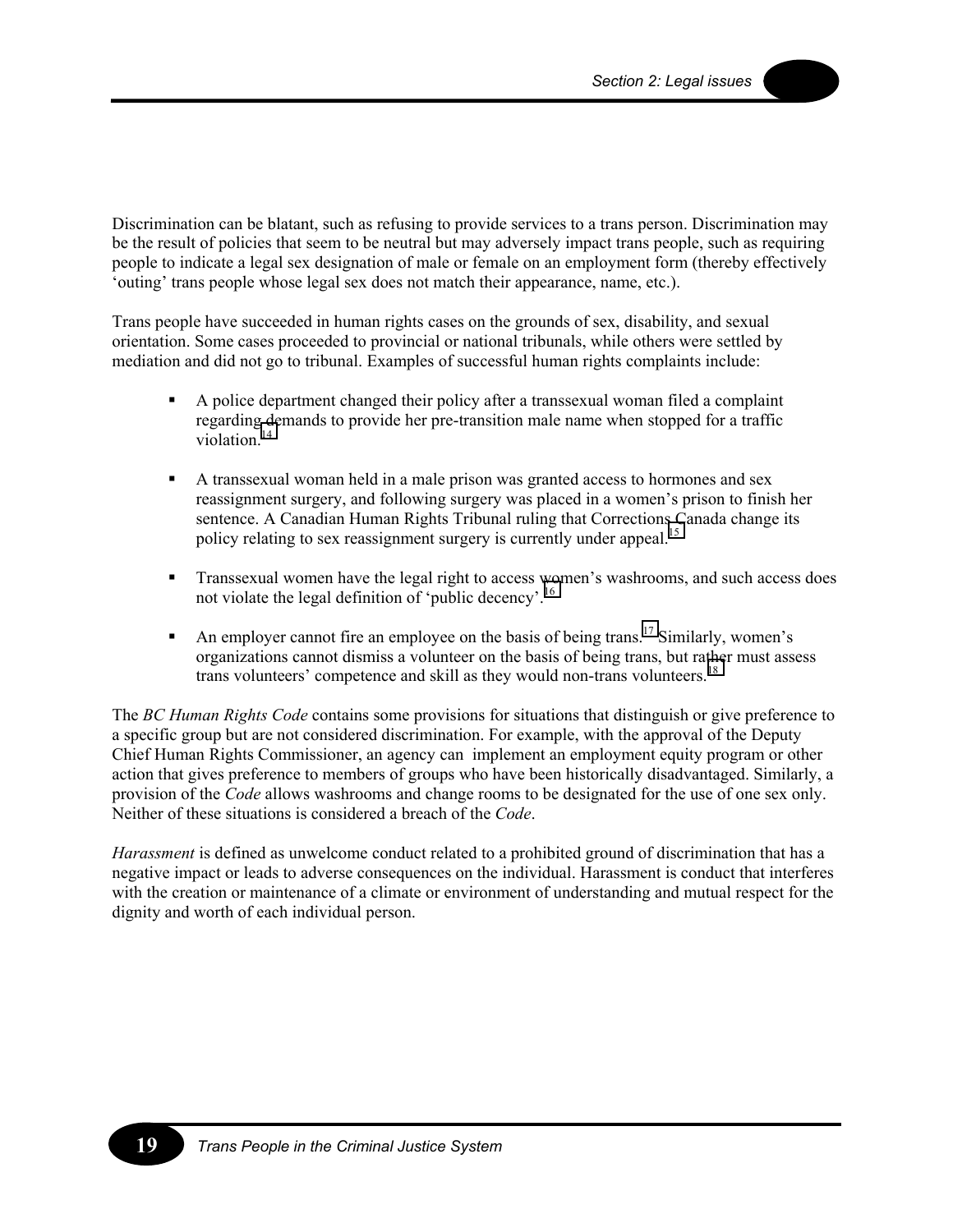Discrimination and harassment are defined on the basis of the effect of the action, policy or practice, and not on the intention of the person or system that is discriminating or acting in a harassing manner. Someone who "doesn't mean to offend anyone" is still considered to be acting in a discriminatory fashion if a "reasonable person" would recognize the actions as likely to have a negative effect.

## **The "Duty to Accommodate"**

*Accommodation* is a very important concept in human rights law. Services and employers are expected to take substantial and meaningful steps to address barriers to inclusion and participation. The duty to accommodate includes changing rules or policies that are discriminatory, changing the physical structure of a facility to accommodate a person's disability, restructuring work schedules to accommodate the observance of religious holidays, etc. Accommodation involves assessing an individual's abilities and needs, rather than making assumptions based on stereotypes. The cost and disruption, impact on workplace collective agreements, or health and safety concerns must be substantial in order to justify not meeting a person's needs.

Accommodations must respect the autonomy, comfort, self-esteem, and confidentiality of the person seeking accommodation in order to protect their dignity. For example, offering a person in a wheelchair the use of a freight elevator at the back of a building is not considered a dignified accommodation. Similarly, segregation of trans people is objectionable because it disrespects their dignity.

## **What Happens When a Human Rights Complaint is Made?**

As mentioned earlier, legislation that was recently passed will drastically change the process for resolving a human rights complaint. At the time of this writing (January 2003), a complaint made to the BC Human Rights Commission is investigated by a human rights officer. If there is evidence of discrimination, the investigator will try to help the parties come to a mutually agreeable resolution. If a settlement cannot be reached through negotiation, the Commission will refer the case to a Human Rights Tribunal.

Tribunals are independent of the Commission. Tribunal members hear evidence, make rulings as to whether or not discrimination has occurred, and order remedies – such as reinstatement of employment or changes in policy – to prevent further discrimination.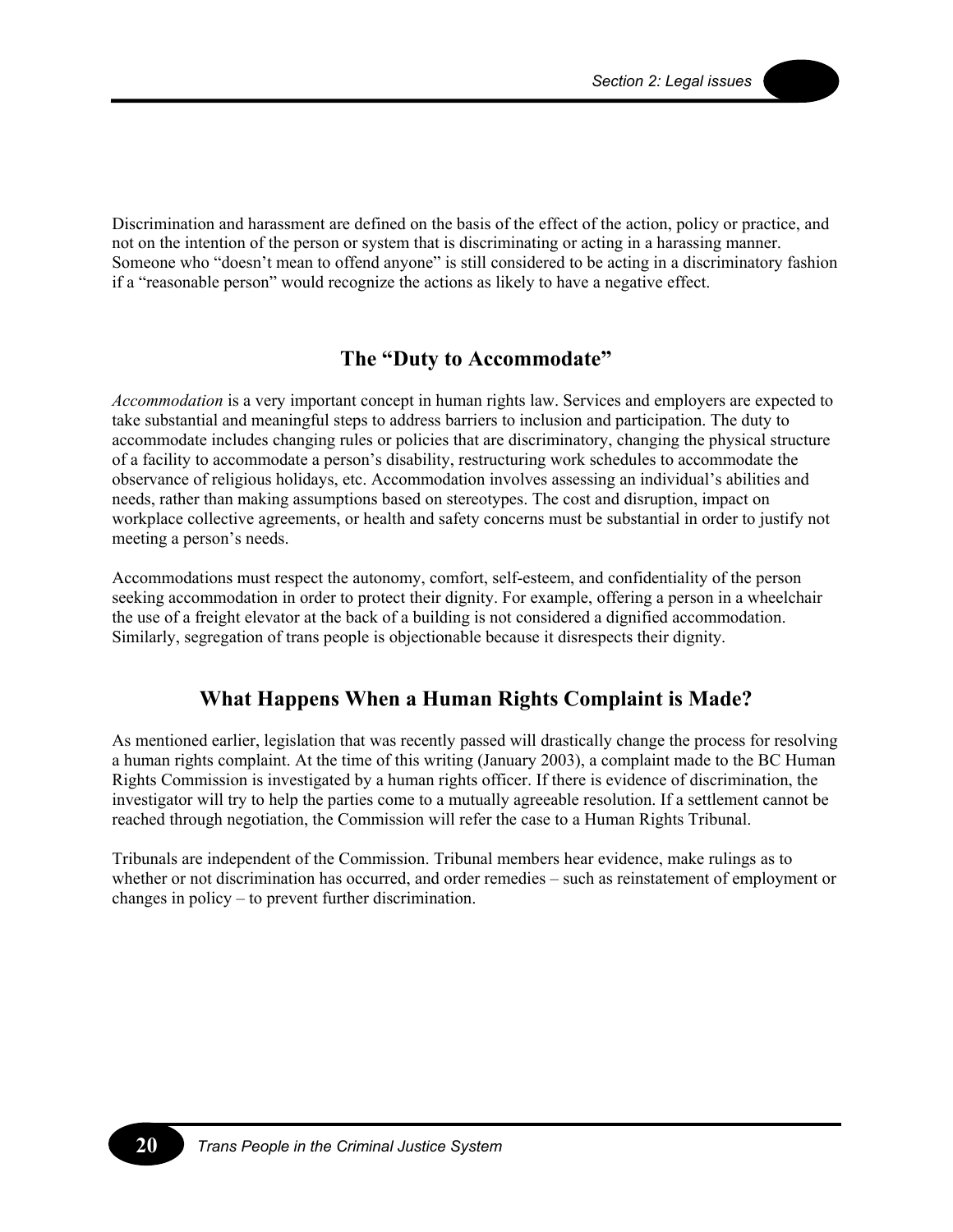# **Privacy and Confidentiality**

Legal protection of privacy is set out in the *Freedom of Information and Protection of Privacy Act* (FIPPA) (provincial), the *Privacy Act* (federal), and the *Personal Information Protection and Electronic Documents Act* (federal). Sections 15, 19, and 22 of the *FIPPA* are particularly relevant to criminal justice personnel in terms of disclosing information about a trans person to a third party; Sections 26-28 describe the special conditions granted when the purpose of collecting personal information relates to law enforcement.

Your facility likely has policies to ensure that you are following the guidelines of these Acts relating to the purpose and methods of collecting personal information, the storage and release of personal information, and the protection of privacy. The following information is intended to explain the particular concerns trans people have relating to privacy and confidentiality, to help you consider how your facility's policies can best be applied when working with trans people.

While some trans people are not concerned about others knowing their status, most prefer to be involved in decisions about when and how others are told. Even if the trans person explicitly gives permission to reveal to others that they are transgendered, this should only be done on a need-to-know basis, and not to satisfy curiosity.

Trans people are often asked questions about their genitals, sexual preference and practices, transition status and history prior to transition, or other private aspects of their life – by professionals, friends and family, and even strangers! As a result, many trans people are wary when someone asks them for information about their gender. Although there is no legal obligation to explain the reason behind a request for information if it is for the purposes of law enforcement, trans people may be more likely to cooperate with requests for information if you explain why you need to know it.

Trans people often experience negative consequences when they disclose their status. These consequences can include verbal harassment, violence, family breakup, social isolation, loss of employment, housing discrimination (refusal to rent or eviction), refusal of health and social services, and loss of custody or access to children. Because the consequences of disclosure can be so serious, you have the responsibility to protect the confidentiality of trans people engaged with the criminal justice system.



The Oscar-winning film *Boys Don't Cry* told the story of Brandon Teena, a young trans man who was killed in Nebraska. After Brandon was arrested for cheque forgery, police reported to a local newspaper that he was legally and biologically female. He was subsequently abducted, beaten, and raped by two acquaintances who were outraged that Brandon was trans. Despite threats by his assailants that they would kill him if he told police about the assault, he did report the rape, and named the men who had assaulted him. Police scorned and mocked Brandon, and no charges were laid. Two days later, the same assailants killed Brandon and two friends (Lisa Lambert and Philip DeVine). Courts fo[un](#page-77-0)d the police officials partially responsible for Brandon's death.<sup>19</sup>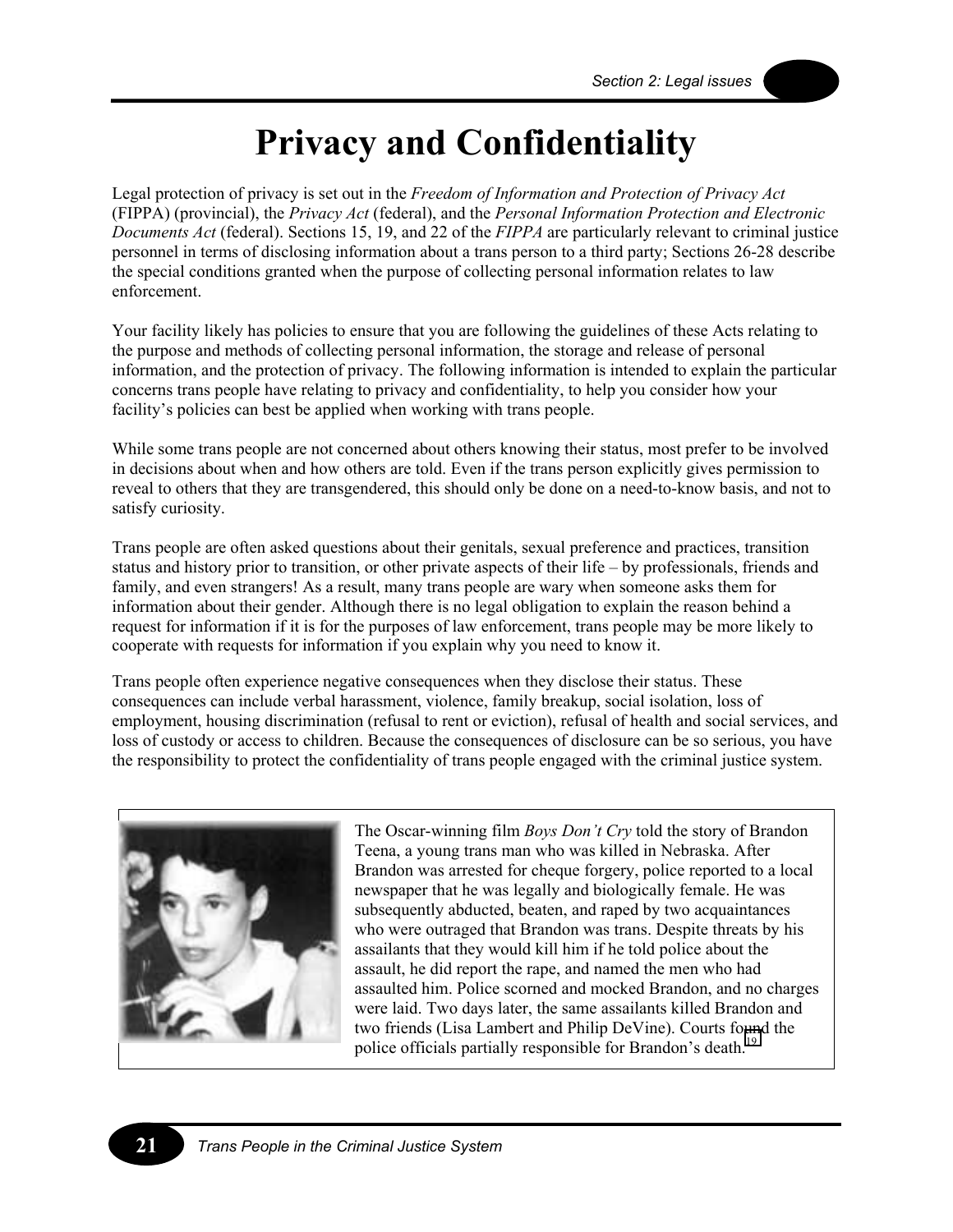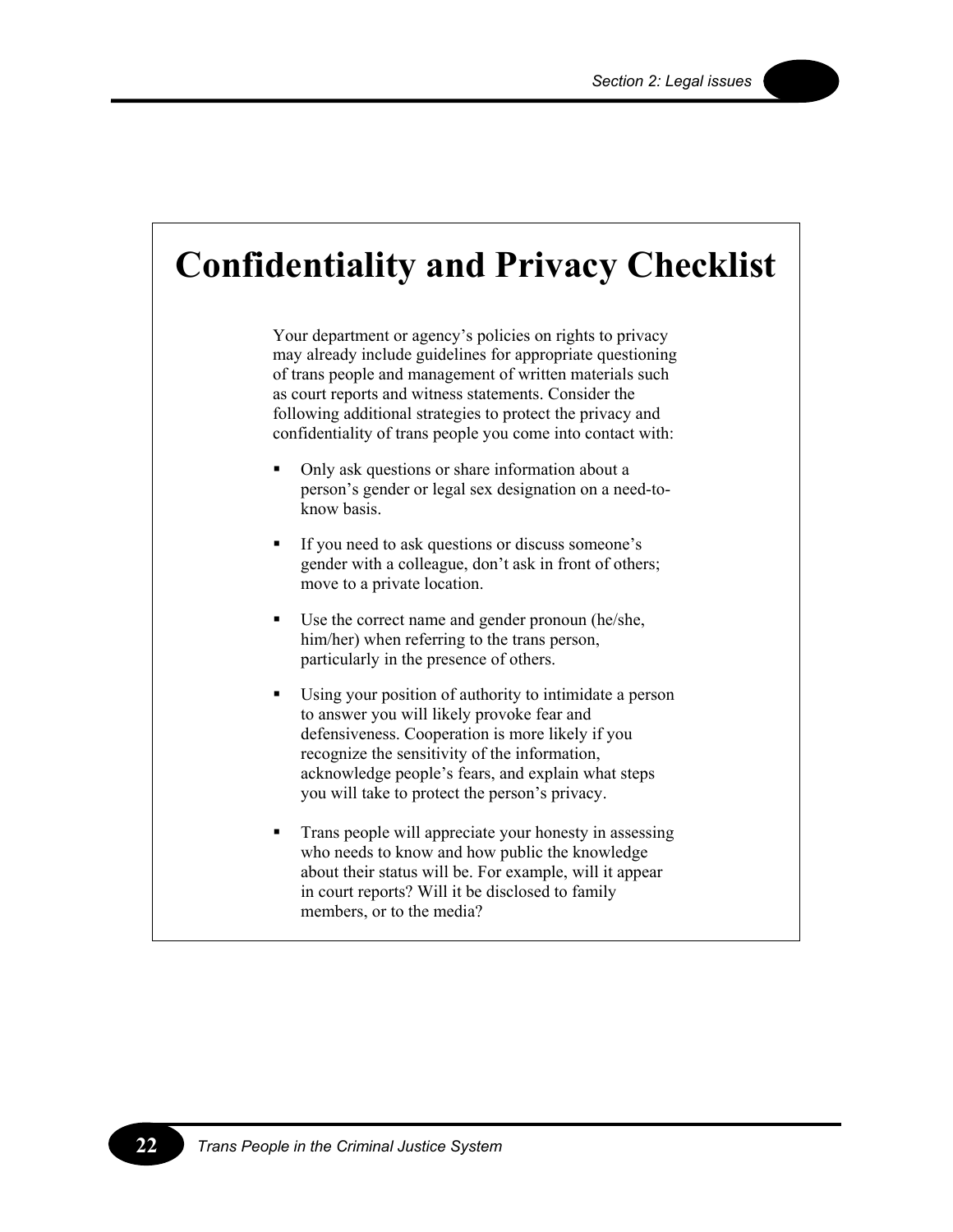# **Laws Relating to Identification**

While some trans people have an appearance that is congruent with their name, legal sex designation, and photo on their identification, many do not. For example:

- the legal sex is designated as male, the name is masculine, and the photo appears to be that of a man, but the bearer of the ID has the clothing and general appearance of a woman
- the legal sex is recorded as female, but the name and appearance of the bearer are masculine
- a birth certificate is marked with a legal designation M, while the driver's license is marked as F
- a photo on one piece of identification appears to be of a man, while another appears to be of a woman – both with the same name

## **Legal Name Change**

As discussed on page 12, many trans people change their names to better match their sense of self and self-expression. Some people may be satisfied with informally asking others to use their new name, while others legally change their name. Legal name changes are regulated by provincial legislation. Adult residents of BC can legally change their name by applying to the Division of Vital Statistics, completing a series of forms and posting a notice in two newspapers; fees for the various stages of the process total at least \$200. People who have lived in BC for less than three months must apply to the government office that handles name changes in the

Regulations explicitly prohibit the change of name for any criminal purpose (such as fraud) or for the avoidance of legal responsibilities. Even after a legal name change, any contracts or agreements under the old name are still valid and enforceable.

province/country of their birth. Some trans people would like to pursue a legal name change but can't afford it, aren't sure how to go about it, or have concerns about the requirement of publishing one's intention to change name in a local newspaper (this public notice includes full name and residential address, leaving the trans person vulnerable to public scrutiny and harassment).

Most institutions have policies regarding name change procedures that are applicable to anyone changing their name for any reason, including as part of gender transition. A Notice of Name Change and a birth certificate showing the new legal name, available from the Division of Vital Statistics after a legal name change, are required to change virtually every other piece of identification or institutional record. Some institutions require additional ID; in some cases there may be a fee to update records. In BC, a full legal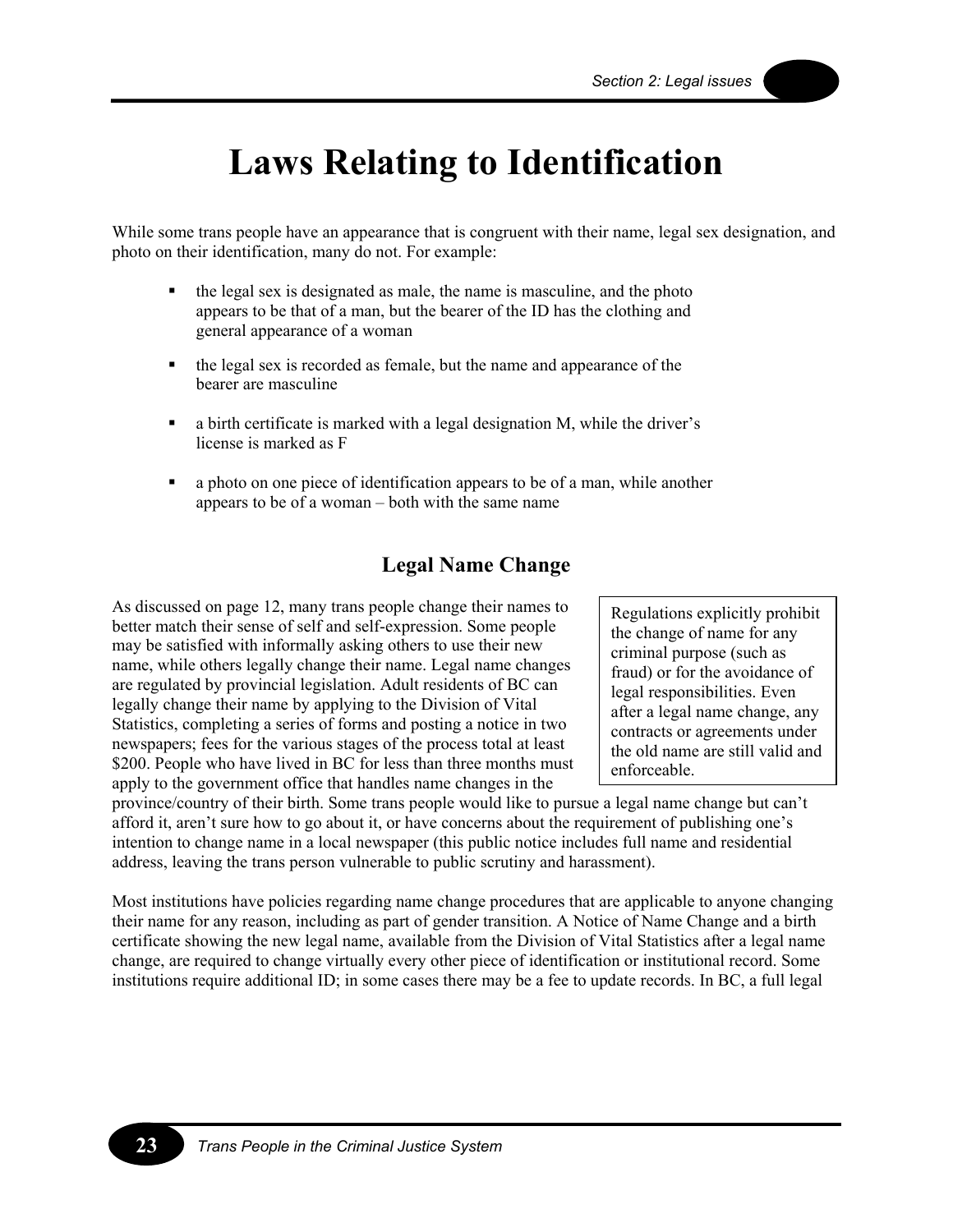name change involves changing birth records and birth certificate, social insurance number records, driving records and driving license, health insurance records and CareCard, passport, landlord-tenant agreements, utility agreements, and files used by the person's employer, school, bank, hospital, library, social clubs, and credit agency.

Trans people may have discrepancies in the name on different pieces of ID. For example, one piece of ID may have the name "John Doe", while another reads "Jane Doe". These discrepancies are not necessarily criminal in nature. While there can be only one name legally registered on birth records, it is not illegal to have identification under a name that is commonly used to identify the bearer. Trans people who are cross-living part-time may have ID under multiple names to match the gender appearance used when in different settings; for example, bi-gendered people who work as men but socialize as women may have an employee card under their legal male name, and social club or video store membership cards under their chosen female name.

Changing all legal records after a name change is a time-consuming process. During this process, different agencies may have different names on record, and a certain amount of confusion may ensue. Even after extensive efforts to change existing records and identification, it is relatively common to have, years later, a record or piece of identification that is still registered to the old name. It is also expensive to legally change one's name and amend all records and identification accordingly; trans people with low incomes may not be able to update every piece of identification after a legal name change.

## **Photo vs. Appearance**

Many people do not look exactly like the photo on their ID due to changes brought about by aging or changes in the style of facial hair or makeup. With the advent of colored contact lenses, even eye color may vary from picture to picture. However, there is generally an expectation that the ID bearer be recognizable by the photo on their identification.

For trans people, this is not always the case. As described earlier, trans people who are cross-living parttime may have ID with photos that vary accordingly to match the gender appearance used when in different settings. In other instances, physical changes brought about by hormones or surgeries may significantly alter a person's appearance.

As with other changes to ID, people with low incomes may not be able to afford to change all their photo identification. Others may be reluctant to update their photo ID because they do not want to explain why their appearance has changed.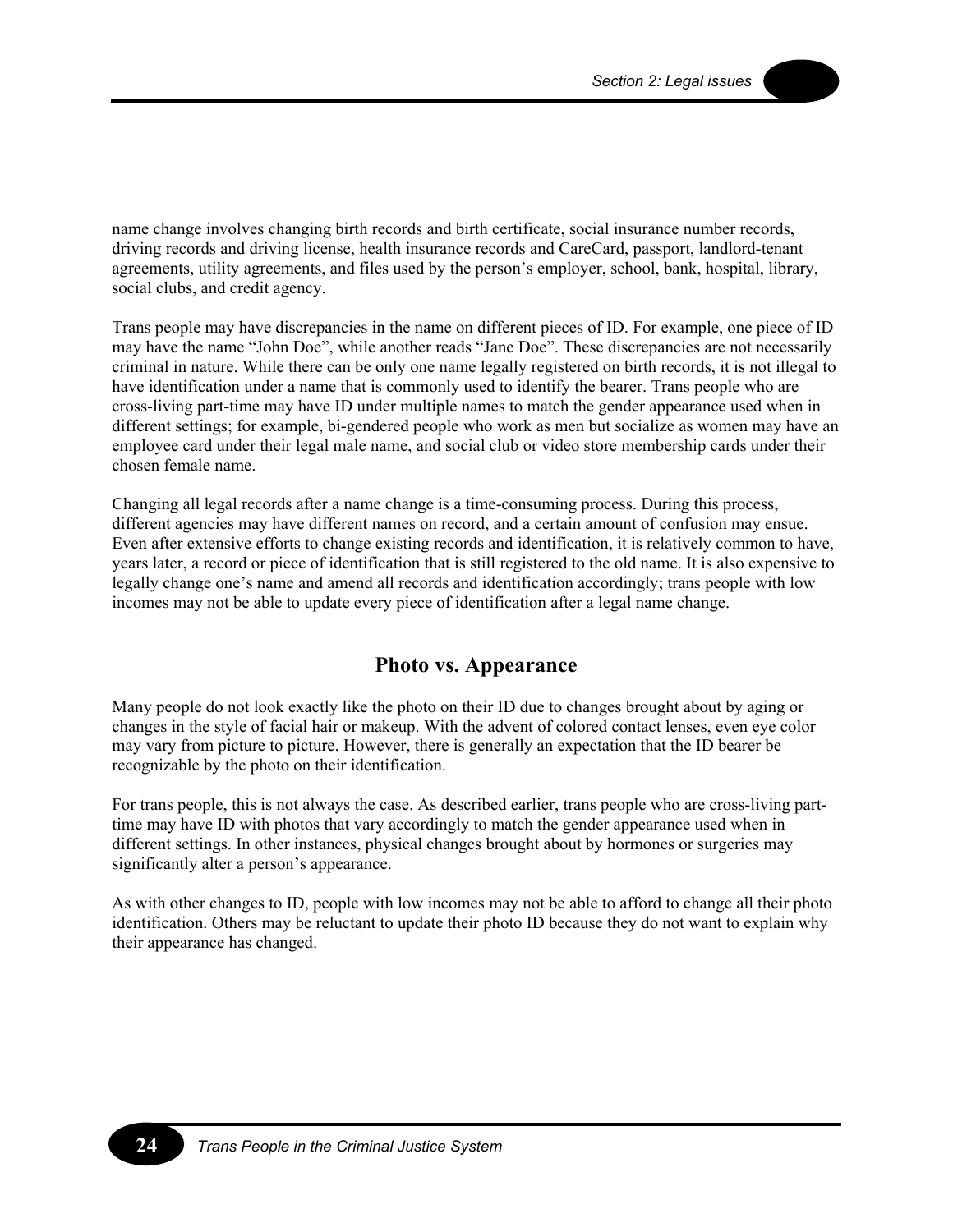## **Legal Sex Designation**

Legal sex designation depends on the legislation in the country/province of one's birth. For those born within Canada, while legislation regarding changes to legal sex designation varies from province to province, people who are legally married cannot change their legal sex designation (as same-sex marriages are not legal). As well, most provinces will not change the legal sex of a trans person unless they have undergone sex reassignment surgery (SRS). In BC, male-to-female (MTF) transsexuals must have undergone genital surgery, while female-to-male (FTM) transsexuals must have had a hysterectomy and chest reconstruction; however, the SRS requirement has been waived in at least one case involving a transsexual who could not have surgery due to a pre-existing medical condition.

Because the requirements for changing legal sex designation are so restrictive, many trans people have a legal sex that does not match their name or their appearance. In addition, it is relatively common for trans people to have different sex designations on different pieces of identification. While it is not possible to obtain a birth certificate unless you meet the physical criteria set out by Vital Statistics, other agencies may not be as stringent in their requirements. For example, the Insurance Corporation of British Columbia (ICBC) will amend the legal sex designation on driver's records upon receipt of a letter from a doctor that states the bearer is undergoing gender transition and is living full-time as either a man or a woman. In other instances, a clerk may see a feminine name, assume that a designation of M is a clerical error, and change computer records accordingly.

"I had just started testosterone and still looked pretty feminine, despite a couple months on the hormones. I'd filed my application for a legal name change but none of my paperwork had come through yet.

One night I was pulled over for not having a light on the front of my bicycle. I explained to the officer writing the ticket that I had just legally changed my name from a feminine name to an obviously masculine one. He wrote down my new name, even though that name didn't match any of my ID.

When he got to the 'sex' section, he paused for a moment, pointed to the 'M/F' boxes on the ticket, and said, 'How would you like this to be recorded?' I blurted out that I would prefer 'M', but that my legal sex was still 'F' and I didn't want to get in trouble for lying. He replied, 'Don't worry about it. It's up to me what I write in, and as far as I'm concerned, you're a man.'

That whole incident made a big difference to me. It was the first time that anybody in a position of authority had shown me respect as a transgendered person."

- excerpted from *TransFor[min](#page-77-0)g community: Resources for trans people, intersexed people, and their families*<sup>20</sup>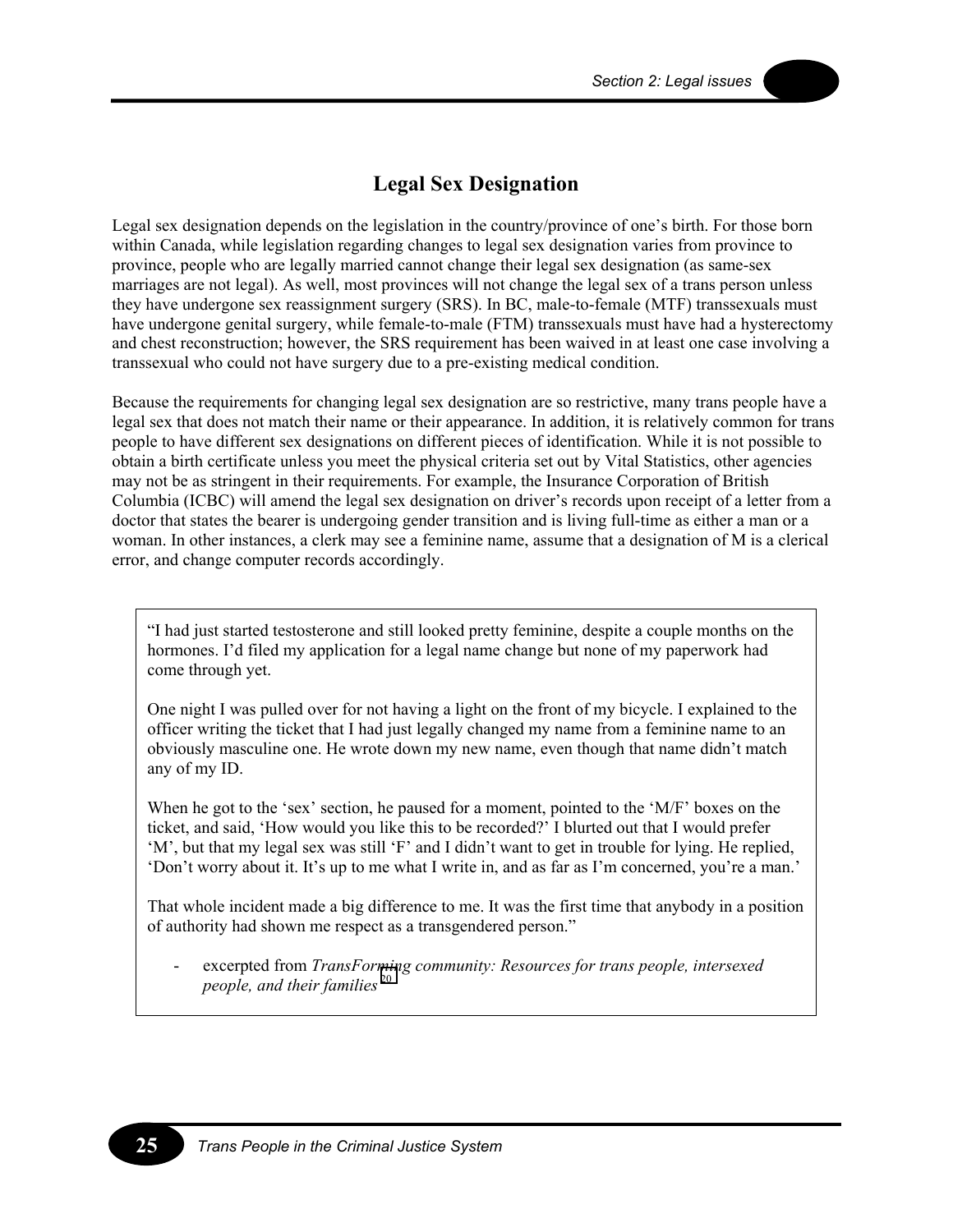# **SECTION 3: Responding to Trans Victims of Crime**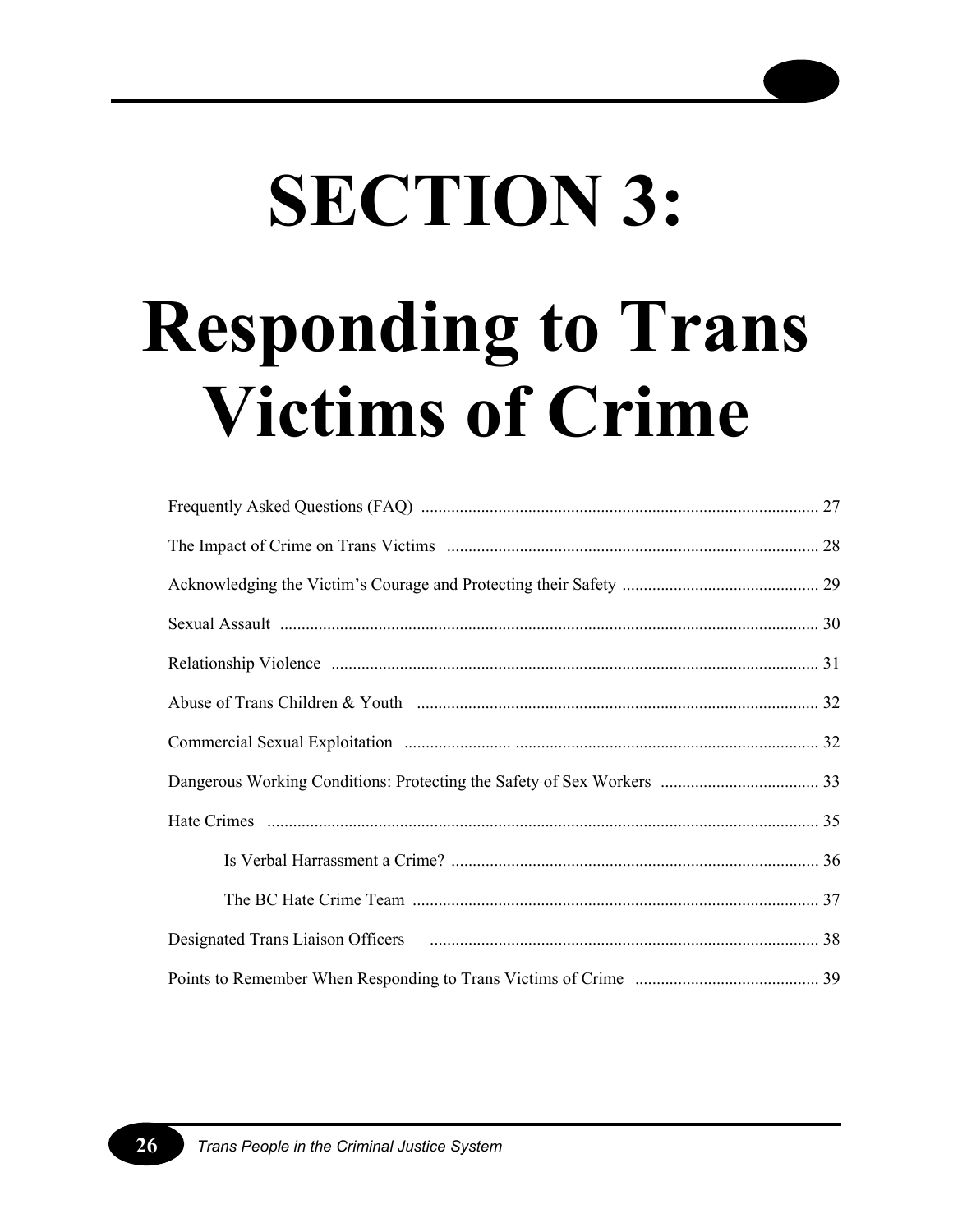## **Frequently Asked Questions: Responding to Trans Victims of Crime**

## **What is the incidence of trans people being victimized?**

There is little information about the frequency of crimes against trans people, or the proportion of crime in which trans people are victimized relative to incidence of crime against non-trans people. However, various studies suggest that trans people are particularly vulnerable to parental abuse, sexual assault, sexual exploitation, relationship violence, and hate crimes. $^{21}$  $^{21}$  $^{21}$ 

## **These types of crimes often aren't reported. How can we be expected to do anything about it if the person doesn't come forward?**

Another way to think about this is: Are there steps that criminal justice personnel can take to increase reporting? An Australian study on violence against trans people found that trans victims were reluctant to report to police because of "perceptions and prior experiences of negative police attitudes; $^{22}$  a 1995 report on underreporting of hate crimes in Canada had similar findings.<sup>23</sup> The implication is that criminal justice personnel may be able to improve reporting by actively demonstrating to trans people that officers are able to take complaints in a respectful manner, and that trans people will be taken as seriously as any other victim of crime. Suggestions from one study include creating liaison officers, informing community members of departmental efforts to educate officers about trans issues, and developing interviewing protocols with sensitivity to the specific impacts of crime on trans people.<sup>24</sup> Just as trans people are responsible for coming forward to report crimes, criminal justice personnel are responsible for creating a safe and welcoming environment for people who are courageous enough to make these reports.

## **If I get a "domestic" call and I [fin](#page-77-0)d out that the victim is trans, does the Violence Against Women in Relationships Policy**<sup>25</sup> **apply?**

Yes. The policy explicitly extends to all people who are abused by a partner, regardless of the gender or sexual orientation of the victim or partner.

## **Is it realistic for trans people to crossdress in public or try to use a women's/men's washroom? Doesn't that just invite harassment?**

People who are visibly trans face the constant challenge of evaluating how safe they will be doing things most people take for granted – using a washroom, walking down the street, getting stopped at a traffic check, etc. To avoid discrimination and violence, some trans people become social recluses; others cross-live only in private. Many trans people feel it is unacceptable to have to hide, and that doing so only reinforces the shame and stigma associated with transgenderism. People who crossdress in public or use the washroom appropriate to their gender identity are not trying to provoke harassment or violence, but rather to claim their inherent dignity and their legal rights to use public spaces without being harassed or assaulted.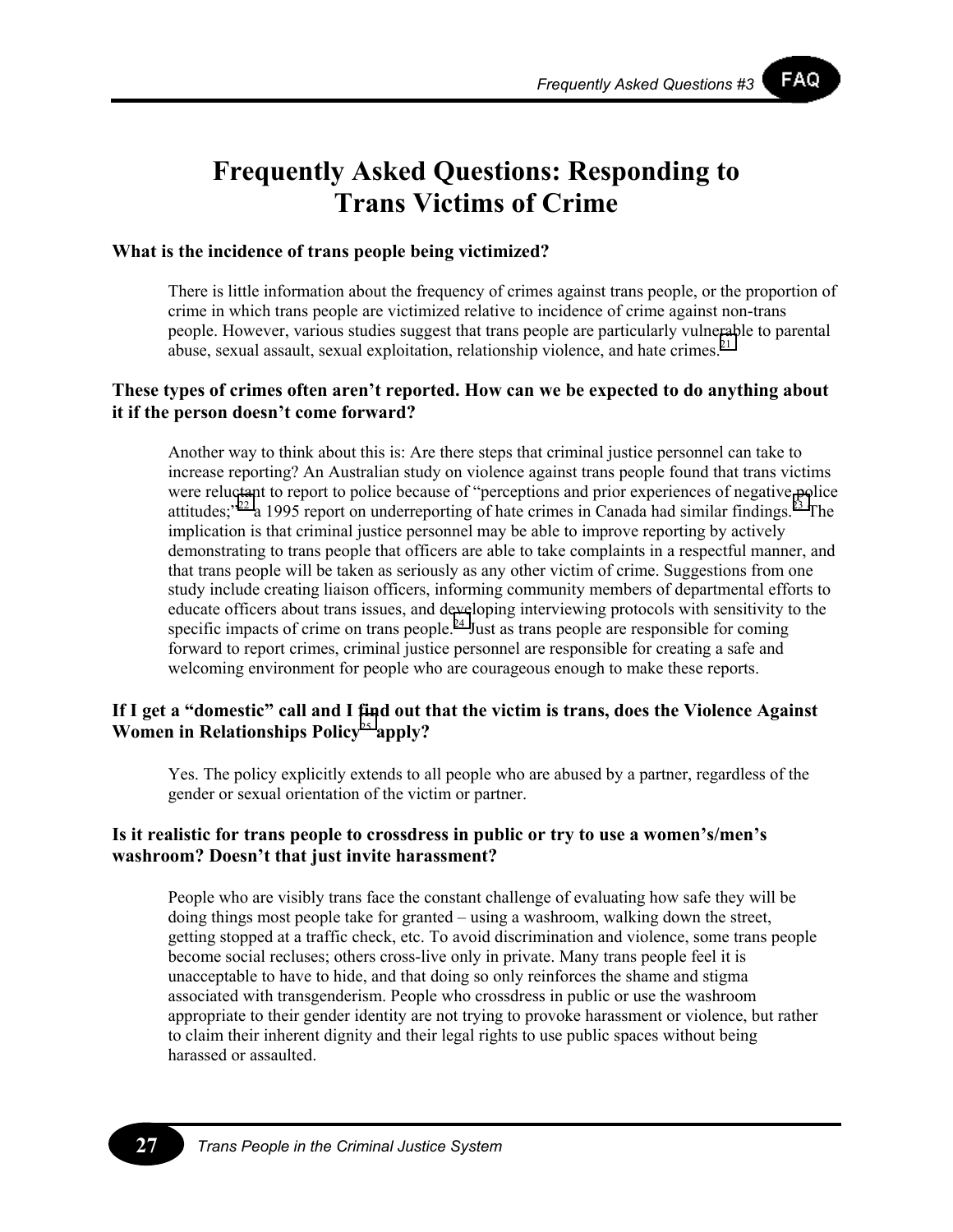# **The Impact of Crime on Trans Victims**

Victims of crime often experience a range of emotions and physical or social reactions to the stress and trauma of being victimized, including:

- *Physical*: pain, panic attacks, headaches, muscle tension, digestive upset, fatigue, increased sensitivity to sensory stimuli, difficulty sleeping, dizziness, change in appetite, shaking/trembling, rapid heartbeat, hyperventilation
- *Emotional*: shock, numbness, anger, irritability, sadness, grief, depression, fear, anxiety, obsessive thinking about what happened, worry, confusion, feeling dirty or violated
- *Social*: avoiding people or fearing being alone, self-destructive behaviors or impulsive risk-taking, substance use, impaired performance at work/school, withdrawal from community<sup>[26](#page-77-0)</sup>

While the duration and severity of these reactions varies from person to person and may come in waves, overall the severity tends to decrease or at least feel more manageable over time.

Trans people may experience all these reactions, and have few resources to help them cope. Those who do not have good support networks (family, friends, community peers, etc.) or who are already facing crises relating to poverty, employment, or the stresses of transition may be particularly overwhelmed by the trauma of crime. Additionally, many formal supports for victims of crime are not aware of or responsive to the specific needs of trans victims.

Survivors of sexual assault and/or relationship abuse face particular difficulty in accessing services, due in part to gender-based distinctions of women's and men's services and in part to tensions between some women-only organizations and some trans advocacy groups and individuals over issues of who is defined as a "woman".

> "Past experiences of discrimination, coupled with the realization that changing their behavior will not decrease the likelihood of repeat attacks, lead to an increased sense of fear, isolation and vulnerability."

excerpted from *End hate crime: Hate/bias crime policy guide*<sup>[27](#page-77-0)</sup>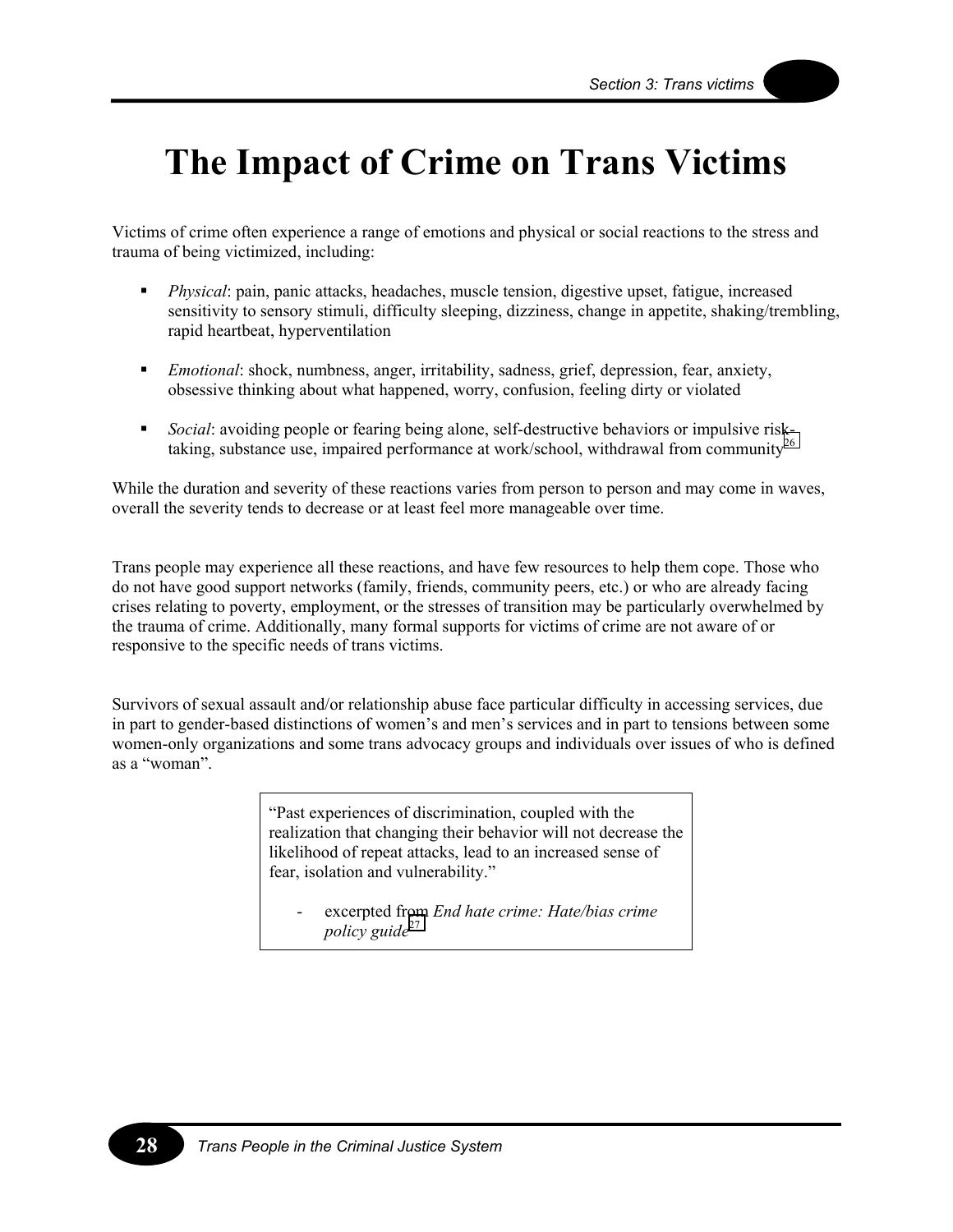# **Acknowledging the Victim's Courage and Protecting their Safety**

Many victims, not just trans people, avoid reporting crimes. The reasons may be emotional, relating to feelings such as denial, minimization of the incident, embarrassment, or shame. There may also be social factors such as fear of reprisal from the perpetrator or from other community members, financial reliance on the perpetrator, or a perception that the justice system is unjust. Some victims fear that reporting the crime will only make things worse. It is especially difficult for those who are reporting crimes that are stigmatized, such as sexual assault and relationship violence, to come forward.

When the perpetrator is someone the victim knows, a victim may have complex feelings such as anger, guilt, and embarrassment. They may also be afraid. It is often more productive to respond to noncooperation based on anxiety by acknowledging fears rather than dismissing them as paranoid. For example, if a victim is afraid a perpetrator will punish them for reporting the crime, you can say, "It sounds like you are worried about about retaliation" and offer to make a safety plan with the victim, including exploring legal options such as a restraining order or no-contact order against the perpetrator.

Trans victims of crime may be particularly afraid of being ridiculed by police, believe that there is nothing the police can to do protect them, or fear that if they report a crime their status as trans will be made public by the perpetrator or through the legal process. When responding to trans victims of crime, care should be taken in interviewing and investigation techniques so that evidence of gender-variance is handled respectfully and in a way that protects privacy and confidentiality (see pages 21-22). For example, trans people who cross-live part-time or who use prosthetic devices to assist with sexual or urinary function may keep evidence of this in a secure place; victims of burglary may be fearful that police will inadvertently display or refer to these items in the presence of people who they are not 'out' to. It can also be helpful for personnel responding to victims to inform them of any information that could be made public through court reports, media coverage, etc.

"BilliJo Wolf's passion for activism grew out of the discrimination she has faced over the years as an intersexed person, a transsexual woman, a lesbian....Besides facing discrimination in academia, housing, and employment, her motivation stems from prejudice she encountered following an attempted rape in Monroe County, New York in January 1998. When Wolf attempted to have the man charged, the local district attorney decided not to prosecute her assailant despite direct evidence – including the perpetrator's own statement – that provided a solid case. The official failed to bring charges because of 'a lack of credibility due to her lifestyle.' According to Wolf, 'though I received the same treatment most women receive when reporting a rape or sexual assault crime, it was more severe because most of the response was based on my gender identity and sexual orientation. I take serious exception to my life as a human being demeaned by references to my 'lifestyle'. I have a life, not a lifestyle.'"

- excerpted from *Transgender equality* [28](#page-77-0)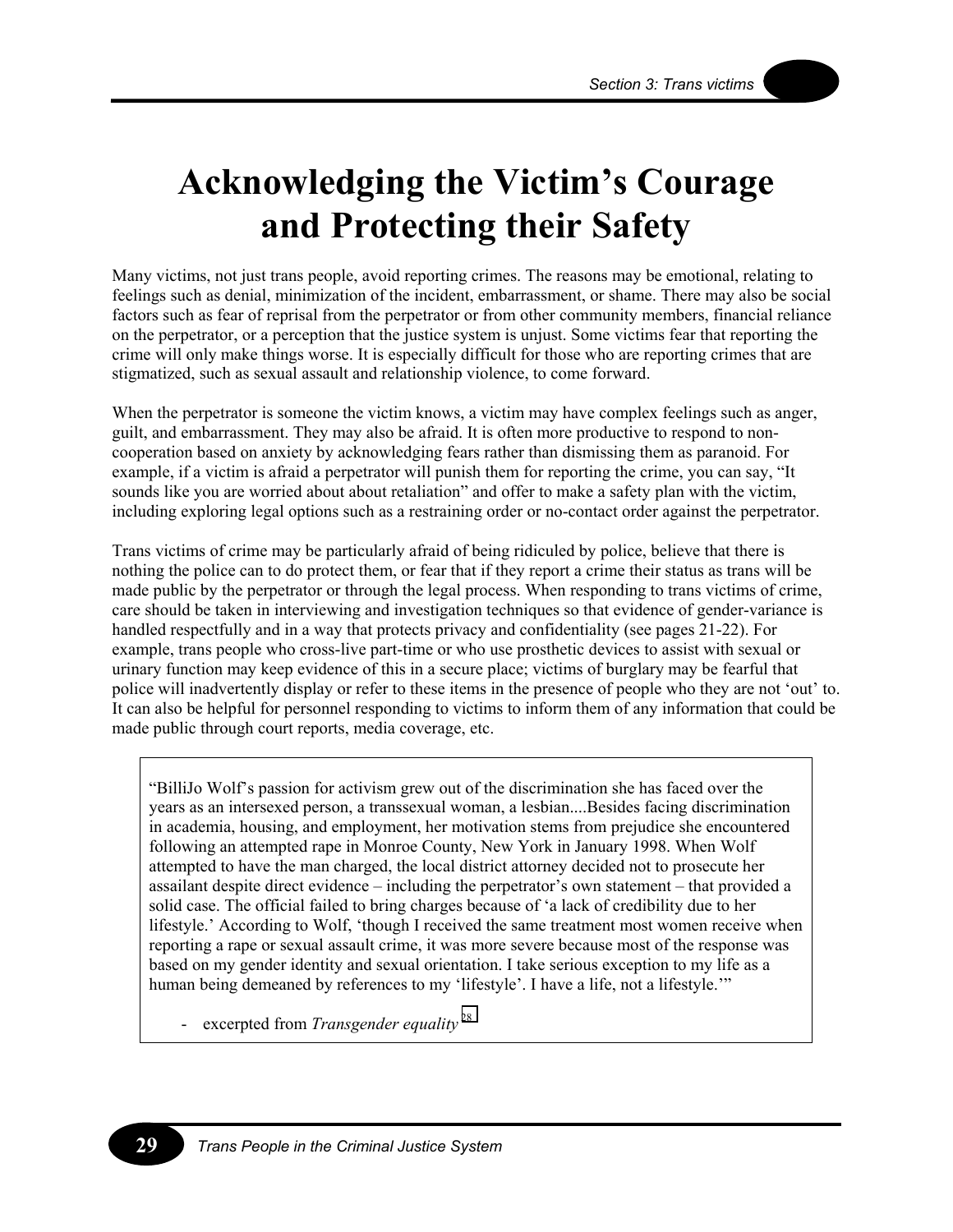# **Sexual Assault**

Sexual assault may be perpetrated by a stranger, friend, acquaintance, lover, family member, or spouse. Studies throughout North America suggest that in 80% of cases assailants are known to the victim prior to the assault<sup>29</sup> (note that this is a general statistic for all sexual assault cases, and it is not known whether or not this general pattern is accurate for cases involving trans victims). Trans prisoners and sex trade workers are particularly vulnerable to sexual assault.

Sexual assault is extremely traumatic, and as such victims will likely experience the range of emotions described on page 28. In addition, there may be physical symptoms relating to injuries or sexually transmitted diseases contracted as a result of the assault. Victims may be extremely concerned about the possibility of HIV transmission. Trans victims of sexual assault often have additional concerns:

- Describing the sexual violation that took place is painful for all victims. For someone who has gender dysphoria or other discomfort relating to body parts that were violated, it can be even more traumatic.
- Trans people may be very distressed by having to reveal their genitals for a medical exam or rape kit. If at all possible, a trans victim of sexual assault should have intensive support available, and be allowed to choose the gender of the person conducting the examination. It is not appropriate to comment on or react to genital appearance, nor is it appropriate to use the victim as a 'teaching' tool for colleagues.
- A female-to-male (FTM) who has a uterus and one or more ovaries may be able to conceive. For those taking hormones, if the dosage of testosterone is too low to act as a failsafe contraceptive, other options should be explored, preferably with assistance from an endocrinologist or other medical professional with experience in hormone treatment. It can be extremely humiliating for someone who lives as a man to discuss concerns relating to potential pregnancy, and this topic should be discussed with great caution and sensitivity.
- Involuntary physiological reactions such as erection, ejaculation, or orgasm are *not* evidence of consent, or do they indicate that the victim found the traumatic experience pleasurable. Trans people who have dysphoria relating to their genitals may find involuntary reactions such as these particularly confusing and/or distressing.
- One of the enduring myths about sexual assault is that the victim "asked for it". Many victims experience confusion, self-doubt, and shame about being assaulted. This can be particularly agonizing for trans people who were assaulted following disclosure to the perpetrator. It can be helpful to acknowledge the confusion and remind the victim that retaining autonomy over decisions of who, when, and how to tell is an important right, that it is not 'deception' to choose a moment that feels right, and that in any case there is no justification for assault.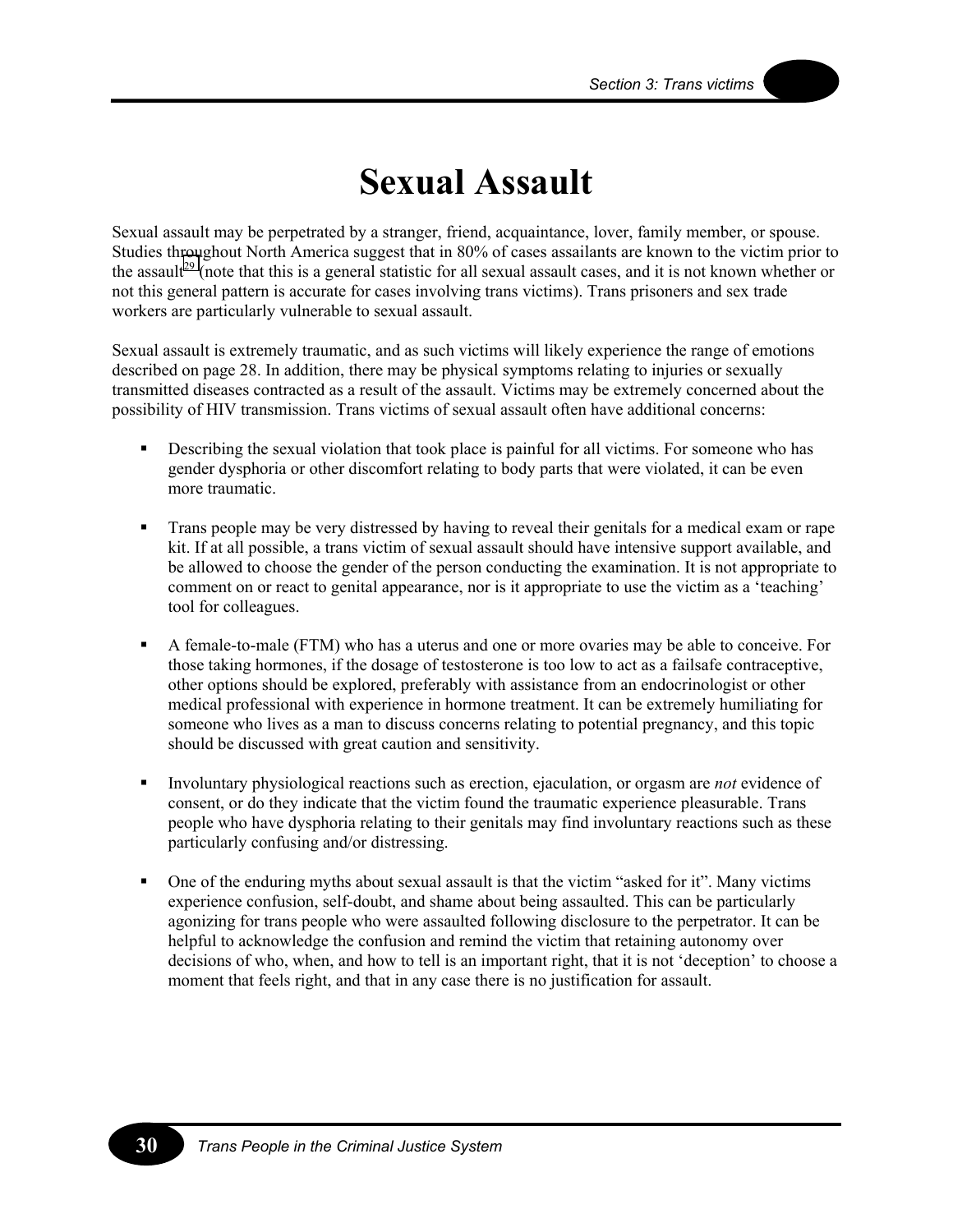# **Relationship Violence**

Relationship violence can take many forms, including verbal, emotional, physical, sexual, or financial abuse. Abuse of trans people may include elements that are specifically transphobic. For example, abusers may ridicule the victim for cross-gendered behavior. Some abusers seek to increase the harm by intentionally targeting body parts associated with gender, such as breasts and genitals; this can include unwanted touching (slapping, hitting, etc.), sexual activities that the victim has delineated as off-bounds, disparaging comments about body parts (e.g., "What kind of a woman has a penis?", "You'll never pass as a real man with breasts like that"), and intentional damage to prosthetic genital or chest devices.

In a 1998 survey of trans people at Gay Pride celebrations in various American cities, 50% had been physically and/or sexually assaulted by a romantic partner, with 23% of those requiring medical assistance for injuries sustained in the attack. $30$ 

Emotional abuse includes efforts to restrict the victim's control of decisions relating to transition. For example, abusers may hide paperwork, threaten to punish a victim for seeking services, or report false information to doctors. Many abusers try to control their victim's behavior by reinforcing the victim's powerlessness and dependence, often as a means of rationalizing abusive demands. Manipulation of this type includes using transphobia to rationalize control, saying, "It's not safe for you to leave the house without me", or "Nobody else really cares about you". Abusers may also threaten to reveal their victim's status as trans to family members, neighbours, friends, or an employer.

Trans people experience widespread employment discrimination and often are economically dependent on a partner for day-to-day expenses and/or costs relating to transition. Abusers may exploit financial dependence by demanding the victim do things to 'compensate' for the financial assistance, including forced involvement in prostitution or the drug trade.

In addition to the difficulties faced by all victims seeking to leave abusive relationships, trans people face additional barriers shared by other marginalized groups (people with disabilities, women, etc.). Many trans people are impacted by internalized shame and self-loathing (which may be reinforced by the abuser), believing it will be impossible to find another partner because "nobody else could love me". The isolation and loss experienced by many trans people means few have support networks to assist in leaving an abuser, and formal supports such as transition houses often will not take trans people. Those with histories of abuse as children can have difficulty recognizing and resisting abuse as adults. For example, trans people who grew up being mocked by parents or peers for cross-gendered behaviour may have difficulty recognizing that as abuse in a current relationship, because it seems 'normal'.

In many situations of relationship violence, the victim is afraid of what will happen if they leave the abuser, including a possible escalation of violence. Trans people are additionally vulnerable to threats of disclosure of their status to others if the victim seeks services or attempts to leave the relationship. They may also be threatened with loss of custody of children.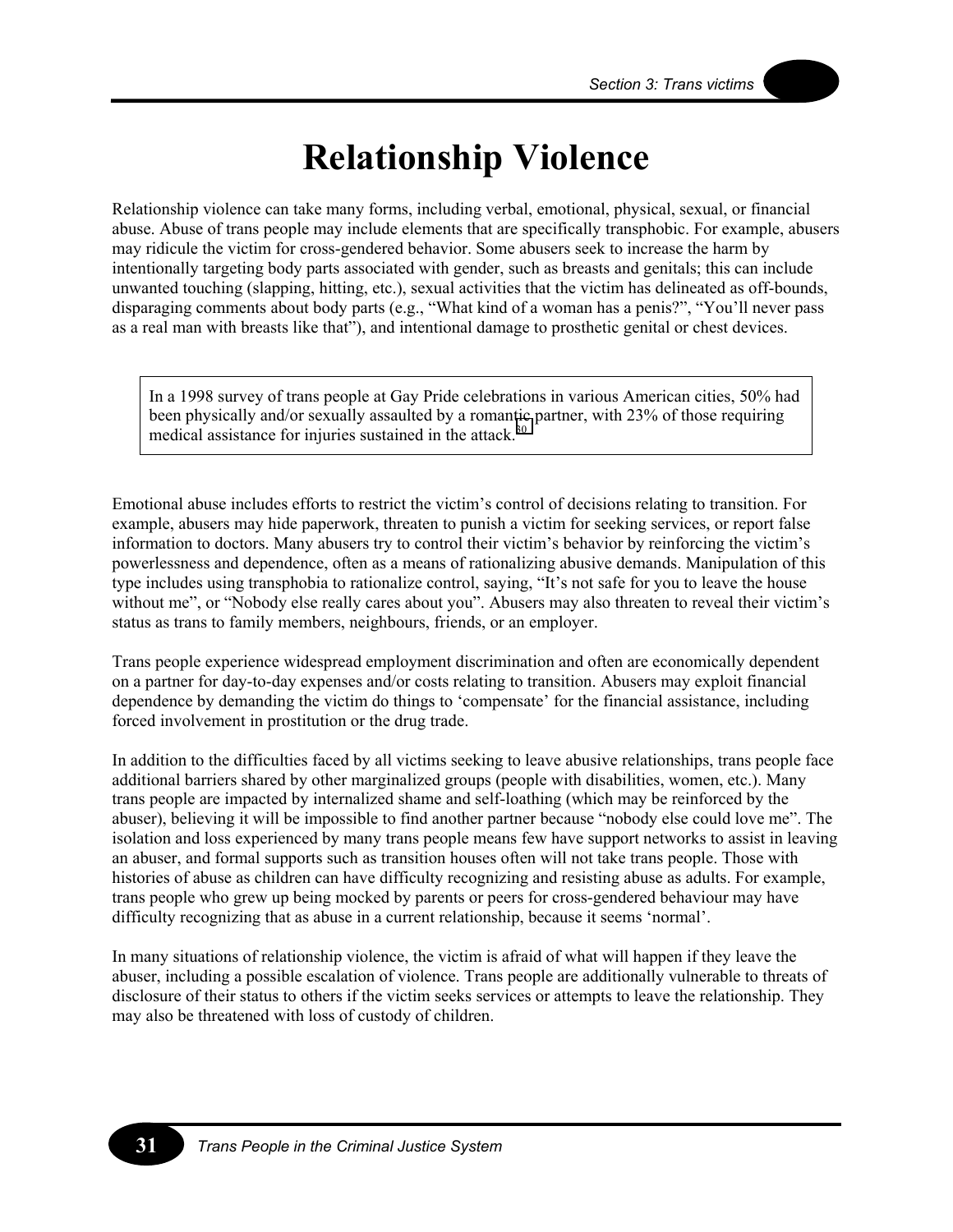### **Abuse of Trans Children & Youth**

Gendered play and experimentation with gender roles and clothing is a normal part of child development. Some children demonstrate persistent cross-gendered behavior or articulate a crossgendered identity at a very young age. While some parents and caregivers, family members, teachers, or other adults are supportive, many are not, and actively try to discourage crossgendered play or dress. Some may physically, verbally, or sexually abuse trans children to punish the child for breaking parental rules about 'appropriate' behavior, to try to discourage crossgendered acts, or to reinforce identity as a boy or a girl.

While the abuser may believe they are acting in the best interests of the child, adults who experienced these types of abuse report that punishment of cross-gendered behavior was harmful rather than helpful. Victims of this type of abuse typically report intense shame, withdrawal, suppression of inner feelings, loneliness, and acting out of inner demands in a private fantasy world. This pressure and isolation can lead to emotional and physical illnesses at a young age, such as apparent personality disorders, self-injury, or eating disorders.

Puberty can be very upsetting for trans youth, as it is a time when a great deal of social attention focuses on appearance, gender norms, bodies, and sexuality. It is also a time when youth are particularly concerned about what peers think, say, and do, and when incidences of peer violence (bullying), depression, and suicide attempts rise sharply.

Although some teenagers maintain close relationships with adults or siblings, in many instances adolescence is accompanied by increased tension between family members. While trans children of all ages are at risk of emotional neglect if a parent is unsupportive, during adolescence there is an increased risk of withdrawal of material support (particularly shelter). Parents may force their trans child to leave home during adolescence, or a youth may decide that leaving is a better alternative than staying in an abusive environment. Street-involved trans youth are particularly vulnerable to violence by strangers and to sexual exploitation.

### **Commercial Sexual Exploitation**

*Commercial sexual exploitation* relies on coercion to force sexual acts in exchange for money or goods and implies a lack of ability to give consent. When a youth below the legal age of consent performs sexual acts in exchange for cash, shelter, food, or drugs/alcohol, that is sexual exploitation. Similarly, if a person of any age is participating in paid sexual acts to alleviate a third party's threats (e.g., a partner demanding that a certain amount of money be obtained), that is inherently exploitive because consent is lacking. Commercial sexual exploitation is illegal under sections of the *Criminal Code* relating to kidnapping, forcible confinement, sexual and physical assault, coercion, extortion, and sex with minors.

While trans people of any age can be sexually exploited, trans youth are particularly financially vulnerable should their families withdraw material support or become so abusive that the youth believes it is better to leave than to stay. "Transgendered children who get kicked out of their homes, like other children in the same predicament, must resort to one or more of three basic means of survival: prostitution, theft or drug dealing." <sup>31</sup>A 2001 study of Canada, the U.S., and Mexico identified trans youth as a population at "substantial risk" of being commercially sexually exploited. $32$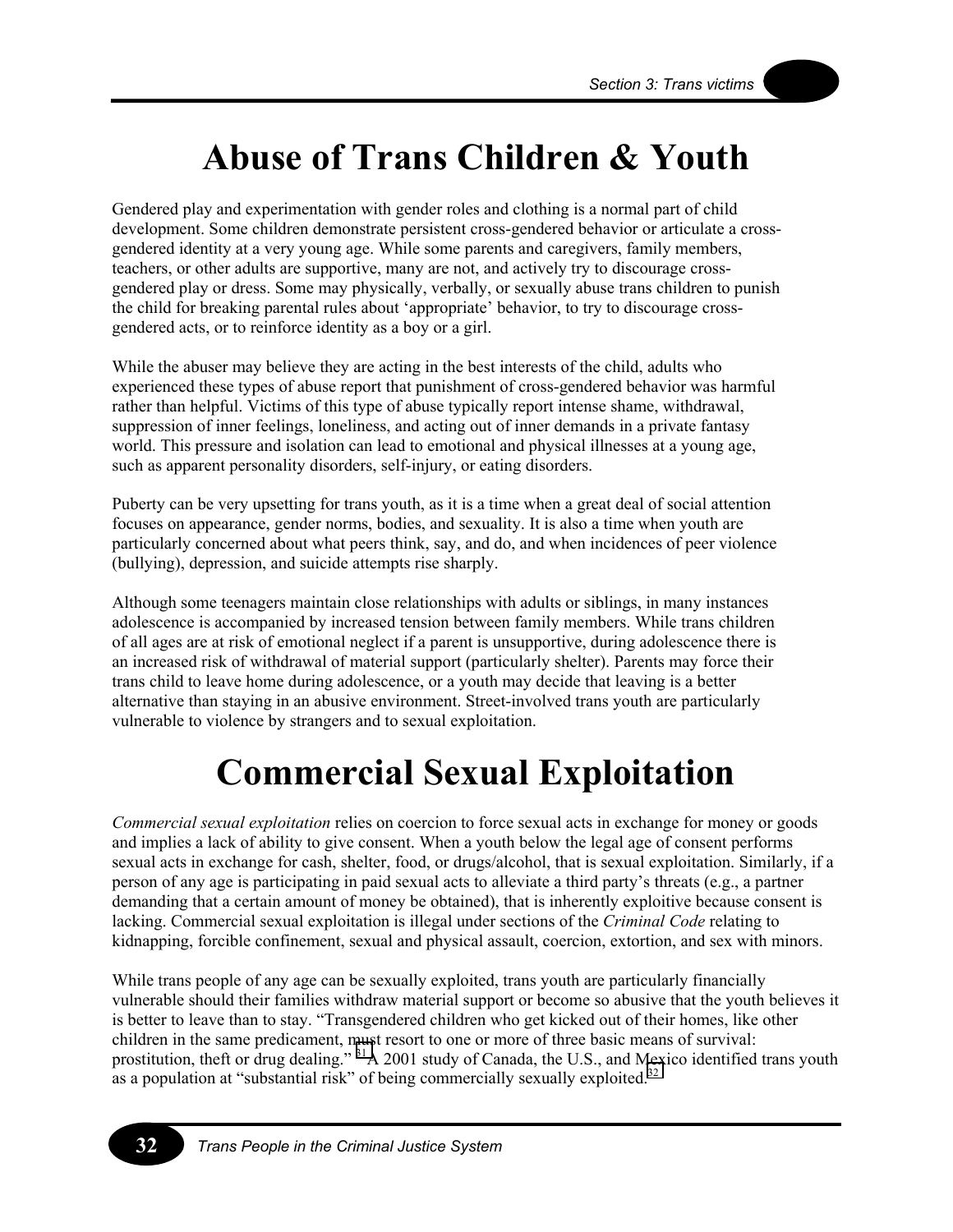## **Dangerous Working Conditions: Protecting the Safety of Sex Workers**

People in the sex trade are made vulnerable to sexual assault and violence by societal attitudes that dehumanize sex workers and promote the idea that they are disposable. Trans sex workers face the triple burden of prejudice against sex workers, transphobia, and homophobia (because trans people are often perceived to be gay, regardless of their actual sexual orientation).



On 5 February 2002, Faye Paquette, a 41-year-old First Nations trans woman and sex worker, was beaten, choked, and bludgeoned to death in Prince George, BC. A man who turned himself in to police hours after Paquette's body was discovered in an industrial compound is currently facing manslaughter charges.

Family and community members are very concerned that despite another sex worker's assertion that Faye was killed because she was trans, and a physical pattern of assault that is consistent with other hate-motivated murders of trans people (often characterized by attempts to obliterate the body even after death), the murder is not being prosecuted as a hate crime.<sup>[33](#page-77-0)</sup>

The criminalization of various aspects of the sex trade (see page 47) forces those in the sex trade to work in dark and isolated (and therefore dangerous) settings in order to avoid police attention. Criminalization of sex work also causes tension between law enforcement and sex workers that makes it difficult for those in the sex trade to seek police assistance; many sex workers feel uncomfortable asking a person who arrested them in the past to help them, or have difficulty asserting their rights to people who have the discretionary authority to charge them.

In some instances, police have responded to requests for assistance with inaction or hostility. In other cases police have been supportive but counsel or judges have dismissed sex workers as 'unreliable' witnesses who 'lack credibility'.<sup>34</sup> Such actions only serve to further deepen the tensions between sex workers and criminal justice personnel.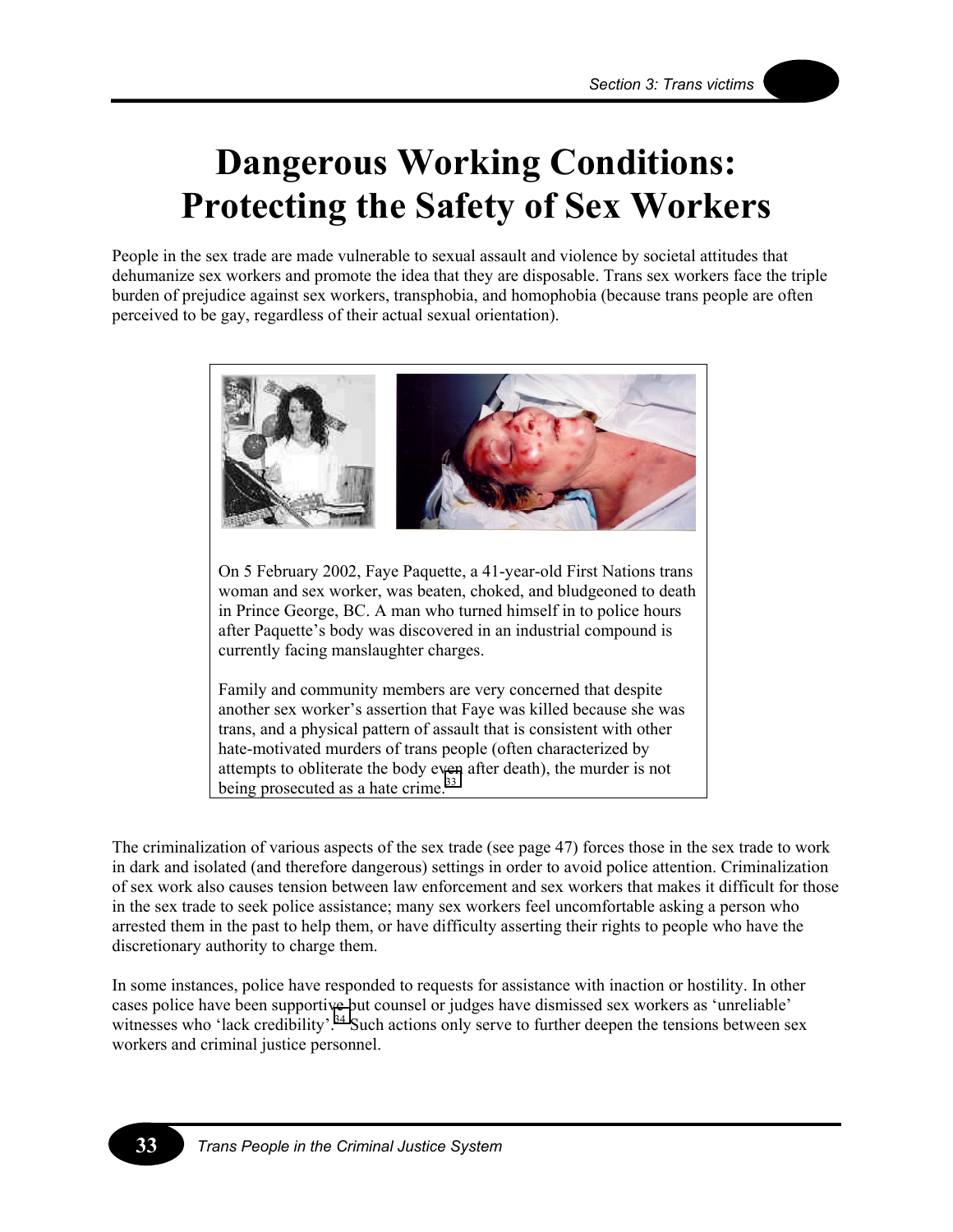On April 23, 2000, a friend reported Tyra Henderson, a 22-year old African-American male-to-female (MTF) trans sex worker in Washington DC, missing after she did not return from a date. The night Tyra disappeared, a resident called 911 to report a woman yelling, "Help, help, call the police". Two hours later, the 911 caller, having not seen any police, called 911 a second time to report a body outside her house. By the time an ambulance arrived, Tyra had been bludgeoned to death. Police denied reports th[at h](#page-77-0)er breasts had been slashed and her penis cut off, and refused to designate it a hate crime.<sup>35</sup>

Criminal justice personnel may not only cause harm by their inaction, but in some cases may also be the instigators of violence. In interviews with a San Francisco reporter, transsexual prostitutes working on the streets described personal experience of police demanding sexual favors in exchange for not making an arrest, and being verbally, physically, and/or sexually assaulted by one or more officers during an arrest.<sup>[36](#page-77-0)</sup> Similar incidents of police harassment have been documented in Toronto. $37$ 

It is understandable that the many good police on the force would resent being lumped in with those who are abusive. However, the consistency of stories from various jurisdictions across North America suggests that this may be a problem of more than a few 'bad apples'. Cross-department policies may be necessary to promote respectful and professional behavior regarding interactions with sex workers.

Proactive strategies suggested by various community groups include:

- The establishment of liaison officers with the mandate to develop more positive working relationships with sex worker advocacy groups, similar to the role of the LGBT or diversity officers (see page 37). In order for sex workers to feel comfortable reporting incidents of assault and other violent crimes, they need to trust that they will not be dismissed, told they "had it coming", or otherwise traumatized by insensitive comments.
- Sex workers who are victims of crimes should not be charged for minor outstanding offences when they come into the station to file a report.
- Complaints by sex workers against law enforcement officials must be seriously investigated and the confidentiality of the complainant concealed to prevent retaliation. If there is evidence of a criminal act, charges should be laid under the *Criminal Code* rather than referring to the matter to an internal inquiry.



Grayce ("Candace") Baxter, a trans woman who worked at two escort agencies, was killed by Patrick Johnson, a regular client of Baxter's who worked part-time as a guard at the Toronto (Don) Jail. Johnson choked Baxter to death when she tried to leave his apartment at the end of an appointment. He then dismembered her body into several parts with a hacksaw, wrapped them up with some personal effects in a number of garbage bags, and hid them in a nearby dumpster which was later emptied at a local landfill site. Baxter's body has never been reco[ver](#page-77-0)ed. Johnson was sentenced to life in prison.<sup>38</sup>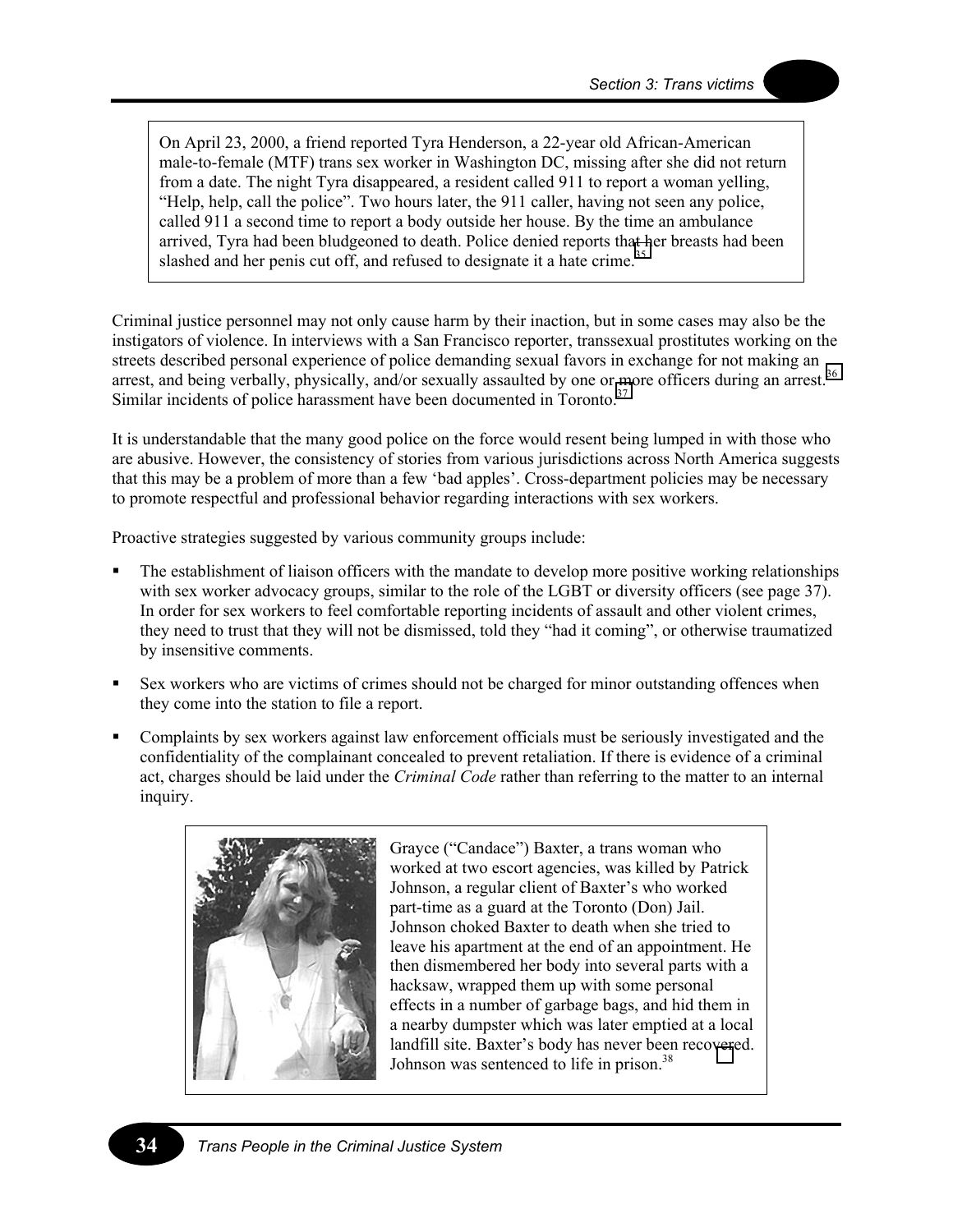### **Hate Crimes**

The BC Ministry of Public Safety and Solicitor General defines hate crime as "any crime against a person (or their property) which was motivated by hate, prejudice or bias due to race, nationality, language, sex, age, sexual orientation, mental or physical disability, or any similar factor."<sup>39</sup> The *Criminal Code* has two provisions relating to hate crimes:

- a) Criminal charges: Hate propaganda, where the offender advocates genocide or communicates hatred of any identifiable group, is illegal under s. 318 and s. 319.
- b) Sentencing considerations: Where hate is a motivation for any criminal offence (assault, mischief, etc.), this must be considered as an aggravating factor by the judge in sentencing, as per s. 718.2. There is no specific offence of committing a crime motivated by hate or bias.

While perpetrators may target specific individuals, a hate crime is specifically committed to harm, intimidate, and terrify not only a particular victim, but the entire group of which the victim is a member. Where incidents involved violence (roughly 50% of incidents reported to the BC Hate Crime Team), the suspect and victim tended to be strangers – unusual for violent offences not motivated by hate. Violent hate crimes have a much lower resolution rate than other reported violent *Criminal Code* offences.

From July 1997 to December 1999, 426 hate or bias incidents were reported to the BC Hate Crime Team. The Team estimates this comprises only 5-10% of all hate crimes committed during this period.<sup>40</sup> The BC Hate Crimes Team does not distinguish between hate crimes caused by sexual orientation and those caused by transphobia, and so it is not clear how many of the 140 incidents reported as relating to sexual orientation involved hatred of gender-deviance. In many cases there are simply no clear criteria for distinguishing between homophobic and transphobic violence. For example, one American survey of violence against trans people found that 'faggot' was the most common epithet used by the assailants. The director of the group that commissioned the survey commented,

Transpeople are targeted because of the perception that we are gay. And gays are often picked out because they are 'visibly queer,' that is, because they are gender-different. But the fine-line distinctions...are lost upon those who stalk and prey upon us.  $41$ 

From anecdotal evidence and community-wide surveys, trans groups have estimated that 60% of trans people are victims of hate-motivated violence.<sup>42</sup> In the U.S., over 120 trans people have been killed in the last decade – an average of one per month – in circumstances where hatred of gender-variance was known to be a contributing factor.<sup>43</sup> In Canada, where reporting has been more sporadic, 11 deaths have been reported over a period of 15 years.

Some crimes are clearly motivated by hatred of gender-variance, with the assailant using transphobic insults, or attacking a person upon discovery that the victim is trans. In other cases, there may be attempts to obliterate the victim's body – targeted to their sex, such as wounds to the genitals or chest, or more generally by multiple forms of violence that suggests extreme and irrational rage behind the attack. For example, in 1996, Christian Paige, a trans woman, was brutally beaten about the head and ears, then strangled, stabbed deeply in her chest and breast area 15-24 times, and finally, burned.<sup>44</sup>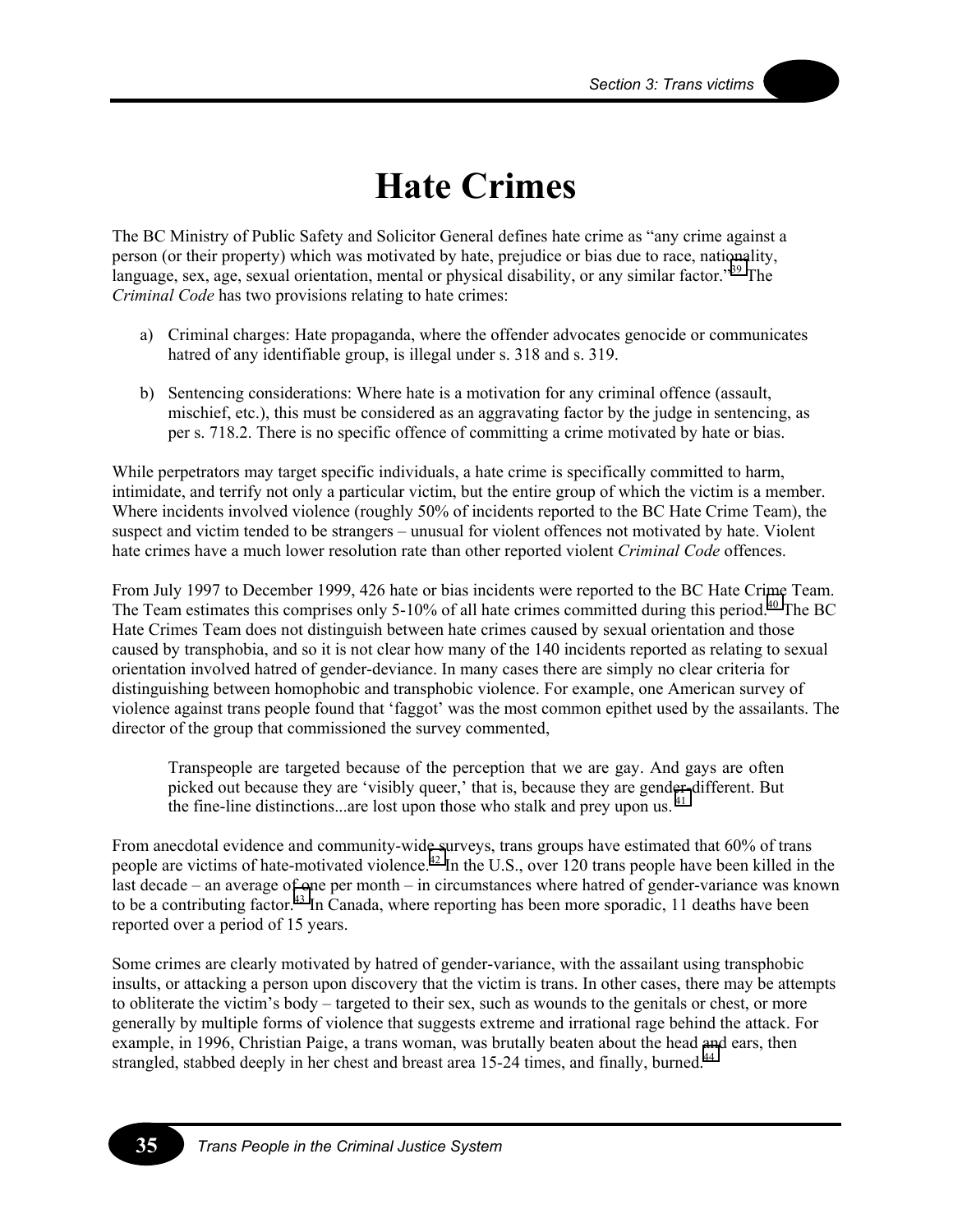## **Is Verbal Harassment a Hate Crime?**

Many visibly trans people experience transphobic and homophobic verbal harassment – ranging from epithets such as "freak", "faggot", and "queer" to direct threats. While verbal harassment is a breach of the *BC Human Rights Code*, it is not, per se, an offense under the *Criminal Code* and thus may be outside the purview of criminal justice personnel. However, S. 264.1 (Uttering threats) and S. 175 (Causing disturbance) may be appropriate criminal charges in some instances of verbal harassment.

Even if a charge is not appropriate, criminal justice personnel should be alert to the possibility that verbal harassment may escalate to physical violence.

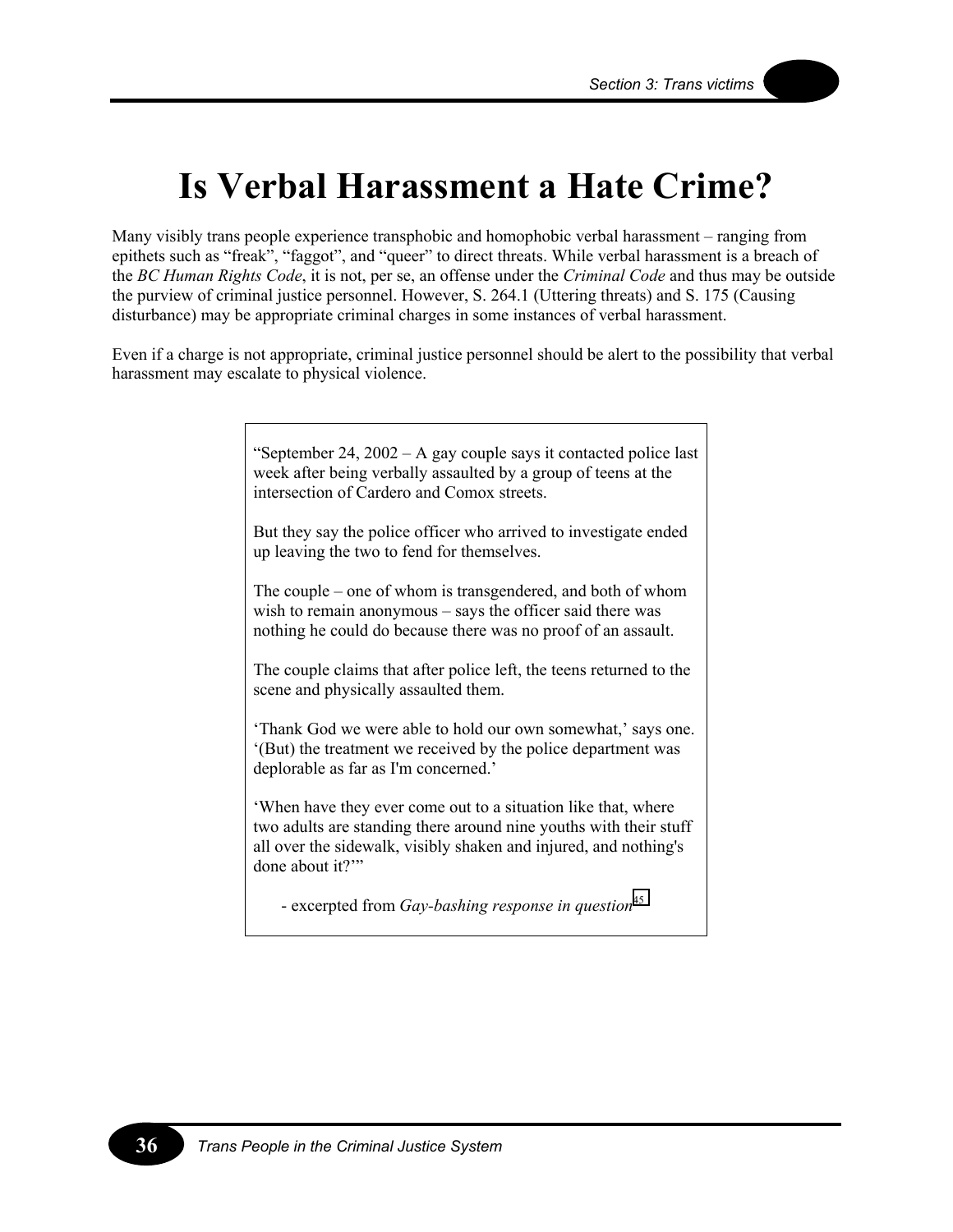## **The BC Hate Crime Team**

In 1996 the BC Hate Crime Team was created with the mandate to improve the consistency of police investigation and reporting of hate crimes, co-ordinate enforcement, develop a data tracking system, respond to victim needs, suggest legislative changes, and provide training for justice personnel on issues relating to hate crimes. The team is comprised of members from municipal police departments, RCMP, the Ministry of the Attorney General, and the former Ministry of Multiculturalism and Immigration.

In 2000, the BC Ministry of the Attorney General published *End Hate Crime: Hate/Bias Crime Policy Guide.*<sup>46</sup> The guide defines hate crime; outlines the roles of the Hate Crime Team, police, and Crown Counsel; and suggests guidelines for responding to victims of hate crimes.

According to the Hate Crime Team procedural guidelines, $47$  all police agencies in BC should:

- assign officers to respond to all incidents or reported incidents of hate/bias crimes
- ensure that officers provide assistance in accordance with established victim services procedures
- ensure that all evidence is gathered as if it were for court purposes, including photographing, seizing and securing crime scene evidence
- ensure that all incidents are investigated and that investigators are informed of their high priority
- ensure documentation of all incidents and that they are separately categorized as hate/bias offences
- forward immediately all hate/bias crime reports to the Team's enforcement section
- inform the enforcement section of the Team of community concerns or potential problems

In addition, the Team has developed guidelines relating to identification of a reported crime as a hate crime, investigation of hate crimes, resources for victims, and notification of the Hate Crimes Team. For more information, see [http://www.pssg.gov.bc.ca/end\\_hate\\_crime/policy\\_guide/police\\_role.htm.](http://www.pssg.gov.bc.ca/end_hate_crime/policy_guide/police_role.htm)

### **BC Hate Crime Team:**

Tel: (604) 660-2659 Fax: (604) 660-2606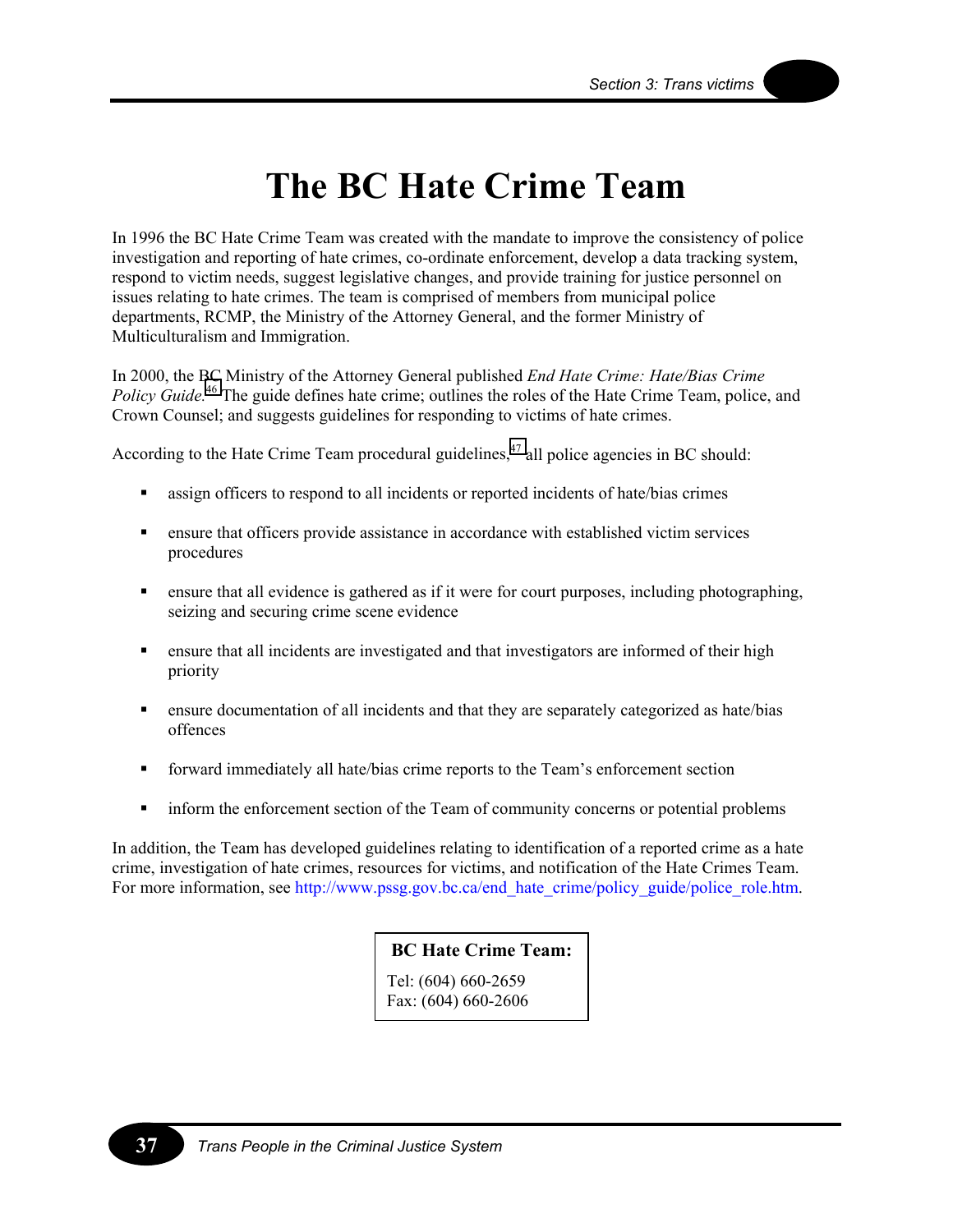## **Designated Trans Liaison Officers**

Some police departments have taken the proactive step of designating LGBTT (lesbian, gay, bisexual, trans, and Two-Spirit) liaison officers who can help establish a relationship of trust with trans communities and reassure victims that they will be dealt with respectfully and sensitively.

The designation of one or more members of the force as liaison officers does not mean that other officers are not equally responsible for responding respectfully to trans victims of crime. It simply creates a mechanism for community members and police to work together to encourage victims of crime to come forward and to educate the police about community members' concerns.

> "Public safety is the main priority of the Queensland Police Service. Improved liaisons with the LGBT communities through an accessible network of police liaison officers state-wide will ensure that partnerships are formed which will work together for equality and a common goal....The objective of this enhanced liaison is the reduction of the incidence of crime, hate related and/or domestic violence, discrimination or complaints of inadequate policing response, due to the lack of understanding by some police officers and staff members, of the many issues impacting on the LGBT communities."

excerpted from *Queensland Police Liaison to the Lesbian*, *Gay, Bisexual and Transgender Communities Newsletter*[48](#page-77-0)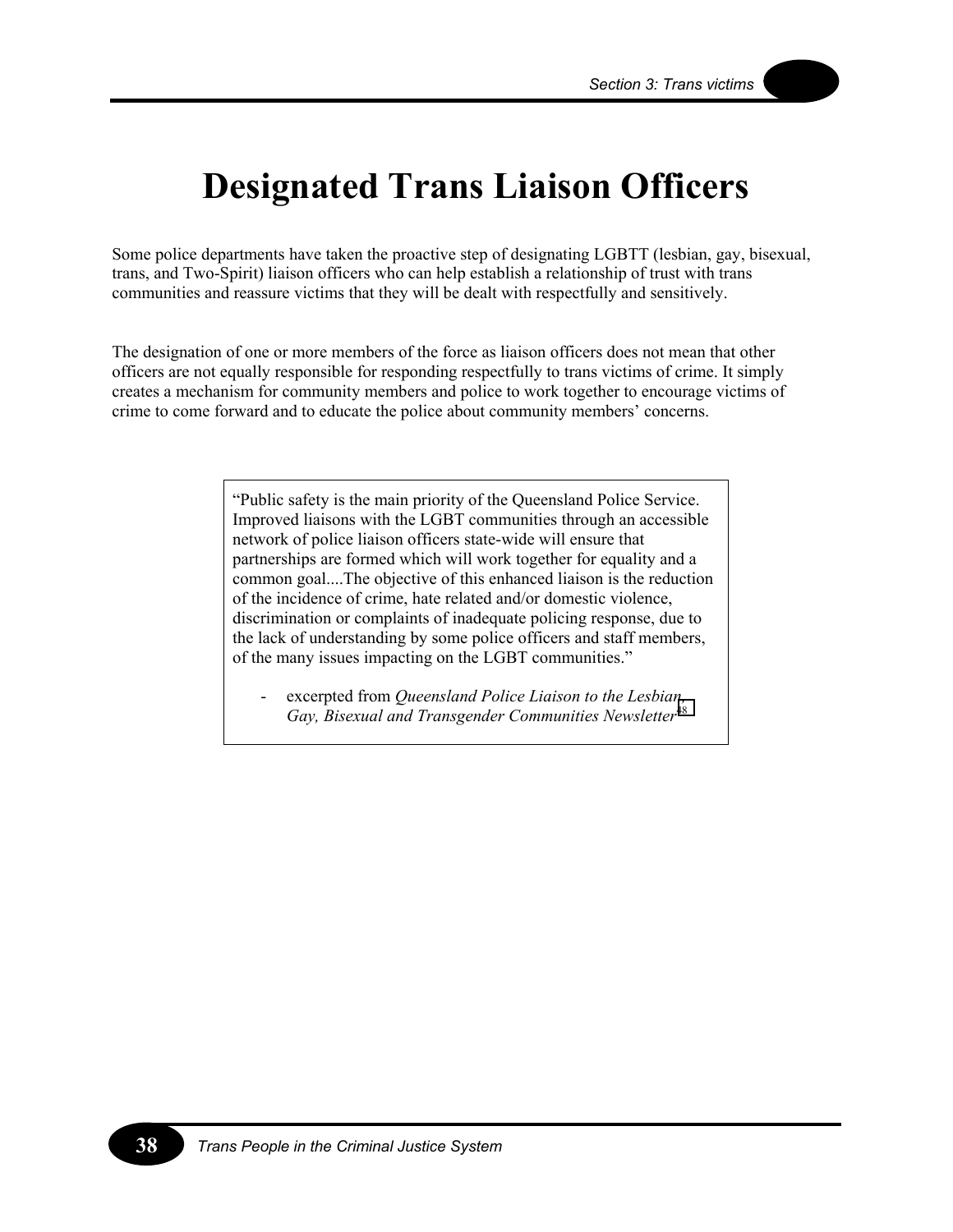### **Points to Remember when Responding to Trans Victims of Crime**

- Many trans people have personally experienced mistreatment from criminal justice personnel or have heard stories of negative encounters from other community members, and as a result may be suspicious, frightened, or noncooperative. Cooperation is most likely if you use a respectful tone, explain the process of filing a complaint and pursuing charges, keep the victim updated on the progress of the case, discuss questions relating to safety, and otherwise demonstrate that (a) you are taking the victim's concerns seriously, and (b) you can be trusted to protect the victim's confidentiality and privacy.
- **Apparent discrepancies between the victim's name, appearance, and legal sex should** be handled with great sensitivity. While questions about gender or sex may be necessary in some cases, it is important that people who have been victimized not be traumatized further by extensive questioning of a personal nature.
- Use the gender pronoun (he or she) that matches the person's overall physical appearance, mannerisms, and name. If you are unsure which pronoun to use, you can use the victim's name, ask, "how do you prefer to be addressed?" or another strategy that similarly respects the privacy and dignity of the victim. (See pages 5-6 for further tips relating to gender pronouns.)
- Trans victims of crime may need you to help them find resources to cope with the physical, emotional, and social aftermath. While some trans people have strong networks of family, friends, and community peers, many are extremely isolated.
- Before making referrals to counseling or crisis services that are specifically for women or for men, it can be helpful to inquire about policies that may restrict accessibility to trans people. Alternatively, find services that are not gender-specific (for example, many of the Specialized Victim Assistance Programs, listed at http://www.endingviolence.org/members.html#svap, are open to all genders).
- **People who cross-live part-time may want to change their appearance before seeking** medical or legal help. Washing, removing makeup, altering hairstyle, or changing clothing can destroy important evidence. While trans people should be informed of the value of protecting evidence, they should not be pressured to maintain an appearance that is profoundly uncomfortable for them.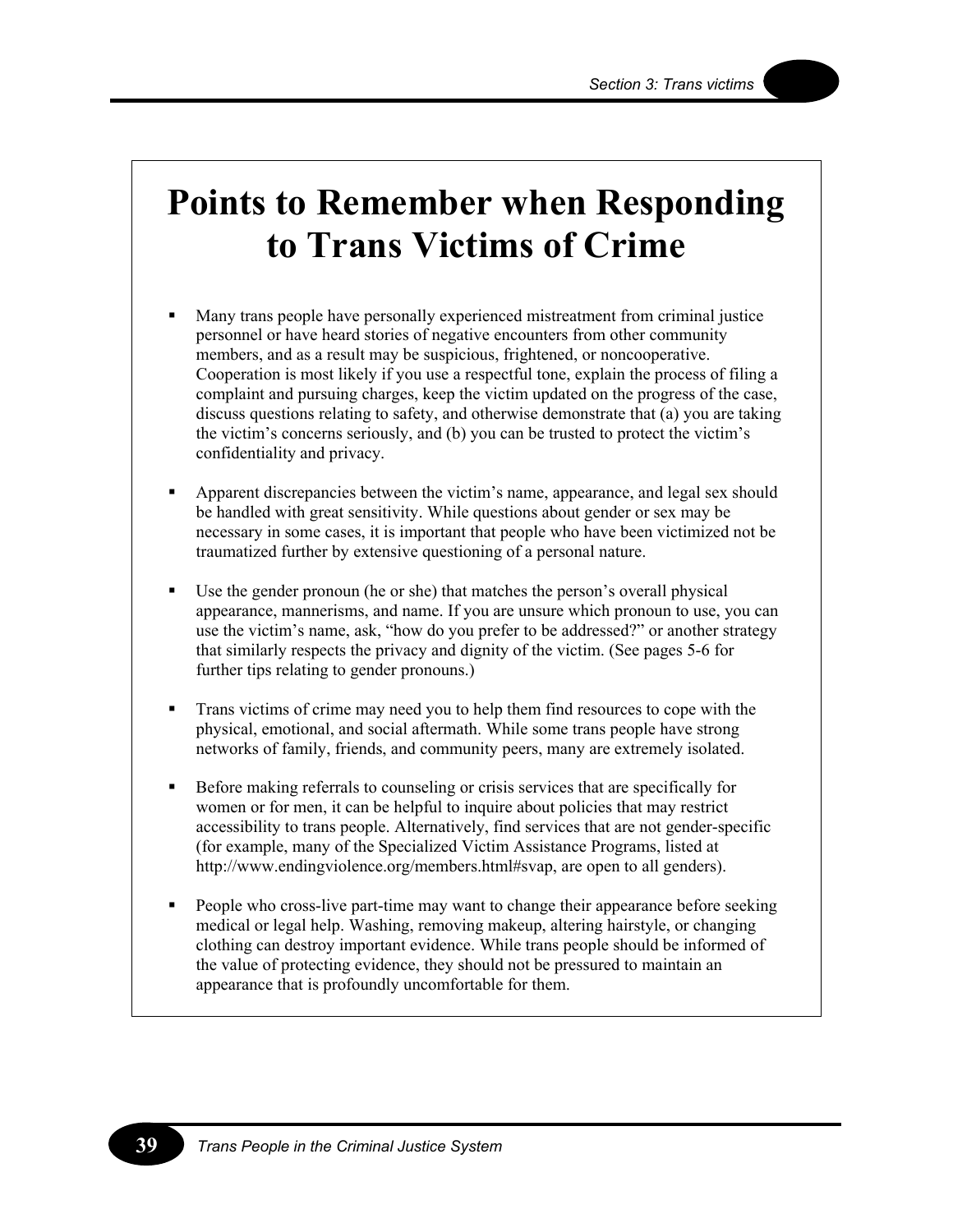# **SECTION 4:**

# **Trans Suspects & Offenders**

| Access to Health Information for Personnel Working with Trans Offenders  44 |  |
|-----------------------------------------------------------------------------|--|
|                                                                             |  |
|                                                                             |  |
|                                                                             |  |
|                                                                             |  |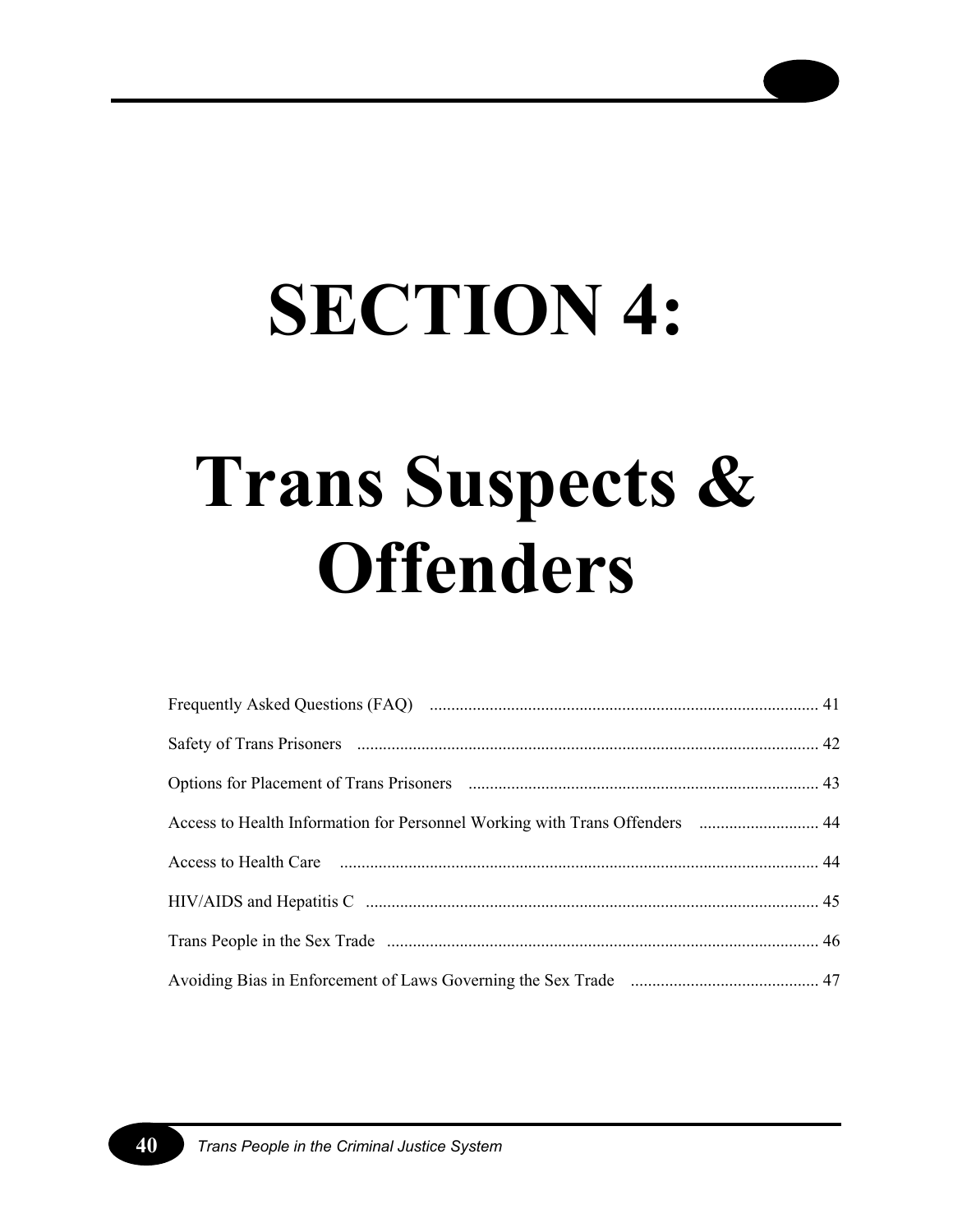FAQ

### **Frequently Asked Questions: Trans Suspects & Offenders**

### **Why should a trans person who breaks the law be treated any differently than any other suspect or offender?**

Many unique issues arise in the handling of trans suspects and offenders – including protection of their safety, provision of appropriate health care, and specific concerns around confidentiality and privacy. Addressing the specific concerns of trans suspects and offenders promote the smooth running of the facility. In addition, as per human rights law criminal justice facilities are expected to accommodate the special needs of trans inmates. While specific protocols will depend on the policy of your facility, this section offers general guidelines.

### **What about some guy putting on a dress to get into the women's washroom? Isn't this a threat to women's safety?**

Anyone using a washroom inappropriately (e.g., exposing their genitals to others) can be arrested and charged on the basis of their illegal behavior, regardless of their gender. Trans people use washrooms for the same purpose as other people, not for exhibitionism or peeping. In recognition that trans women do not pose any inherent threat to non-trans women, human rights tribunals have upheld the legal right of trans women to access women's washrooms.<sup>[49](#page-77-0)</sup>

### **Who should strip-search a trans suspect/offender – a male or a female officer?**

While existing policies likely require that an officer of the same sex conduct a strip search, in the case of a trans person it may be most appropriate to offer the choice of being searched by a male or female officer. For example, a pre-operative male-to-female transsexual may prefer to be searched by a female officer, to maintain her dignity as a trans woman. If your department approves of such measures, the preference/consent of the trans person involved should be documented so as to avoid future human rights complaints. In addition, it is helpful to pass such information on to other officers who will be dealing with this same individual to ensure consistency in practices. Whether a person self-identifies as trans or not, comments made during a strip-search should be professional in nature and not derogatory; it is not appropriate to comment on the appearance of genitals, breasts, or other body parts.

### **How do I know if an inmate is legitimately trans, or just trying to get special treatment?**

The 'special treatment' trans inmates are entitled to relates to their access to transition-related health care (hormones, surgery, and psychiatric evaluation) and to the protection of their safety. In this sense these aren't really 'special', nor are they privileges that will be sought by non-trans inmates. It is extremely unlikely that a male prisoner would go through years of psychiatric assessment, crossdressing, hormone treatment, genital surgery, and the discrimination and ridicule faced by other inmates just to transfer to a women's prison (which trans women are entitled to do following surgery). While your expert knowledge of a prisoner's behavior may be helpful in considering their readiness for gender transition, your job does not require that you assess whether or not someone is a 'true' transsexual, only that you provide access to a psychiatric specialist who can make this assessment and prescribe treatment accordingly.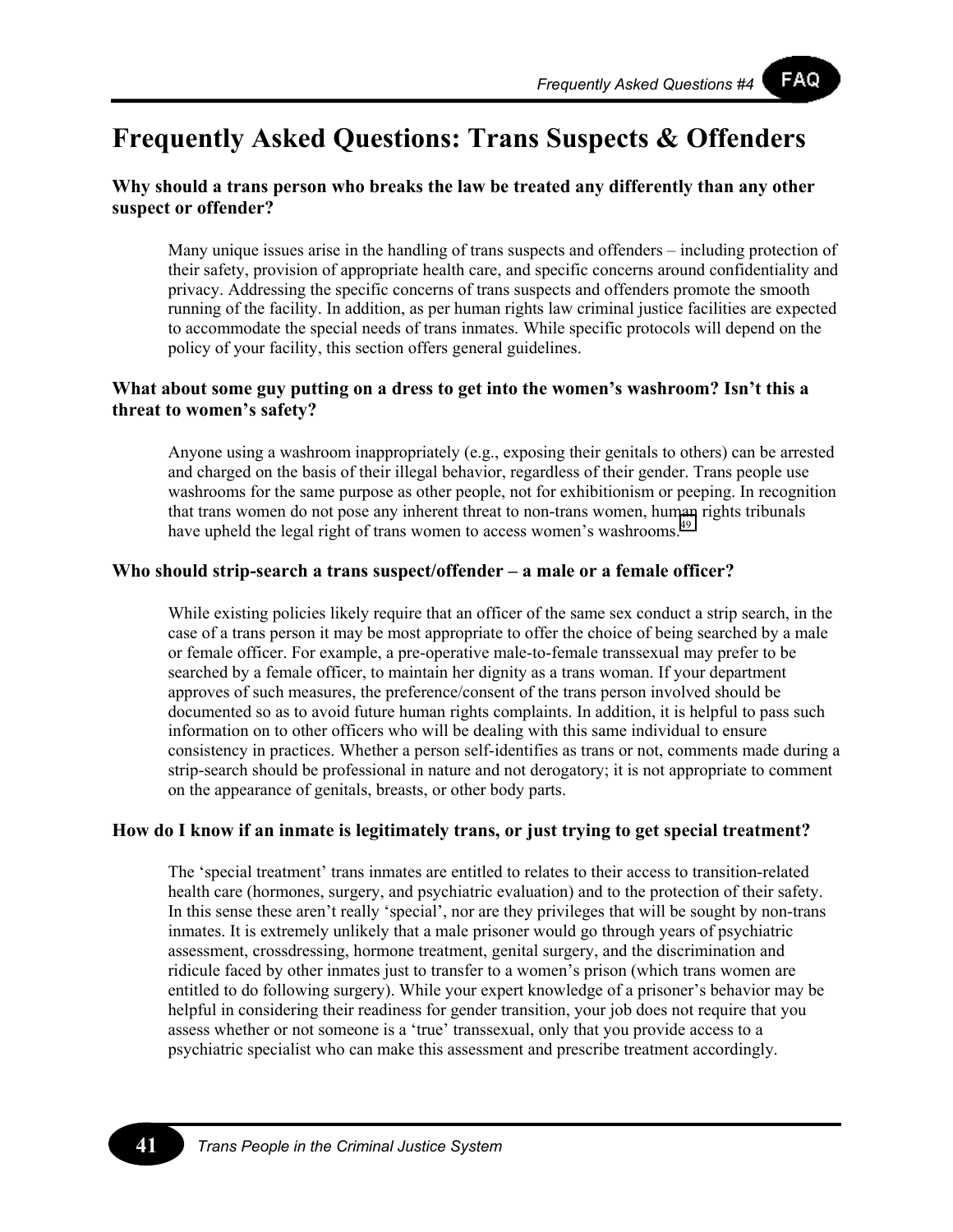### **Safety of Trans Prisoners**

Numerous reports from various countries suggest that violence against male-to-females (MTFs) imprisoned with men is the norm rather than the exception. A 1998 legal brief by the Prisoners' HIV/AIDS Support Action Network (PASAN) identified safety as a major concern for MTFs held in male prisons in Canada, documenting incidents of sexual assault (and resulting transmission of HIV and other STDs), physical and verbal harassment, and coercion to provide sex in exchange for protection from other inmates.<sup>[50](#page-77-0)</sup>

Some females-to-males (FTMs) may feel safest in a men's facility. However, most FTMs have not had a vaginectomy (removal of the vagina), scrotoplasty (creation of testicles), and phalloplasty (construction of a penis), and would therefore likely be identifiable as trans in showers or other facilities shared with other men. This would likely pose a very high risk of physical and sexual assault.

### **The Legal Rights of Transsexual Prisoners: The Synthia Kavanagh Case**

In 1993, Synthia Kavanagh filed three complaints with the Canadian Human Rights Commission. Kavanagh was born male but had dressed and lived as a woman since age 13, with a legal name change at age 19. At the time of her sentencing to a life term, she had already started hormone therapy. However, corrections staff restricted her hormone dosage to a level that reversed the physical changes she had undergone, and refused her repeated requests for sex reassignment surgery. In desperation, Kavanagh attempted to slice off her penis.

Kavanagh characterized showering with the male inmates and strip searches by male guards as "humiliating". She served several years in segregation after being taunted, harassed, and sexually assaulted while in the general population. Despite Ontario Justice Richard Reid's recommendation that she serve her term in a facility for women, her request to be transferred to Kingston's Prison For Women was denied by Correctional Service of Canada (CSC).

Under the terms of the 1999 settlement of the complaint, Kavanagh was granted access to hormone therapy, permission to undergo breast and genital surgery, and a transfer to a women's correctional facility following genital surgery. The Canadian Human Rights Tribunal ruled that CSC's policy of housing male-to-female transsexuals among the male population was discriminatory because it did not take into account the special vulnerabilities of transsexuals as a group, and that CSC's absolute ban on sex reassignment surgery was unwarranted and discriminatory. The tribunal's ruling (which is being appealed by CSC) stated:

- Transsexuals and their housing needs should be assessed individually in consultation with a physician expert in the treatment of gender dysphoria.
- Policy should permit incarcerated individuals who had completed the qualifying period for sex reassignment surgery before going to jail to have the necessary surgery while in prison, if surgery was recommended by their physicians. CSC [is](#page-77-0) expected to cover the costs of surgery for transsexual inmates who meet the above criteria.<sup>51</sup>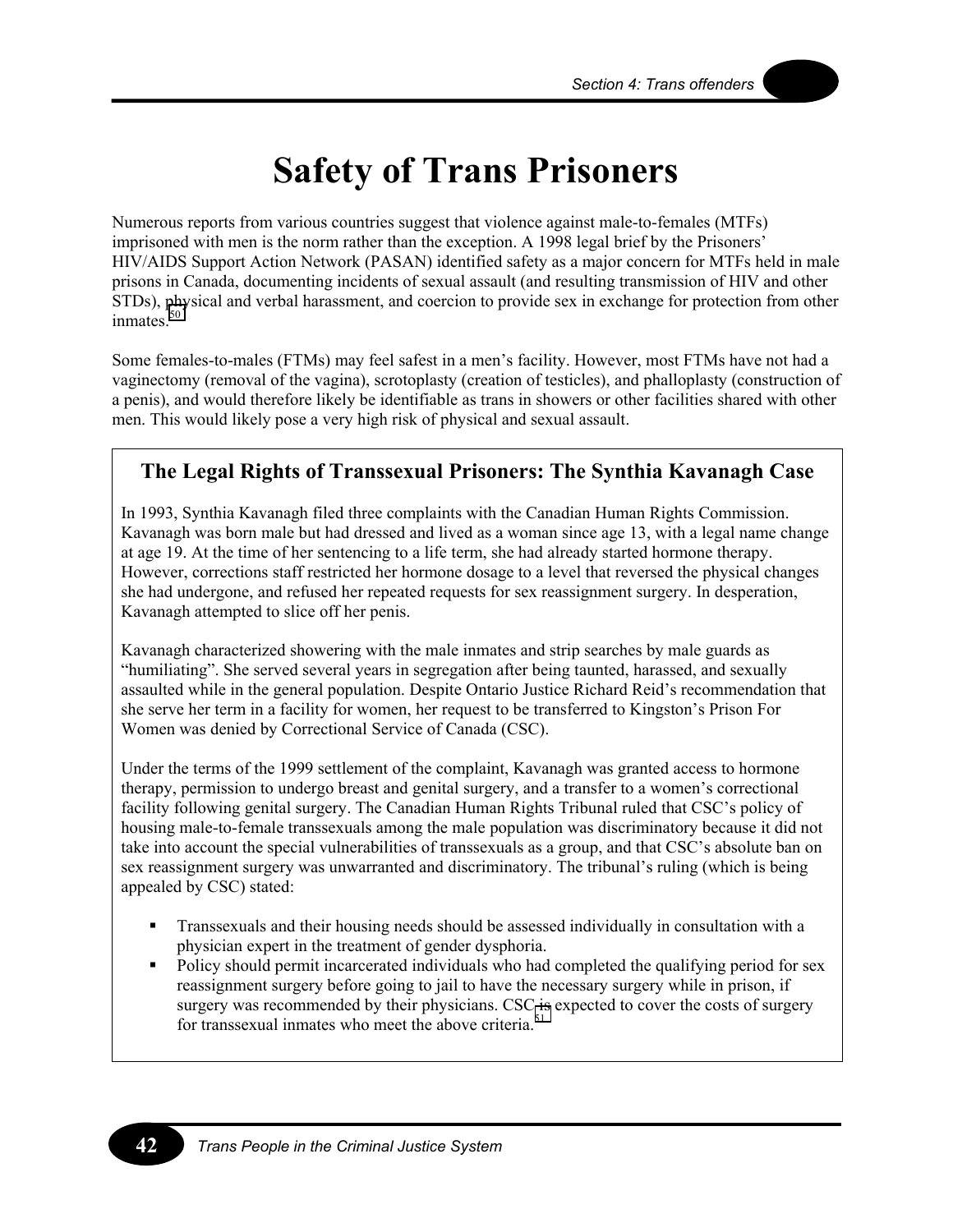## **Options for Placement of Trans Prisoners**

As described on the previous page, trans prisoners are often not safe in the general population. Some facilities have attempted to address this by placing trans prisoners in protective custody (PC). However, there are concerns that PC units often house known sexual offenders and predators and are thus an unsuitable environment for people vulnerable to sexual exploitation and violence. The alternative chosen in some instances – placement in solitary confinement – is also not ideal as a long-term solution, as longterm isolation can damage the prisoner's mental and physical health and increase the risk of suicide attempts or other self-harm.<sup>[52](#page-77-0)</sup>

As Correction Services Canada (CSC) is currently appealing the Canadian Human Rights Tribunal ruling relating to a general housing policy for trans prisoners, in the interim it is likely that placement decisions will be made on a case-by-case basis depending on each individual's unique situation. In some cases, it may be appropriate to place a prisoner according to their identity (e.g., placing a trans woman in a women's facility). In some locations, it may be possible for trans prisoners to be housed together in a special unit. In some instances, a trans prisoner may request placement in general population or PC.

While case-by-case assessments are a good approach, there needs to be a framework to guide the assessment. After two incidents of gang rape of MTF inmates, Australian correctional services implemented a three-tier policy<sup>53</sup> for placement that prioritizes the prisoner's safety:

- 1) What facility would provide the safest environment for the trans prisoner? Is it safer to place them in a male facility or a female facility? Which unit in a particular facility is safest?
- 2) A secondary consideration is general appearance, i.e., What gender does the prisoner live as?
- 3) The last consideration is physiology, i.e., Has the prisoner had genital surgery?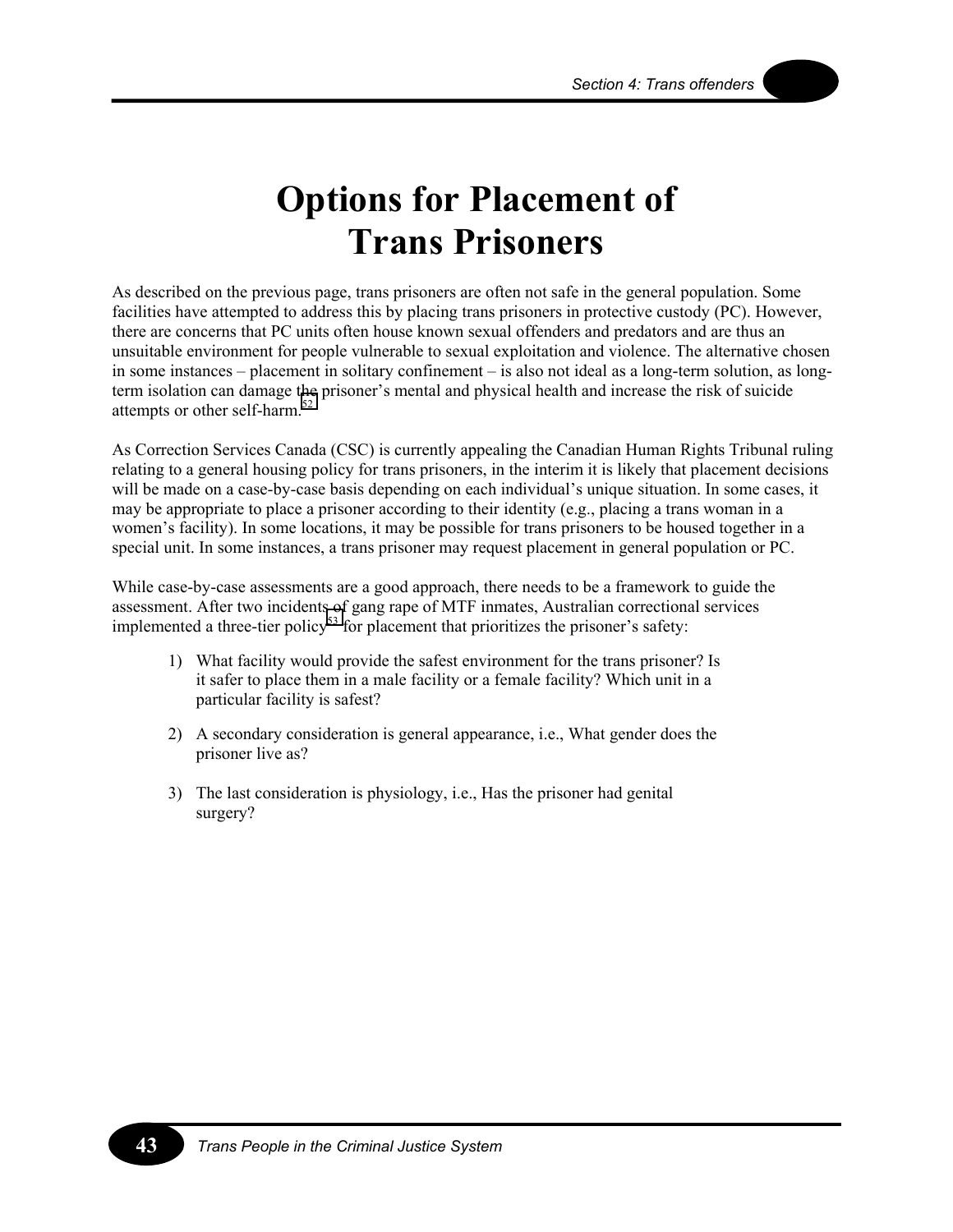### **Access to Health Information for Personnel Working with Trans Offenders**

Trans people have complex medical, legal, and psychosocial health needs that corrections personnel and staff in post-release facilities may not be familiar with. For example, social workers and case management officers may be required to provide documentation regarding transition or to monitor the process of gender socialization; trans prisoners who have undergone surgery may require specialized post-operative care.

Although the Canadian Human Rights Tribunal ruling in the Kavanagh case (outlined on page 43) is under appeal, rulings on accommodation of health needs regarding disability suggest that criminal justice personnel will be expected to respond to the special health needs of trans people in custody. To enable corrections officers and those working in post-release programs to fulfill this requirement, it is crucial that information and training be available to all personnel working with trans offenders. Personnel in postrelease programs will also benefit from having access to information about community-based resources for trans people.

### **Access to Health Care**

Whether placed in a men's or women's facility, trans inmates need preventive gynecological, urological, and reproductive care (and possibly treatment). For example, an FTM who has not had a hysterectomy will require regular pap smears to screen for cervical cancer and may need access to menstrual products; even after genital surgery, MTFs require examinations to screen for prostate cancer.

Trans inmates who are undergoing transition require, at minimum, access to specialists in psychiatry, endocrinology (hormones), and surgery for assessment and transition planning. Those who are taking hormones require ongoing medical monitoring to prevent fluctuations in hormone blood levels and unwanted side effects (such as heart disease). A new inmate who has been on hormones prior to incarceration should be seen immediately by an endocrinologist (hormone specialist) with specific expertise in evaluating trans people. A prisoner who wants to start hormone treatments should be assessed by a psychiatrist and endocrinologist to determine whether this is appropriate, and if so, should be granted the same rights to hormones as to any other essential medication.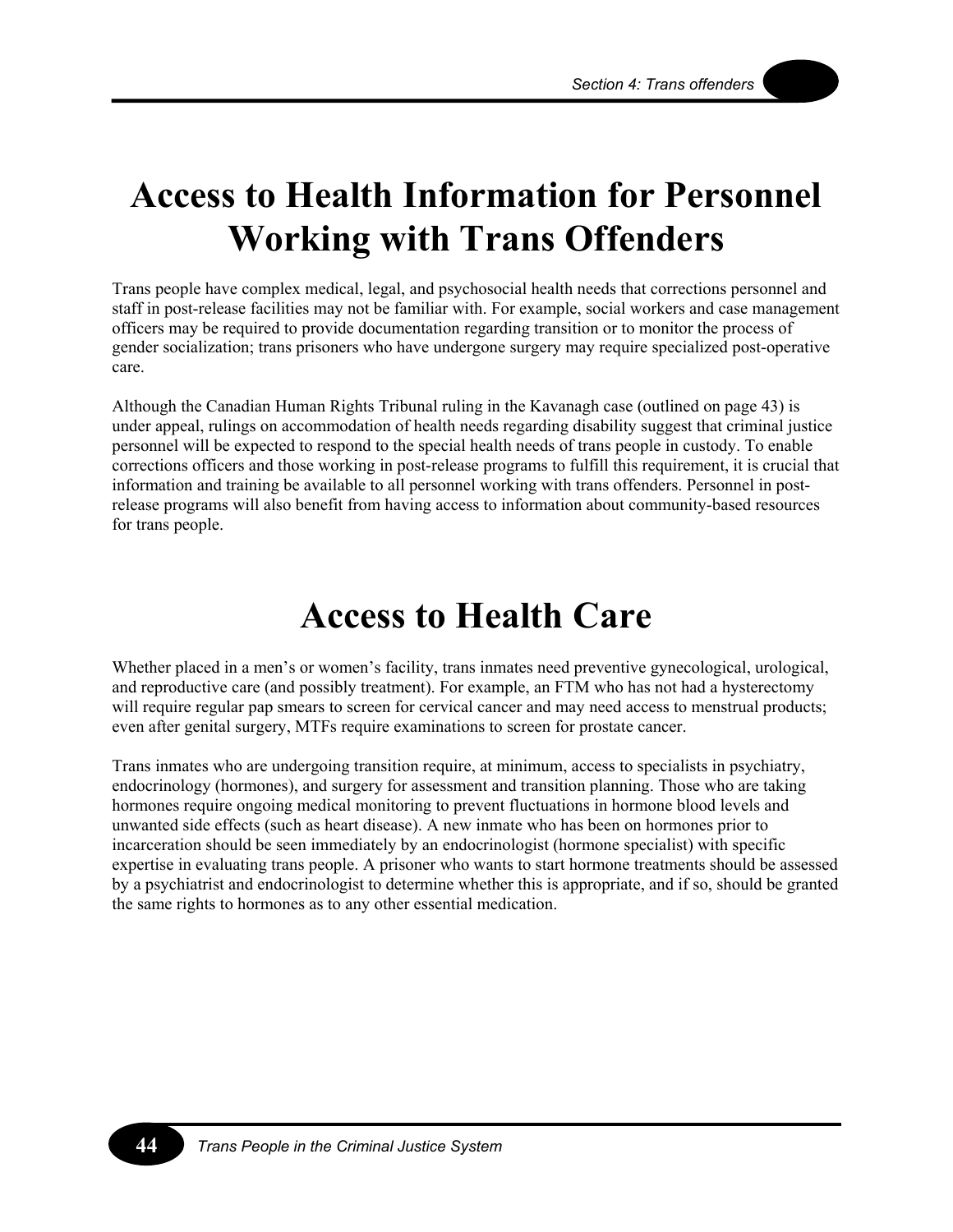## **HIV/AIDS and Hepatitis C**

In 1998, 10% percent of the members of the Prisoners' HIV/AIDS Support Action Network (PASAN) support group for HIV+ inmates self-identified as transsexual or transgendered. This "greatly overrepresents the proportion of transsexual and transgendered prisoners in any given prison population"[54 a](#page-77-0)nd suggests that the incidence of HIV may be higher among trans inmates than among the general population.

While many prisoners come to prison already infected with blood-borne diseases such as HIV and Hepatitis C, many health authorities, including Health Canada, have identified the specific need for corrections facilities to implement comprehensive strategies to reduce the risks of transmission of bloodborne diseases during incarceration. The medical management of HIV/AIDS and Hepatitis C infection – particularly in cases where a person is infected with both viruses – is complicated and very difficult to maintain in a prison. Most inmates cannot access comprehensive treatment information or individualized advice from an experienced specialist, let alone the special diets, purified water, etc. that are crucial to long-term survival. Additionally, the crowded environment of most prisons increases the risk of contracting contagious diseases such as TB and influenza. Researchers from Queen's University studying HIV and Hepatitis C infection among prisoners concluded that the current situation is a "public health disaster in process" and identified many proactive steps that can be taken with minimal risk to guards.<sup>55</sup>

For example, trans prisoners have expressed concerns that condoms and lubricant are not readily available in many prisons, and that they are reluctant to ask guards for safer sex supplies because they are teased or subjected to more frequent cavity or cell searches.<sup>56</sup> Because penetrative sex without a lubricated condom carries a high risk of HIV transmission, the effective dispensal of condoms is key in preventing the spread of the virus.

Strategies are also needed to address the sharing of needles, other injection supplies, and hygiene equipment that breaks the skin. Both HIV and Hepatitis C can be transmitted through sharing of needles for injection drug use (including self-administered hormones) or tattooing. Hepatitis C can also be transmitted through sharing of other injection paraphernalia (such as cookers or tattoo wipes) and razors. Provision of clean needles and syringes through a needle exchange program – successfully implemented in Switzerland<sup>57</sup> – would not only reduce the risk of transmission among inmates, but also of needlestick injury when guards do cell searches.<sup>58</sup> While some prisons have attempted to make diluted bleach solutions available for cleaning of needles as an alternative to needle exchange, "There is no good evidence to suggest that strong bleach works, let alone solutions that can be drunk with impunity. The provision of bleach to a large number of individuals using a small number of syringes in a clandestine and hurried fashion should not be used as an example of an effective harm-reduction strategy."<sup>59</sup>

There is also a need for peer support and peer education relating to transmission and prevention. Few educational materials for men specifically target trans people, and many male-to-females (MTFs) incarcerated in male prisons simply won't read information that states it is written for men. This is particularly important in terms of safer sex information or other materials that refer explicitly to genitals.

Trans inmates who have Hepatitis C and/or HIV and are taking hormones should be thoroughly monitored by a specialist with expertise both in Hepatitis/HIV management and endocrinology, as hormones can interact with HIV medication and can worsen liver damage associated with Hepatitis C.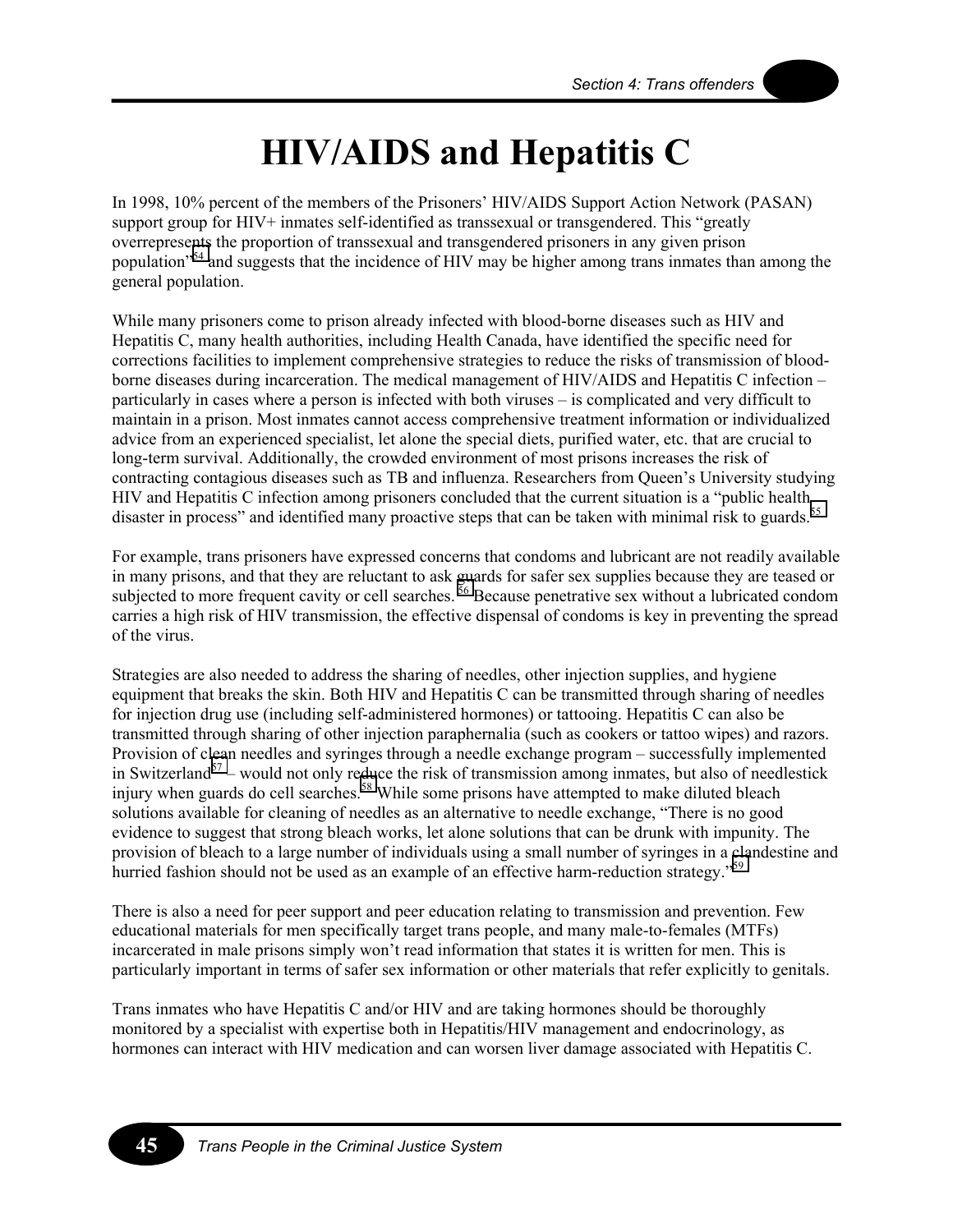## **Trans People in the Sex Trade**

While it can be argued that sex trade is a type of work and not "criminal" activity in the usual sense of the word, the *Criminal Code* and municipal bylaws do criminalize those who work in the sex trade. This section of the manual is intended to assist criminal justice personnel who come into contact with trans sex workers as 'offenders'. (Information on the specific concerns of trans sex trade workers who encounter the criminal justice system as victims of crime is included with other victim issues on pages 33- 34.)

Significant numbers of trans people work part-time or full-time in the sex trade. Thirty-six percent of participants in an Ontario study of trans people were sex workers.<sup>60</sup> One month after beginning a volunteer outreach program in the Downtown Eastside of Vancouver in 1994, the High Risk Project made contact with 70 trans sex trade workers,<sup>61</sup> and in a recent study of sex workers in the Capital Health Region (Victoria and surrounding area),  $3\%$  self-identified as trans.<sup>62</sup> In addition, some men who do not identify as trans work cross-dressed in order to make extra money (because men in the sex trade typically earn much less than women do).<sup>63</sup>

There are many reasons trans people get involved in the sex trade. The realities of employment discrimination leave some trans people with few economic choices other than the sex trade. Trans youth are particularly financially vulnerable should their families withdraw material support or become so abusive that the youth believes it is better to leave than to stay.<sup>[64](#page-77-0)</sup>

Trans people may also enter the sex trade for positive social and personal reasons. Some trans sex workers have described prostitution as the first place they had met others like them; for them, the sex trade is a venue for breaking social isolation and creating community. For trans people who struggle with negative societal messages about trans people being freakish and sexually undesirable, the offer of money for sex can be a way of feeling valued, and it can affirm gender identity. Others appreciate being able to cross-live full time (which is not allowed in many jobs).

Thus far, male-to-females (MTFs) have been far more visible than FTMs in the sex trade. It has been assumed that there are more trans women than trans men in the sex trade because the sex trade is, in general, primarily comprised of women,<sup>65</sup> and MTFs tend to be more socially and economically marginalized than FTMs<sup>66</sup> (because gender-variance is more stigmatized for people born male than for people born female). However, anecdotal evidence suggests underestimation of the numbers of FTMs in the sex trade, in part because within the sex trade many FTMs have to work as women (despite their identity as trans men). $67$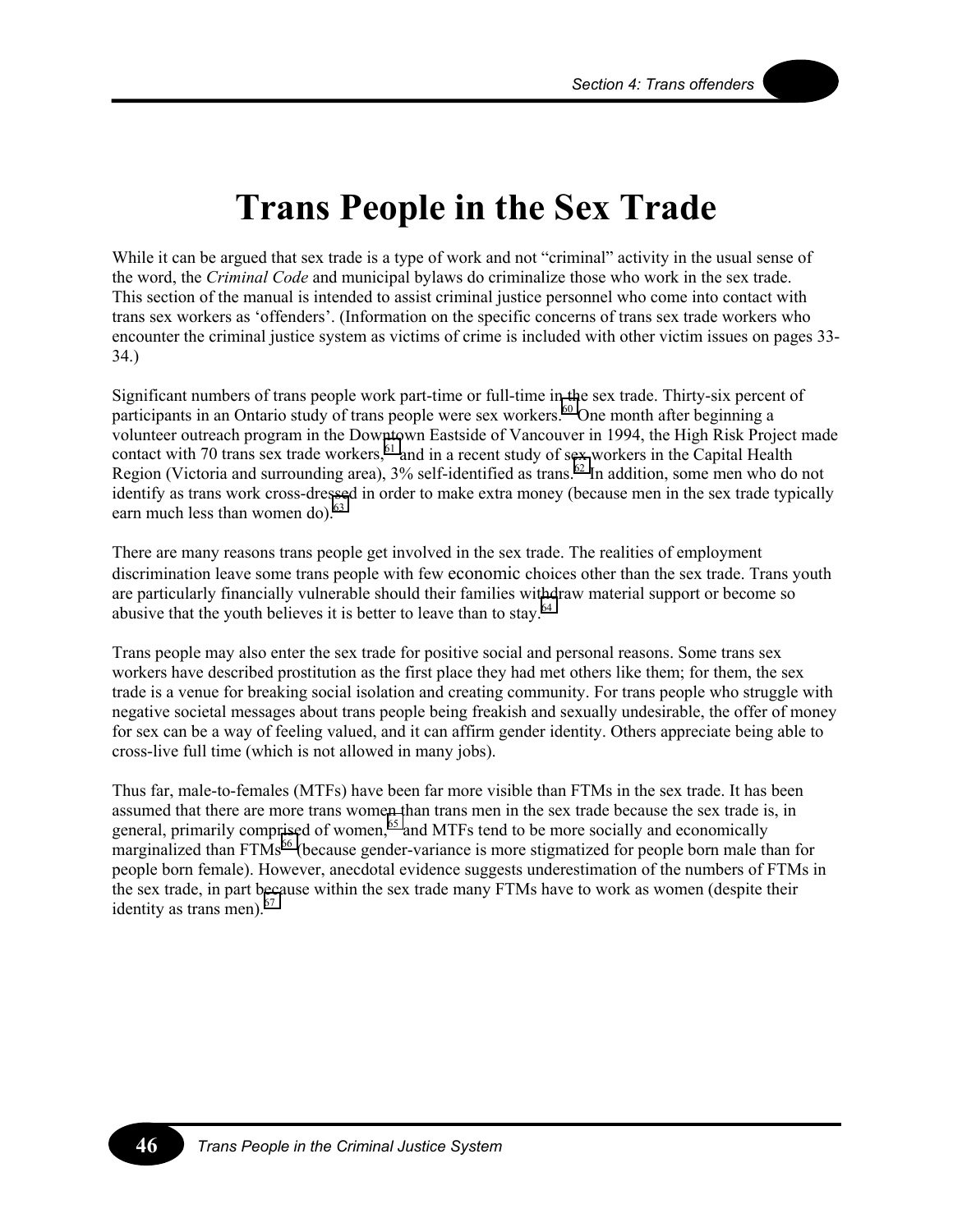## **Avoiding Bias in Enforcement of Laws Governing the Sex Trade**

In Canada, prostitution is legal, but Sections 170-171 and 210-213 of the *Criminal Code of Canada* restrict various aspects of the sex trade. In some regions municipal bodies additionally regulate escort agencies and dating services that operate on an out-call basis. For example, Victoria's Escort and Dating Service By-law (No. 93-134) licenses agencies for \$1500 per year and \$250 per escort worker;<sup>68</sup> as per the *Criminal Code*, clients cannot be entertained at the office address of the business (in-call), but the business can arrange dates between staff and callers, because such communications are private (i.e., do not violate S. 213).

Policies on enforcement of the *Criminal Code* varies across departments. Some departments limit their pursuit of sex workers to instances where public complaints are lodged. Some selectively apply S. 213 to try to move people working outside away from residential neighbourhoods or upscale businesses. A 1998 study in Québec suggests assertive enforcement in charging and sentencing trans sex trade workers, with over 50 percent of those interviewed having been incarcerated for convictions relating to prostitution.<sup>[69](#page-77-0)</sup> Reports from other regions of Canada also suggest harsher sentencing of trans sex workers than non-trans sex workers.<sup>[70](#page-77-0)</sup>

This raises disturbing questions about systemic transphobic bias in the justice system, with serious consequences for trans sex workers. There is concern that aggressive arrest and sentencing relating to prostitution reinforces the social stigma that legitimizes harassment and violence against sex workers, makes it difficult for sex workers to organize safer working conditions, and creates barriers for sex workers trying to access health and social services.<sup>71</sup> As discussed on page 33, fear of the legal system also makes it difficult for trans sex workers who are victims of crime to come forward.

While criminal justice personnel must, of course, enforce the law, there is discretion in how laws relating to prostitution are applied and prosecuted. At minimum, criminal justice personnel are expected to apply the laws fairly and not to discriminate against sex workers who are trans.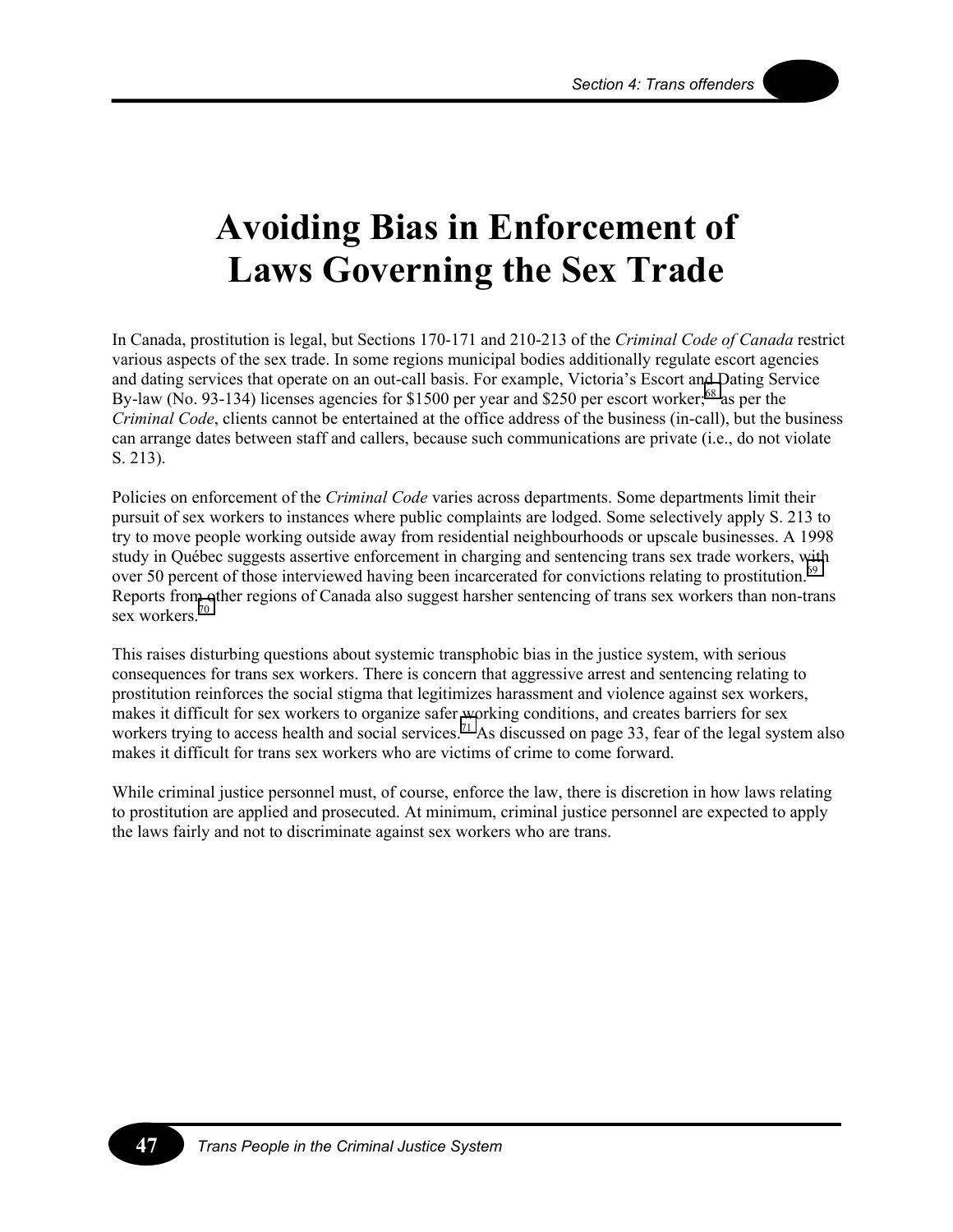# **SECTION 5:**

# **Self-harm, Suicide, and Other Potentially Dangerous Behaviour**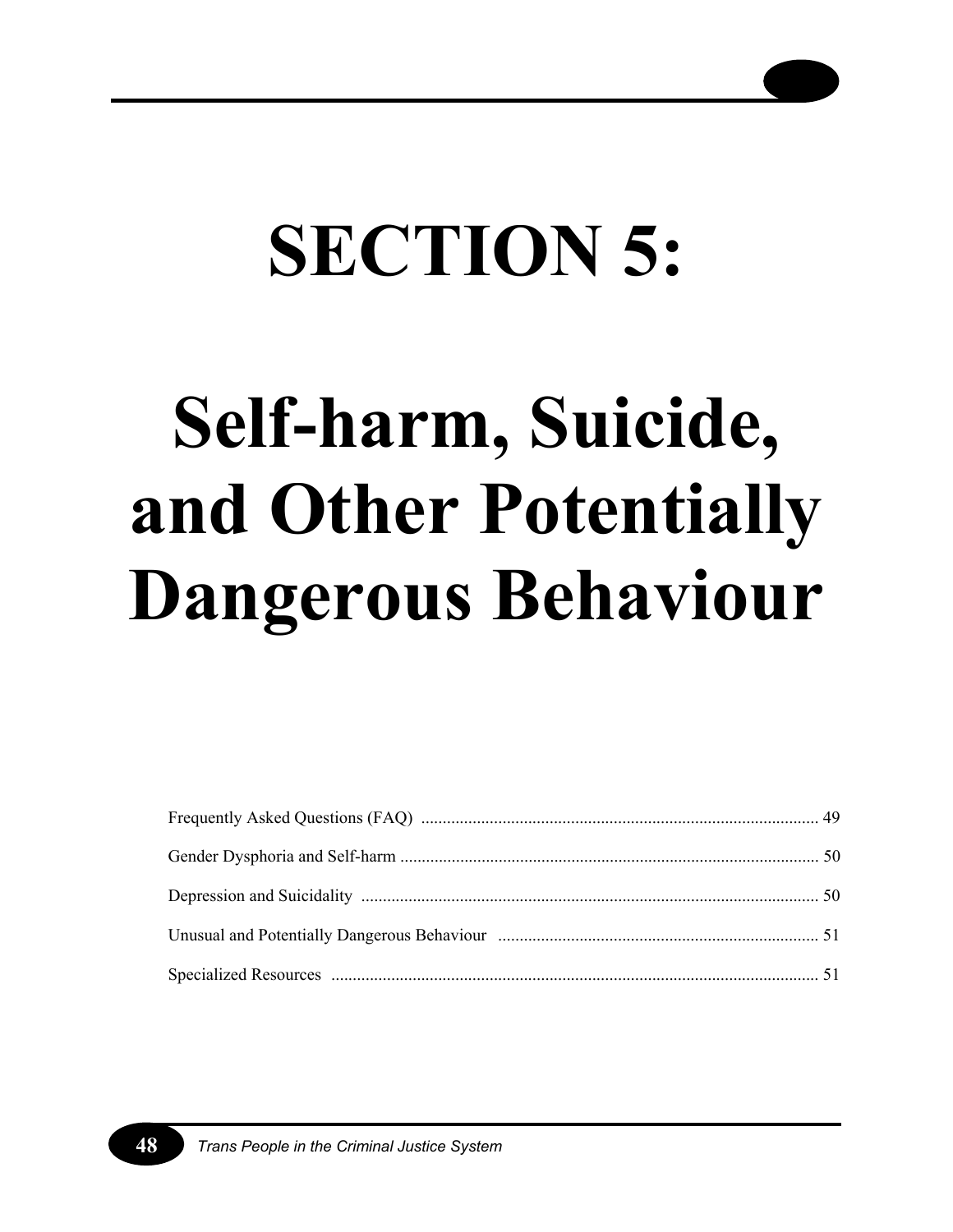**FAQ** 

### **Frequently Asked Questions: Self-harm, Suicide, and Other Potentially Dangerous Behaviour**

### **Are trans people more likely to attempt suicide than other people?**

Trans people are at high risk for suicide attempts. One study found that over 70% of transsexuals had considered suicide, and  $20\%$  had attempted suicide at least once.<sup>72</sup>

### **How is self-harm different than attempting suicide?**

The term 'self-harm' is often used within the mental health field to refer to people who deliberately wound themselves not in order to kill themselves, but rather as a means of releasing emotional tension or coping with stress. Examples of self-harm include cutting or burning one's skin and taking small overdoses of medication or street drugs. While some people engage in self-harm only once or twice, many find that self-harm has an increasingly compulsive quality similar to an addiction.

### **Why should criminal justice personnel get involved with someone who is harming themselves, is suicidal, or who is otherwise a danger to themselves? We aren't mental health workers.**

Police, corrections officers, and other front-line criminal justice personnel may be the first responders when a trans person is at immediate risk of harming themselves or attempting suicide, or may be called to intervene if someone is behaving strangely in a way that could cause harm (e.g., running into traffic). Under Section 35 of the *Mental Health Act*, police can force a person who is at immediate risk of harming themselves to undergo an emergency psychiatric assessment by taking them to the nearest hospital and waiting with them until they are evaluated. Police may be reluctant to exercise this authority. However, forced interventions are an important and necessary measure in some cases. Severe distress or illness can impair a person's capability to recognize that they need assistance. Left untreated, some people may pose a real danger to themselves.

### **What about a person who often inflicts minor cuts to themselves, but there's no real risk of bleeding to death – do I still have to take them to the hospital every time?**

Repeated self-harm is sometimes misperceived as 'crying wolf', and there can be a feeling that someone is just 'at it again'. While the term 'self-harm' most often refers to people who are *not* intending to end their life, some people who self-harm do accidentally put their life at risk. In some cases an accidental miscalculation may require emergency treatment (e.g., an artery is severed while slashing the skin with a razor). Other situations may not be as obvious but still potentially lethal (e.g., infection from a burn). Fatalities can also occur as a result of cumulative self-harm over a period of time; not all damage is readily apparent (e.g., repeated Tylenol overdoses in quantities that are not, in and of themselves, lethal). Additionally, people who chronically self-harm may become suicidal and modify their habitual act in an attempt to end their life. Because of this risk, anyone who has just engaged in self-harm must be evaluated by a medical professional, *no matter how superficial the injury seems*.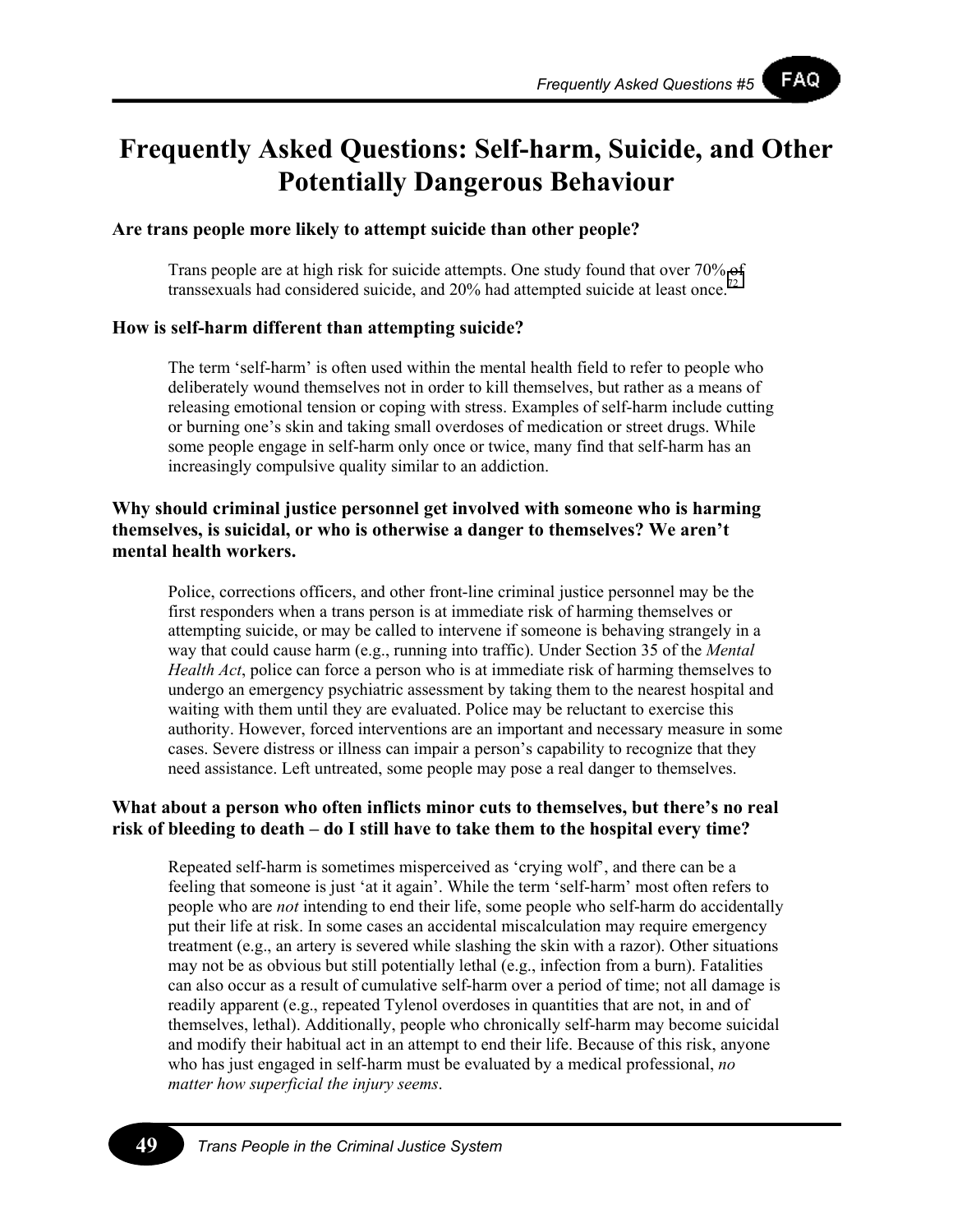

## **Gender Dysphoria and Self-harm**

*Gender dysphoria* refers to a profound sense of discomfort with aspects of one's body that are associated with gender or sex, i.e., primary or secondary sex characteristics such as genitals and breasts. The extent of dysphoria, and the resulting distress, varies widely. Many trans people do not have gender dysphoria; others can manage their mild discomfort without needing physiological changes; some have dysphoria that is so severe that they require changes via hormones and/or surgery.

Some people with profound gender dysphoria engage in self-harm as a means of coping with the discomfort. This may involve harm to a non-gendered body part (e.g., cutting one's arm), and/or harm to the part of the body that is felt to be the source of the dysphoria. For example, some male-to-females (MTFs) who cannot obtain genital surgery may slash their genitals, or try to slice them off completely. Female-to-males (FTMs) may bind their chests to the point of causing pain and tissue damage.

The motivation for this type of self-harm is, in many cases, similar to that described earlier – the deliberate wounding of the body in order to effect emotional release or cope with stress. But self-harm that is rooted in gender dysphoria can also have the purpose of altering the appearance of the body. The pain or damage may not be perceived as the goal per se, but rather an unfortunate necessity of creating the degree of change necessary to bring the body closer in line with one's internal sense of self.

## **Depression and Suicidality**

Suicide attempts are, unfortunately, common among trans people. In some cases, a suicide attempt fits the cliché of being a "cry for help"; in other cases, the intent is not to communicate a severe level of distress, but rather to end the distress by ending one's life. People who want to end their life may be in crisis and may feel unable to cope with the intensity of emotion, change, loss, or overwhelming responsibilities. Others have struggled and sought help over a long period of time, and despair when options for assistance are believed to be exhausted.

Suicidality among trans people may stem from depression unrelated to being trans, profound distress caused by gender dysphoria, or any of the social factors that affect our communities:

- the stigma, discrimination, and pressures related to gender-variance and gender transition can be emotionally overwhelming
- many trans people struggle with prolonged grief and isolation as a result of loss of family, friends, employment, housing, and custody of children
- employment discrimination and the costs of health care can create overwhelming economic burdens
- although trans people are at high risk for relationship violence, hate crimes, and sexual abuse, there are very few resources to address the specific needs of trans victims of violence

There can be a misperception that people who attempt suicide repeatedly "aren't really serious" about ending their life. On the contrary, every suicide attempt increases the risk of an eventual completion, and those who have attempted suicide in the past are at higher risk for suicide attempt in the future.<sup>[73](#page-77-0)</sup> However, even among those people who clearly attempted suicide in order to die rather than to reach out, most suicide survivors who were rescued or survived an attempt later expressed relief that they did not succeed.<sup>[74](#page-77-0)</sup>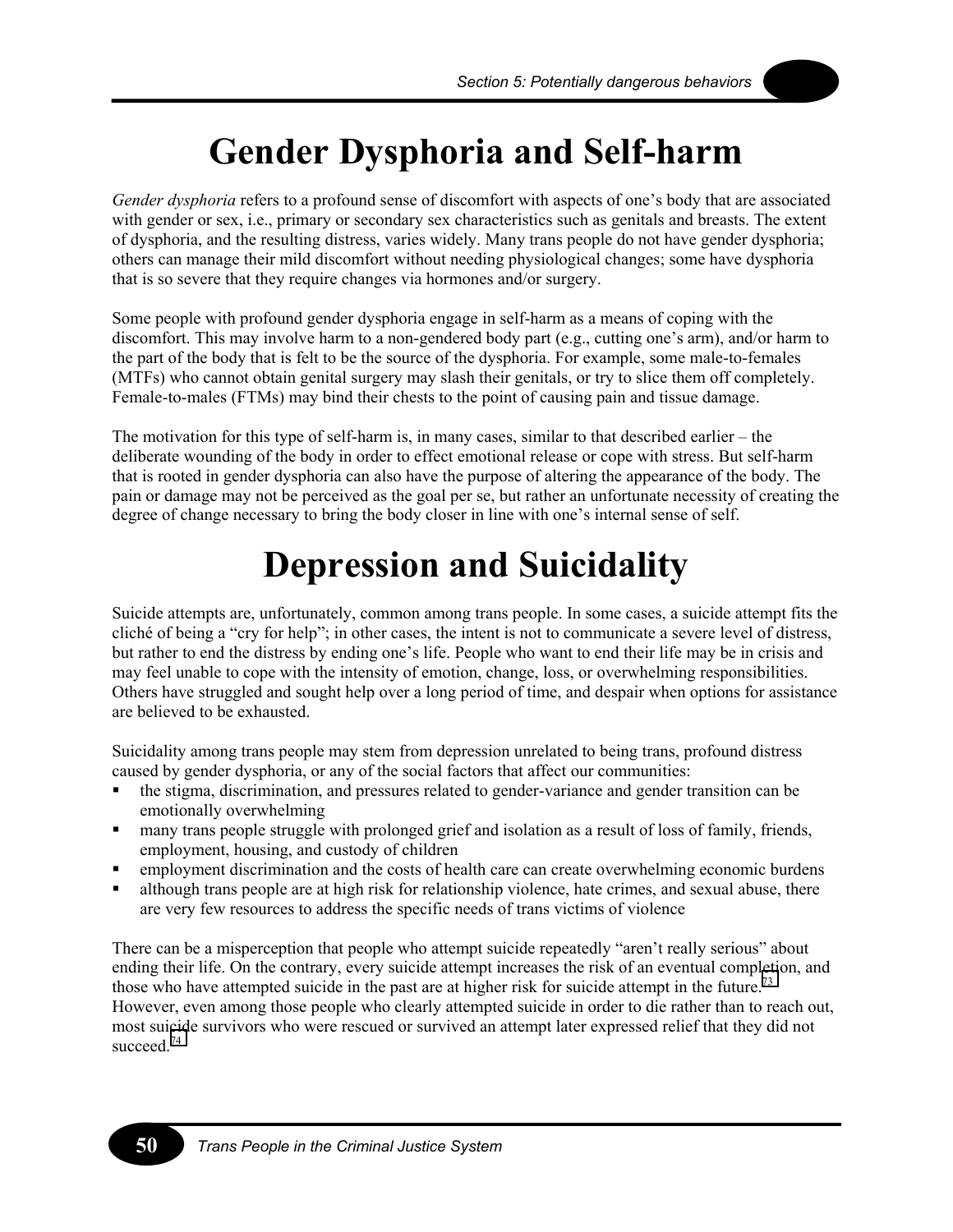### **Unusual and Potentially Dangerous Behaviour**

Police are often called when someone is behaving strangely in a public setting. This can include instances where there is a concern that a person is delusional, demented, or otherwise suffering from illness or distress that could require medical attention; instances where the behavior is perceived as a nuisance but not a threat (e.g., shouting but not threatening passers-by); and situations where the behavior poses a potential threat to self or others (such as banging one's head repeatedly against a brick wall).

This sort of unusual behavior is often misinterpreted as intoxication, and resistance to intervention is often viewed as deliberate non-cooperation or aggression. While substance use can certainly contribute to abnormal behavior, in many cases the cause is mental or physical illness causing behavior that is not within the person's control. For example, people who are suffering from delusions may be aggressive; this is not intentional provocation, but rather involuntary symptoms of a medical crisis.

Whatever the cause of the behaviour, criminal justice personnel face the difficult task of exercising enough restraint to prevent the person from harming themselves or others, and using force that is not excessive. This is particularly important in situations where there is an underlying physical illness and the person could be harmed (or even killed) by use of strong force.

While trans people are not more prone to abnormal behaviour per se, hormone overdose can cause temporary psychosis due to strain on the liver. This is more likely if a trans person taking hormones:

- is taking excessive dosages in error or in the hopes of increasing the rate or degree of change
- is using hormone preparations that are not standardized (purchased illegally or via mail-order)
- has active Hepatitis C or other liver disease
- is using other medications, alcohol, or street drugs that also place a burden on the liver
- **is taking prescription drugs that interact with hormones (e.g., some HIV/AIDS medications)**
- is not being monitored by a health professional with specific expertise in this field

Trans people who are behaving strangely should be treated with the same respect shown to anyone else who is being evaluated by criminal justice personnel. Unusual behavior or lack of responsiveness does not mean that the person is not aware of what is happening. In all instances people who are behaving strangely should be accorded the same human rights accorded to people who are fully responsive and able to communicate clearly.

### **Specialized Resources**

Crisis lines are an excellent resource for people who have thoughts of self-harm or suicide, or for people who are concerned about a third party (neighbor, family member, workmate, etc.). Crisis line volunteers are trained to assess risk, offer support, and provide information about community-based services. A list of crisis lines in BC is posted on the web at http://www.crisiscentre.bc.ca/help.html Some cities have additional resources in cases where there is an urgent need for psychiatric assessment. In Victoria, Emergency Mental Health Services can be reached through the NEED Crisis and Information Line, 250-386-6323. Vancouver Mental Health Emergency Services can be reached at 604-874-7307, or Car 87 (a joint emergency assessment service of the Greater Vancouver Mental Health Services and the Vancouver Police Department) may be requested through 604-732-7307.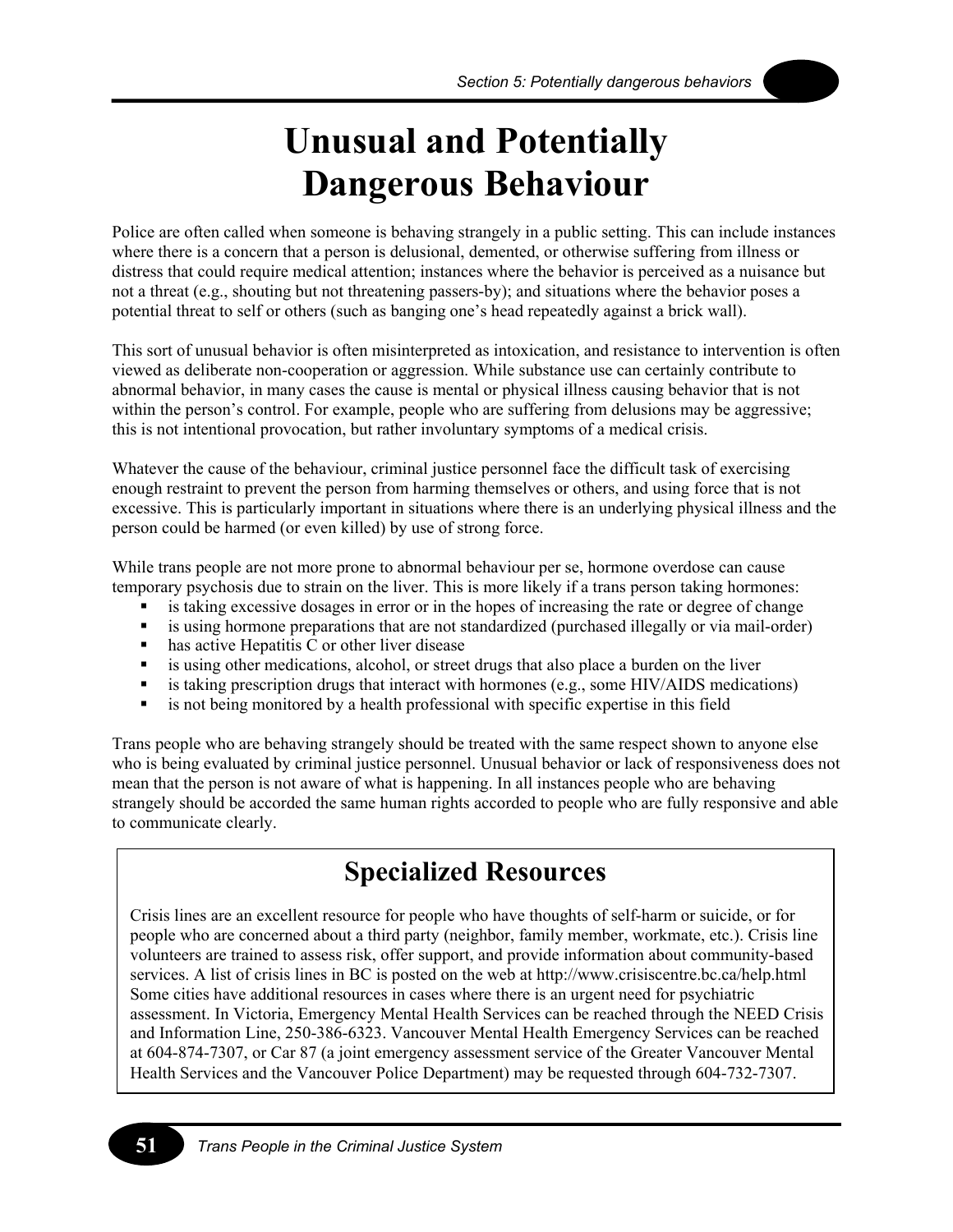

# **SECTION 6:**

# **When a Colleague is Trans**

| Transitioning in the Workplace |  |
|--------------------------------|--|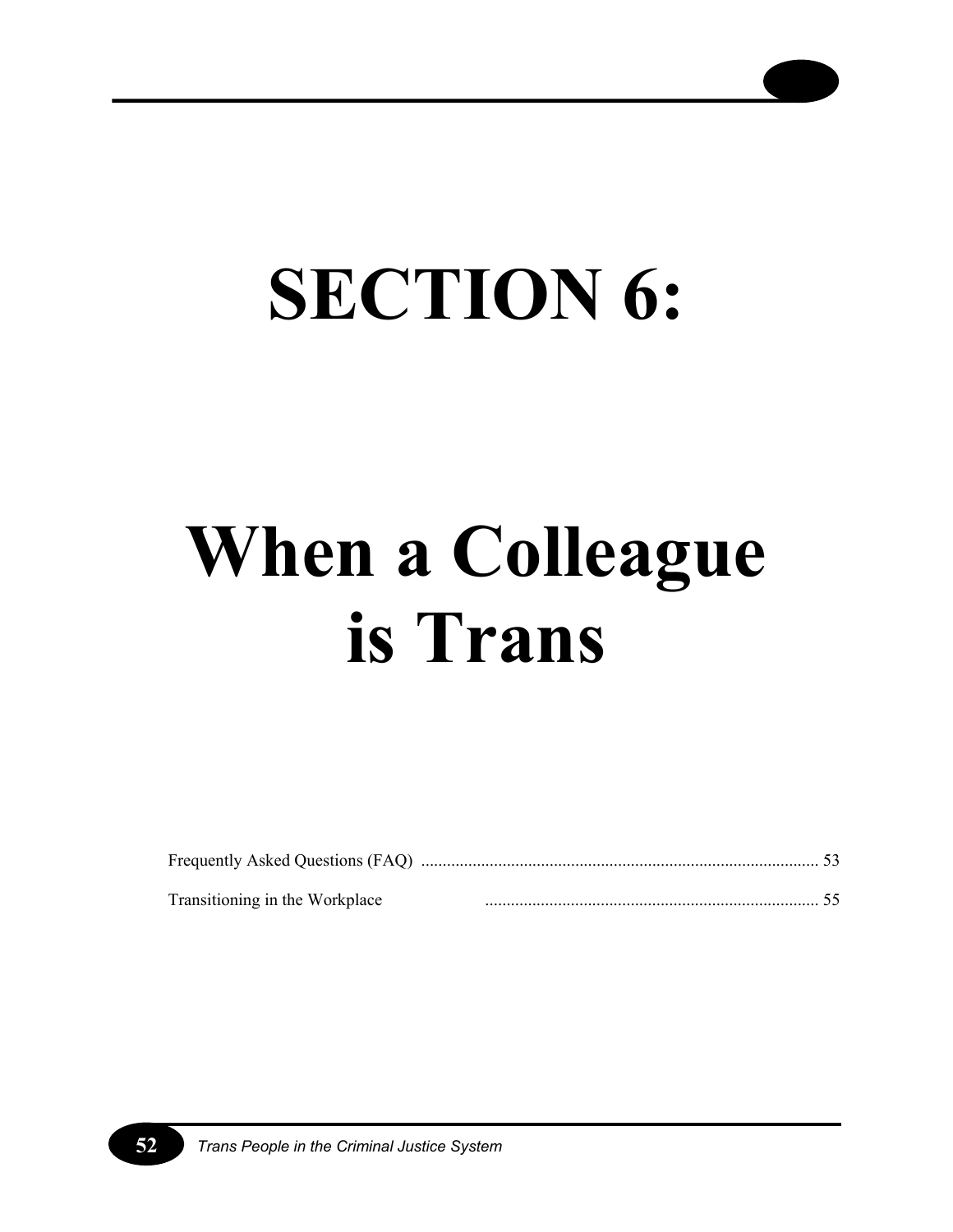FAQ

### **Frequently Asked Questions: Trans Colleagues**

#### **Why did this person tell me they are trans? Are they coming on to me?**

It is unlikely that a colleague would disclose their status in order to sexually proposition you; as one trans person wryly pointed out, "Telling someone you're trans doesn't usually get a positive response. 'Hey baby, I'm trans,' isn't exactly a pick-up line, nor is it likely to get someone to be romantically interested in me."<sup>75</sup> Criminal justice personnel rely on communication and trust to ensure their own safety and the safety of others. A deliberate disclosure of being trans is a mark of the trust your colleague holds for you. By disclosing their status they are risking not only your reaction, but also the possibility that you will reveal this information to others.

#### **Why can't people just keep this to themselves?**

The reasons for disclosure vary. Some trans people reveal their status immediately to avoid tensions related to keeping a secret, or because they are most comfortable being able to openly deal with whatever questions might arise. Even after years of secrecy, trans people may feel increasingly uncomfortable about keeping a secret from a colleague they become close to. Someone who is experiencing stress in their personal life as a result of issues relating to transgenderism may feel obligated to disclose these concerns to colleagues to evaluate any effects on work performance. For those undergoing transition (see pages 11-12), disclosure to coworkers will be necessary at some stage. Some may prefer to disclose prior to transition in order to prepare colleagues for the changes, while others may wait until changes are visible or imminent. A colleague in transition may disclose his or her status to you directly, or you may receive a letter from your supervisor or manager directed to all co-workers of the person in transition.

#### **What if I find out from someone else that my colleague is trans? Should I let them know?**

If you find out through gossip or sharing of confidential documents such as requests for health benefits, it is appropriate to discretely let the trans person know what information has been disclosed and offer to help them address this breach of privacy however they see fit.

#### **How am I supposed to react if somebody tells me?**

It is normal and reasonable to react to disclosure with surprise, questions about what to expect, and concerns about how this will affect your work together. It may take time for the information to sink in, and you may have questions that arise some time after the initial disclosure. *You do not need to understand or agree with a colleague's personal decisions or behaviors in order to be responsible and respectful in the workplace.* Try to remember that transgenderism is a normal variation of the human body and psyche, no more 'strange' than any other kind of diversity.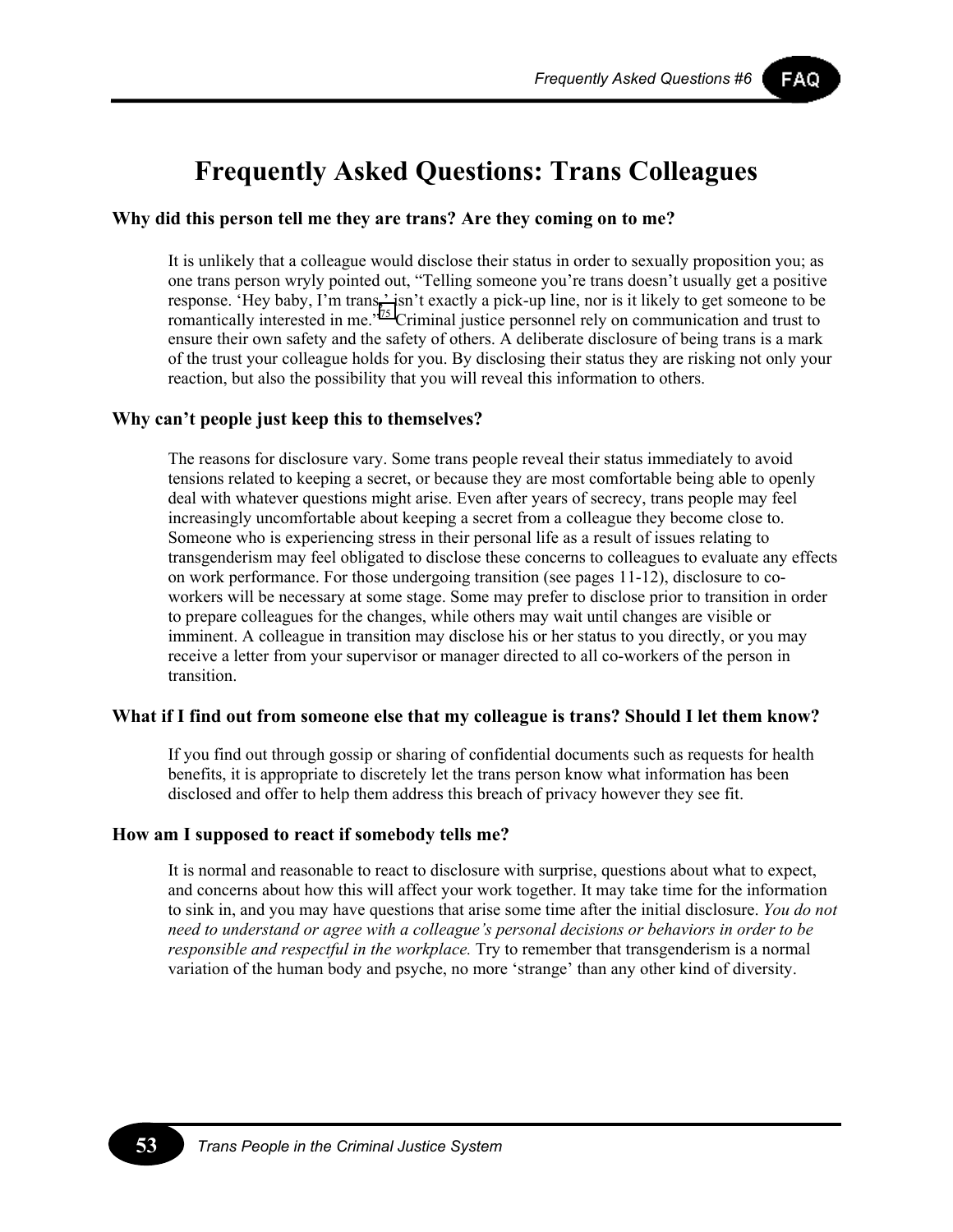FAQ

### **If a co-worker is going through something as big as transition, will they be able to focus on the job? Can I count on them in an emergency?**

Like any other major life change, transition can be draining. However, trans people in transition are still at work to get the job done, and many people (including criminal justice personnel) have successfully transitioned on the job. If you have concerns about the effects of disclosure on your performance or ability to work with your colleague, speak to your supervisor. If you have concerns about your colleague's performance, speak to them or to their supervisor.

### **What happens if I call the person by their old name?**

As with any mistake, simply apologize. Accidental use of old names and pronouns is common when a colleague is in the early stages of transition. However, efforts to use correct pronouns and the correct name are appreciated by the person in transition, and essential in discouraging harassment by suspects and offenders.

### **I feel uncomfortable sharing a washroom/locker room with someone who used to be the opposite sex. Aren't there other options?**

Although you may have some discomfort sharing a washroom or locker room with a trans person, fears about what might happen are groundless. Trans people use washrooms and locker rooms for the same purpose as everyone else, not for purposes of exhibitionism or peeping. Although at first it can be strange to share a washroom or locker room with someone you have known as the 'opposite' sex, with time this tends to pass.

As per human rights law, an employer has a duty to accommodate trans people (see page 20). Human rights tribunals have upheld the legal right of trans people to use the washroom that is congruent to their overall appearance, regardless of their genitals. Use of locker rooms and showers may also be appropriate if there are stalls with doors or curtains that allow privacy.

Despite their legal right to do so, some trans people may not want to use group washrooms or locker rooms out of concern for the discomfort this may cause other colleagues or for fear of harassment. Possible solutions to this include access to a single-user washroom or change room, or hanging an "In Use" sign on the outer door of a multi-user facility. These types of accommodations must be made only if the person in transition requests it, not because other coworkers are uncomfortable with the person in transition using a group facility.

"Stephanie had loved being a police officer, and it bothered the emerging Stephan that transsexuals often left their old lives entirely behind when they made their change. But it was hard to fathom announcing a sex change as a uniformed cop. 'I was fearful about what this would mean,' he says. 'I was afraid I might be fired. I was afraid that if I wasn't fired I might lose my backup in a dangerous situation. I was afraid that my life at work might be so unacceptable that I'd have to leave."

excerpted from *A sex-change odyssey: Police officer Stephanie Ann Thorne's transition from being female to being male*[76](#page-77-0)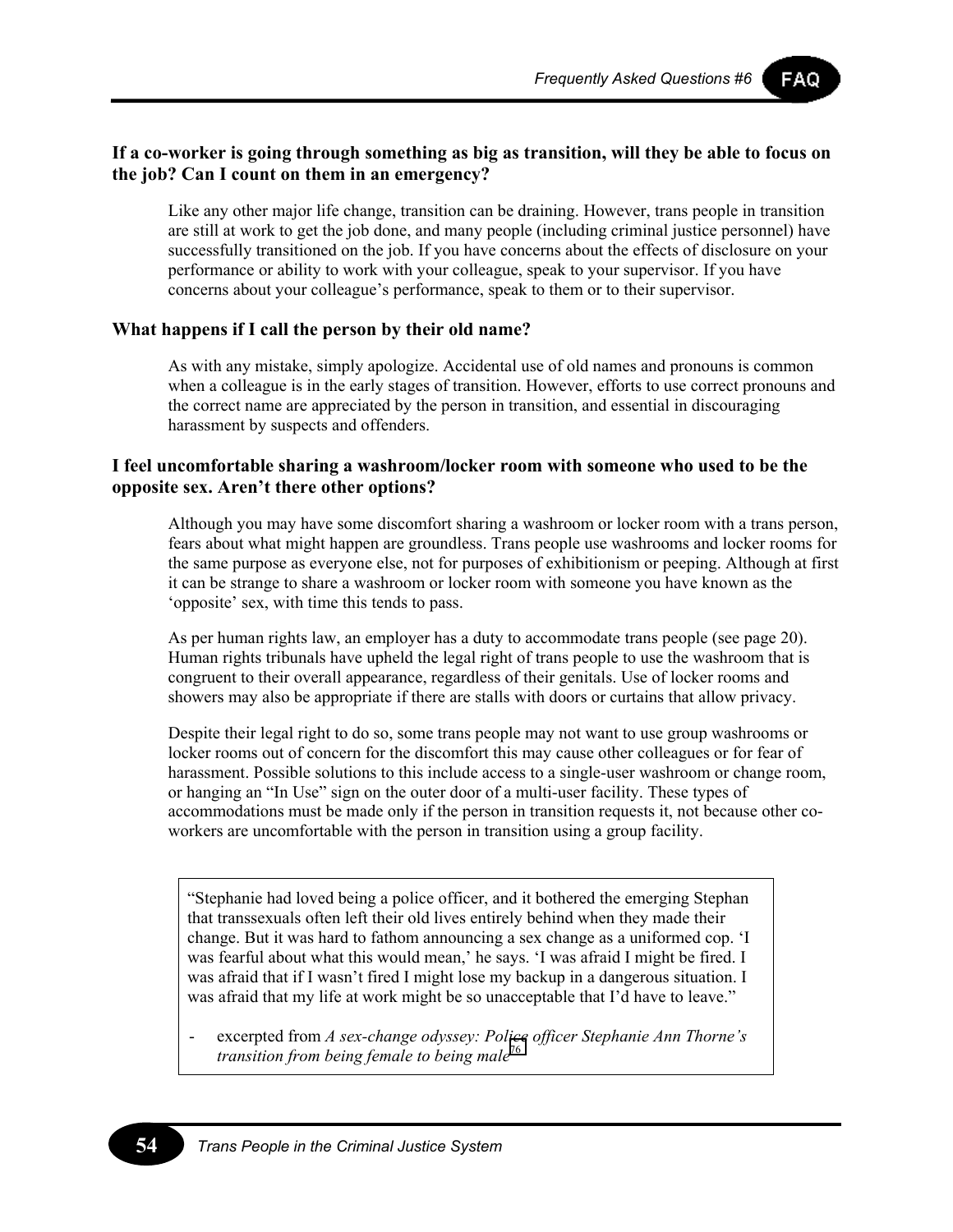### **Transitioning in the Workplace**

Copyright  $© 1999, 2001$  by Mary Ann Horton. Excerpted with author's permission.<sup>77</sup>

Editor's Note: This excerpt outlines some of the steps that can be taken in an on-the-job transition to a new gender role in a supportive company. It is not intended as an authoritative "how-to" list, but rather an overview of some of the strategies that have worked well for other trans people in transition. Every individual's situation and workplace is different, and there is no one right way to transition on the job. This is simply intended as a generic list that may be useful in thinking about the kinds of steps that can be helpful in the types of workplaces structures commonly found in the criminal justice field.

Unless otherwise specified, these steps should be initiated by the person undergoing the transition.

### **Advance Preparation**

- 1) Come out to your local (or at-large) employee resource group or union shop steward. Share your intent to transition. They may have someone who can advise you, and may know people in HR or other parts of the company who can support you in your transition. [Editor's Note: the basic process is to come out to allies first, and then move on up to your supervisor. In non-unionized workplaces colleagues may be the best way to get support, or a supervisor could be approached right away.]
- 2) Come out to your local Diversity representative (or a Human Resources representative if no Diversity specialist is available.) Share your intent to transition.
- 3) Come out to your supervisor, and share your intent to transition. This should be in a face-to-face, oneon-one meeting. If you are uncomfortable or fearful of your surpervisor's reaction, you may find it helpful to include one or two allies from Diversity, HR, or your employee group in the meeting.
- 4) Your supervisor will probably share your plans with a small portion of your management chain.
- 5) Your management and others involved in the planning should become familiar with educational resources, including company policy and books on the subject. (Recommended book: *Transsexual Workers, An Employer's Guide*: Janis Walworth.)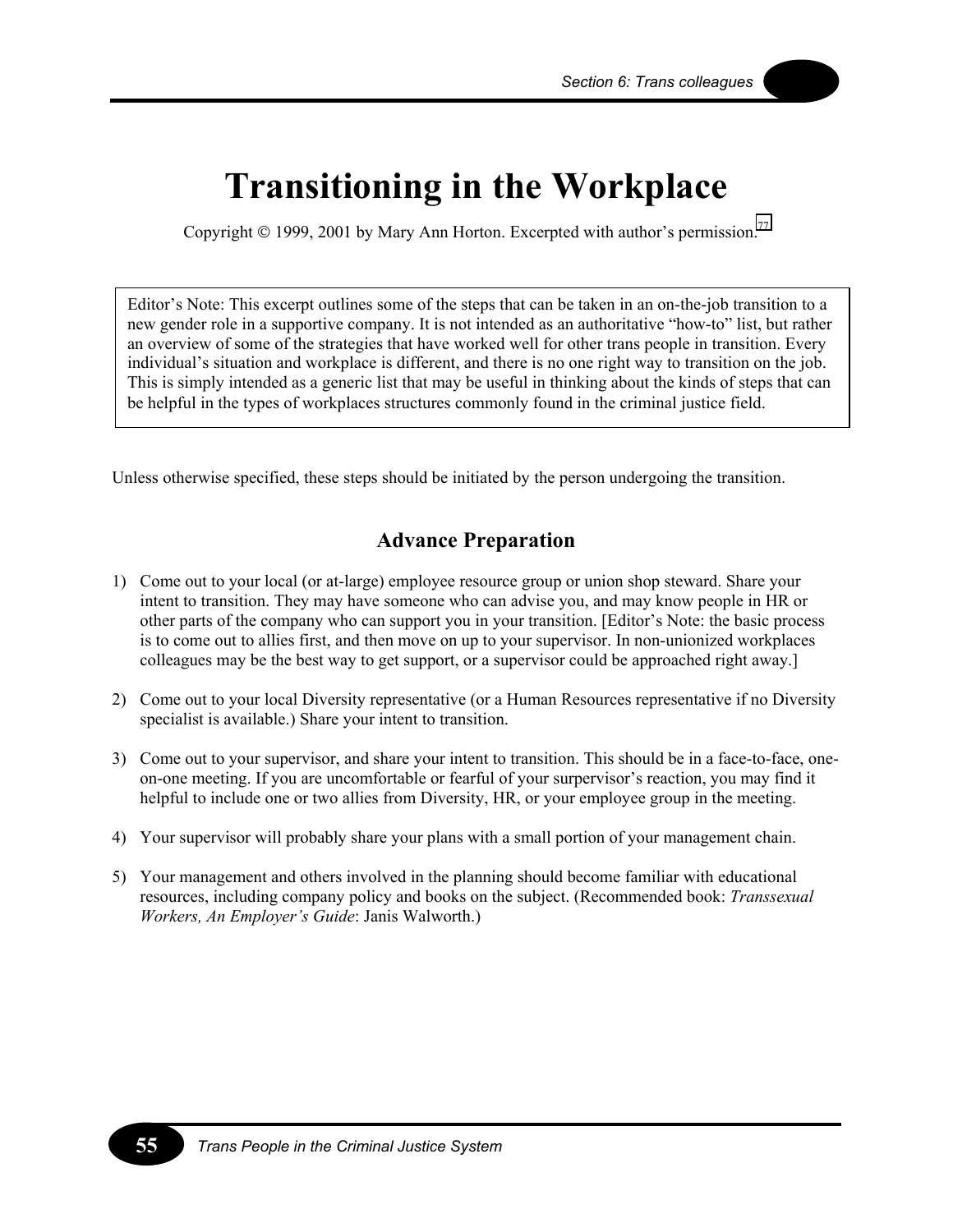- 6) Plan your transition.
	- Involve a local transgender expert (your therapist, for example, or an expert consultant).
	- If necessary, involve others as locally appropriate. Examples of persons who may need to be involved are the Employee Assistance Program, Security, and your medical department.
	- Establish a timeline for the transition, including the date for an announcement to your work group, and the date of your transition. Generally these dates are a week or two apart.
	- Plan the solutions to the usual issues (restroom, new name, etc.)
	- Involve all the behind-the-scenes people in the planning process, to ensure they are in agreement with the plan.
- 7) You may choose to privately come out, one-on-one, to anyone you work with closely or know well and feel comfortable confiding in.

### **The Day of the Announcement**

- 8) Hold a department meeting, or include this in an already-scheduled face-to-face meeting. Everyone in your work group who you interact with often at work should be there. Do not do this by e-mail.
- 9) The manager of the work group (the department head, for example) should make the announcement. It is important for the highest-level manager in the group to show support. The manager should:
	- Make it clear that the person transitioning is a valuable employee and has management's full support in making this transition.
	- Explain organizational policy and recommendations.
	- Stress that the employee should be called by the new name and new pronouns.
	- Answer people's questions.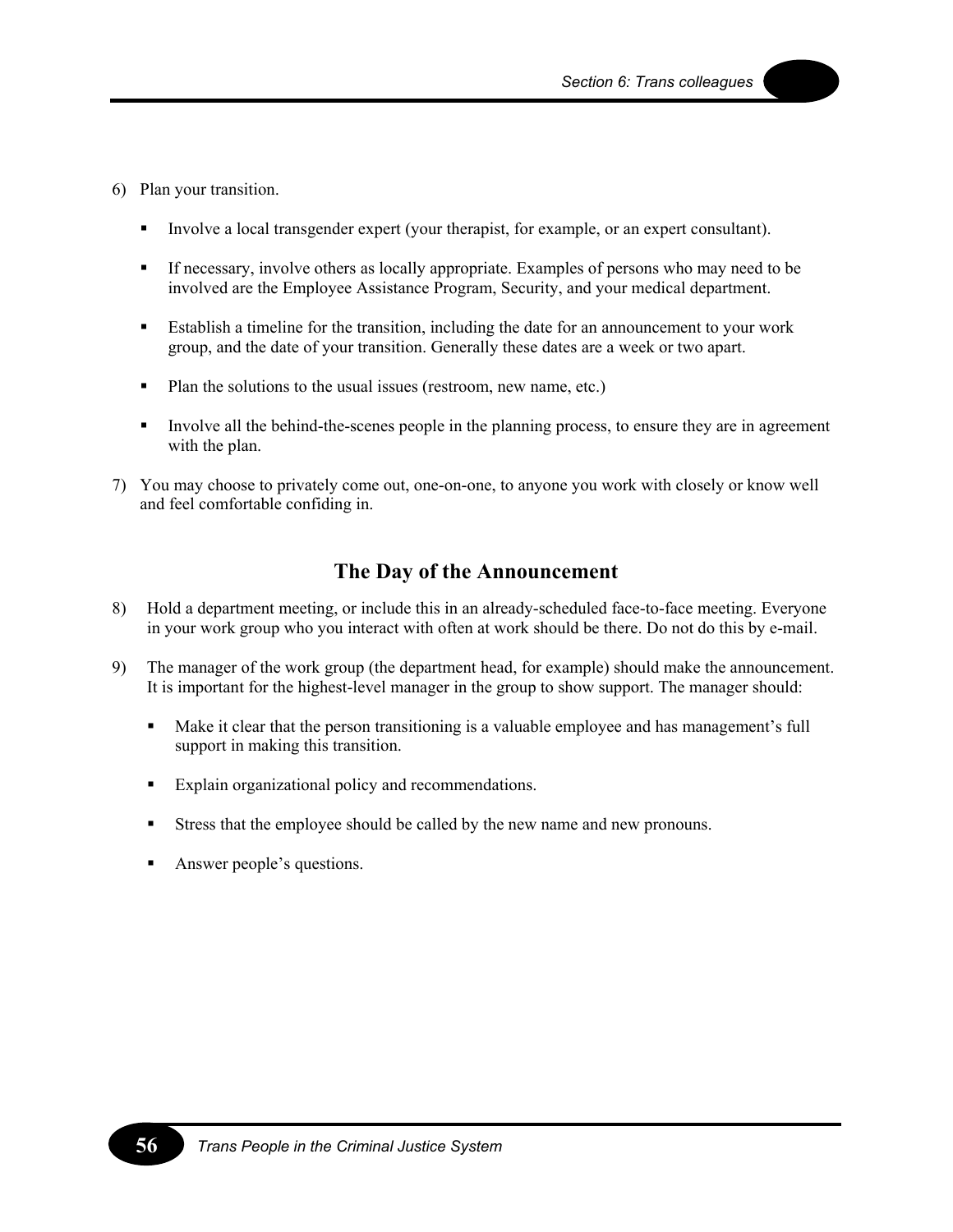### **After the Announcement**

- 10) Consider some general education on the subject for other employees. (Workshops are often available from local resources.) You should be given the choice whether to be present at this meeting, depending on your comfort level. If you agree to be present, people should be encouraged to ask you questions about the issue.
- 11) Make arrangements with the bank to ensure that payroll checks to your new name can be deposited in your existing account. This may be just a matter of adding a new signature to the bank card.

Your manager should take these steps, much as he or she would for a new or transferred employee:

- 12) Issue a new identification badge with the new name and photo.
- 13) Arrange for a new nametag on door/desk/cubicle.
- 14) Update any organization charts, mailing lists, and other references to the new name.
- 15) Issue paperwork for the HR employee database to change the following:
	- New name.
	- Change the gender marker ("M" or "F").
	- Computer handles and account IDs may be changed if the old ID is inappropriate.
	- Update the E-Mail address if it contains the old name.
- 16) Address restroom use and communicate the decision, as planned earlier. The preferred recommendation is to use the restroom corresponding to the gender being presented (e.g., use the women's restroom starting the first day of presenting as a woman.) If someone objects, they should be reminded that this valued employee has the same rights to the restroom as all other employees.
- 17) The first few hours will involve many new introductions. It is especially nice if any informal social groups are inclusive, especially those relevant to the new gender. The novelty usually wears off by mid-morning and work returns to normal. Over time, as people get to know the person in the new gender role, it will become old news.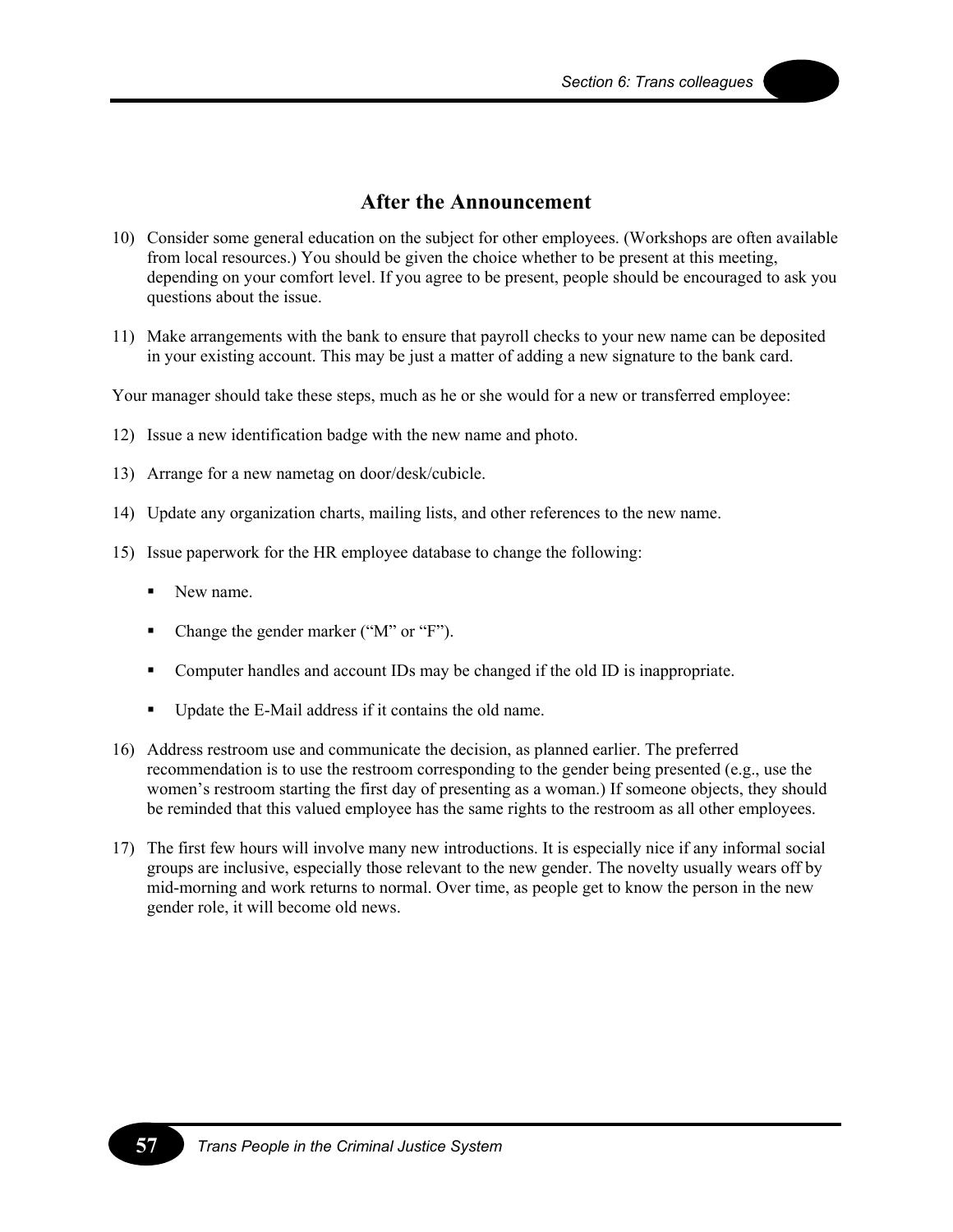# **SECTION 7:**

## **Resources for Further Information**

58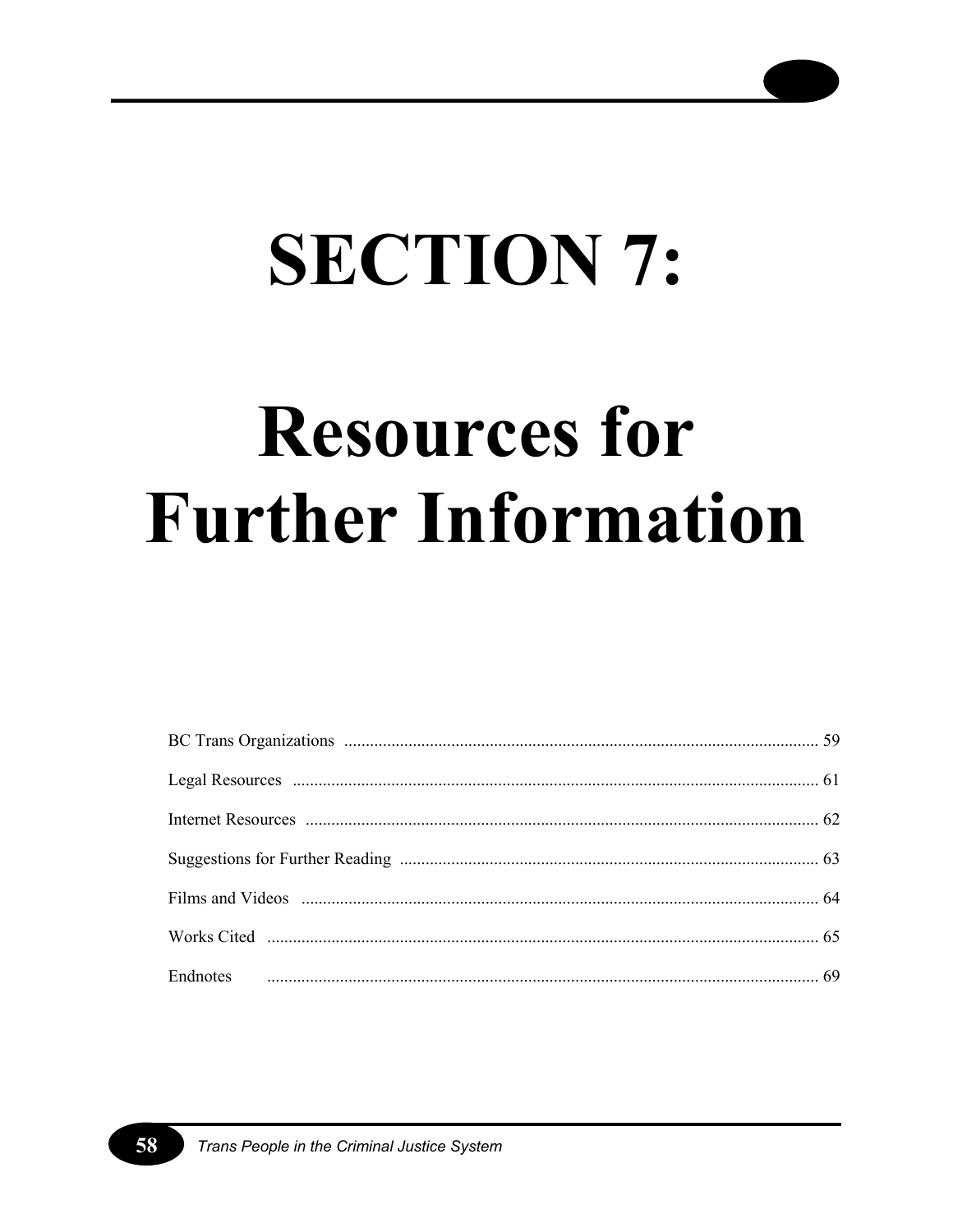### **BC Trans Organizations**

[NOTE: Many lesbian/gay/bisexual (LGB) organizations have added a "T" to include "transgender" in their mandate. The list of LGBT organizations around the province is too long to list here, but an extensive list for each region is posted on the Rainbow BC site at http://www.rainbowbc.com]

#### **BC FTM Network**

(anyone designated female at birth, who identifies as male/masculine)

*Lower Mainland:* 

Tel: (604) 254-7292 Email: 70641.507@compuserve.com

*Vancouver Island:*  Tel: (250) 413-3220 Email: jgoldber@uvic.ca

### **Cornbury Society**

(crossdressers) Box 3745, Vancouver, BC V3B 1Z1 Tel: (604) 862-1321 Email: info@cornbury.org Web:<http://www.cornbury.org/>

### **Genderqueers**

(anyone interested in intersections of race, class, ability, gender, sexual orientation, etc.) Email: tliberation@hotmail.com

### **Trans Alliance Society**

(coalition of BC-based trans groups) c/o 1170 Bute Street, Vancouver, BC V6E 1Z6 Tel: (604) 684-9872 Ext. 2044 Email: communications@transalliancesociety.org Web: [http://www.transalliancesociety.org](http://www.transalliancesociety.org/)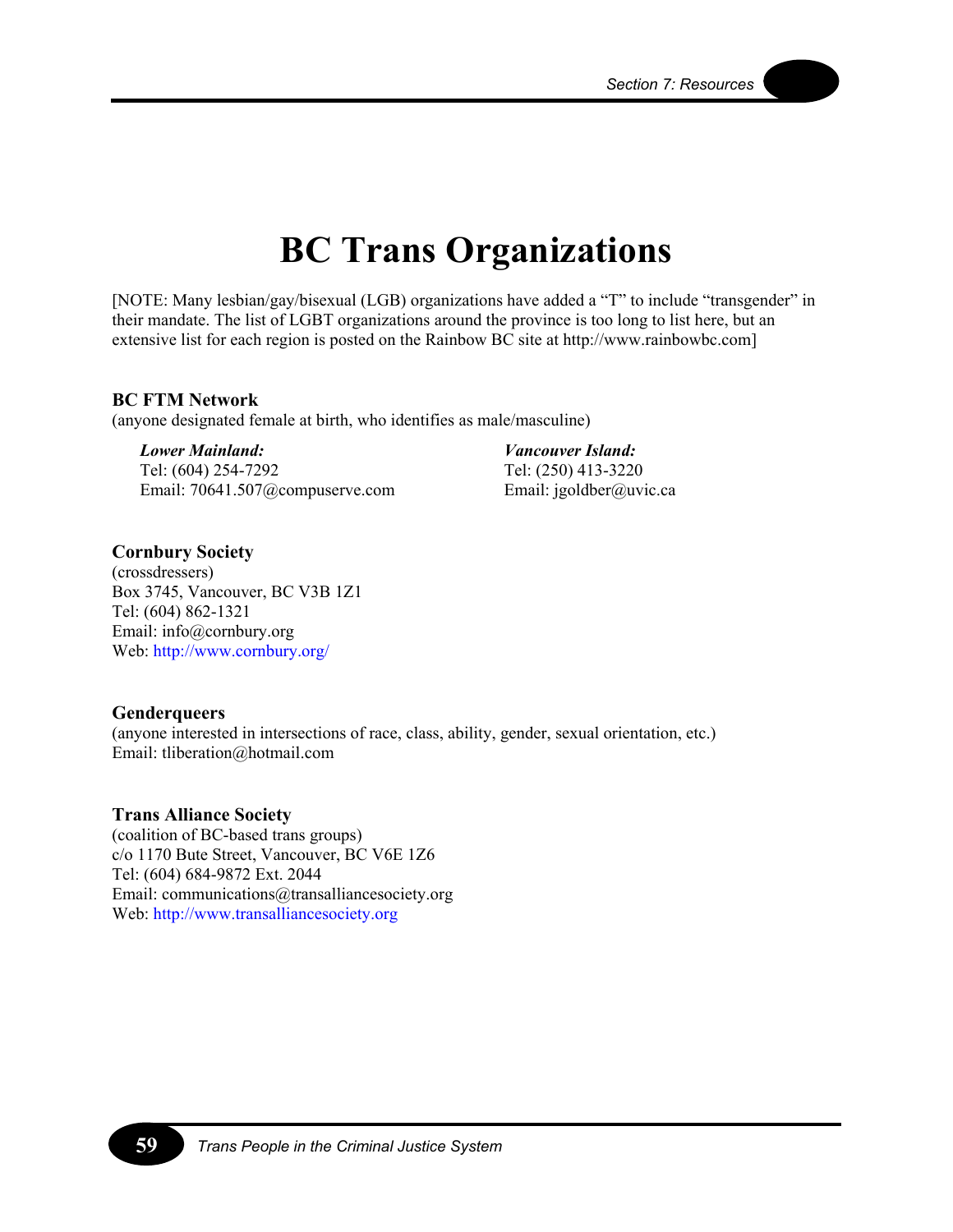### **Transcend Transgender Support and Education Society**

(all trans people & family members) PO Box 8673, Victoria, BC V8X 3S2 Tel: (250) 413-3220 / Fax: (250) 479-3836 Email: transcend@islandnet.org Web: [http://www.transgender.org/transcend](http://www.transgender.org/transcend/) 

### **Transgendered Legal Education and Advocacy Foundation (TLEAF)**

(all trans people) 1007 Empress Ave, Victoria, BC V8T 1P1 Tel: (250) 920-9822 Email: tleaf@shaw.ca

### **Women/Trans Dialogue Planning Committee** (all trans people + non-trans women)

c/o 1170 Bute Street, Vancouver, BC V6E 1Z6 Tel: (604) 684-9872 Ext. 2044 Email: c/o Trans Alliance Society, communications@transalliancesociety.org

### **Zenith Foundation**

(transsexuals; primarily MTF) Web: [http://www.zenithfoundation.ca](http://www.zenithfoundation.ca/) 

#### *Lower Mainland:*

Box 45006, 4326 Dunbar St, Vancouver, BC V6S 2G3 Fax: (604) 266-4469 Email: zenithfoundation@hotmail.com

*Vancouver Island:*  686 Hampshire Rd, Victoria, BC V8S 4S2 Tel: (250) 598-9711

Email: sivraj@netcom.ca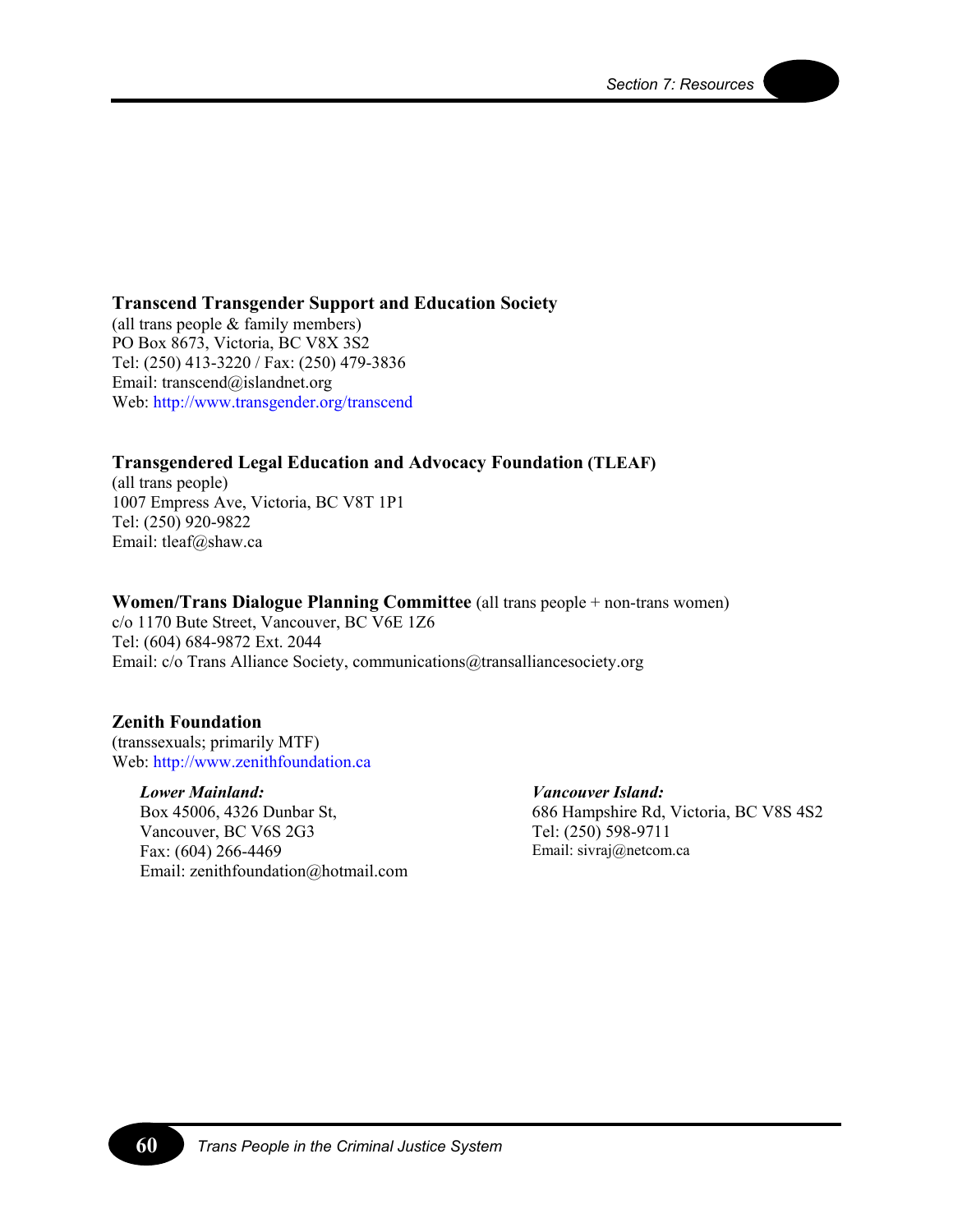### **Legal Resources**

**AIDSLaw: Legal and Ethical Issues Relating to HIV/AIDS and Prisons – Annotated Bibliography**  <http://www.aidslaw.ca/Maincontent/otherdocs/biblio/c-20.htm>

#### **BC Association of Specialized Victim Assistance and Counseling Programs (BCASVACP)**

# 728-602 West Hastings St, Vancouver, BC V6B 1P2 Tel: 604-633-2506 / Fax: 604-633-2507 E-mail: bcasvacp@endingviolence.org Web:<http://www.endingviolence.org/>

#### **BC Hate Crimes Team**

Ministry of Public Safety and Solicitor General, PO Box 9282 Stn Prov Govt, Victoria, BC V8W 9J7 Victim Information Line (toll-free): 1-800-563-0808 Tel: (604) 660-2659 / Fax: (604) 660-2606

#### **BC Human Rights Commission**

NOTE: contact information accurate at time of writing; no longer in existence at time of press) Tel. (toll-free): 1-800-663-0876 Email: bc.human\_rights\_commission@ag.gov.bc.ca Web: http://www.bchumanrights.org/

> *Vancouver office:*  #306-815 Hornby Street, Vancouver, BC V6Z 2E6 Tel: (604) 387-3710 TTY: (604) 953-4911

*Victoria office:*  2<sup>nd</sup> floor, 844 Courtney Street, PO Box 9209 Stn Prov Govt, Victoria, BC V8W 9J1 Tel: (250) 387-3710 TTY: (250) 953-4911

#### **Gender Identity Center -** *Trans in Prison Journal*

Gender Identity Center of Colorado, 1455 Ammons Street, Suite 100, Lakewood, CO 80215-4993 Tel: 303-202-6466 Web: http://www.transgender.org/tg/gic/journal.html [NOTE: not active as of 2004]

#### **Trans/Gender Variant in Prison Committee**

California Prison Focus, 2940 16th Street #307, San Francisco, CA 94103 Tel: 415-252-9211 / Fax: 415-252-9311 Email: caoimhin33@yahoo.com Web:<http://www.prisons.org/TIP.htm>

#### **Vancouver Police Department, Diversity Relations Unit**

2120 Cambie St, Vancouver, BC V5Z 4N6 Email: vpd\_diversity@city.vancouver.bc.ca Web:<http://www.city.vancouver.bc.ca/police/chief/diver/index.html>

### **Victoria Police Department, Diversity Unit**

Tel: 250-995-7379 Fax: 250-384-6141 Email: chowd@police.victoria.bc.ca (Diversity Manager)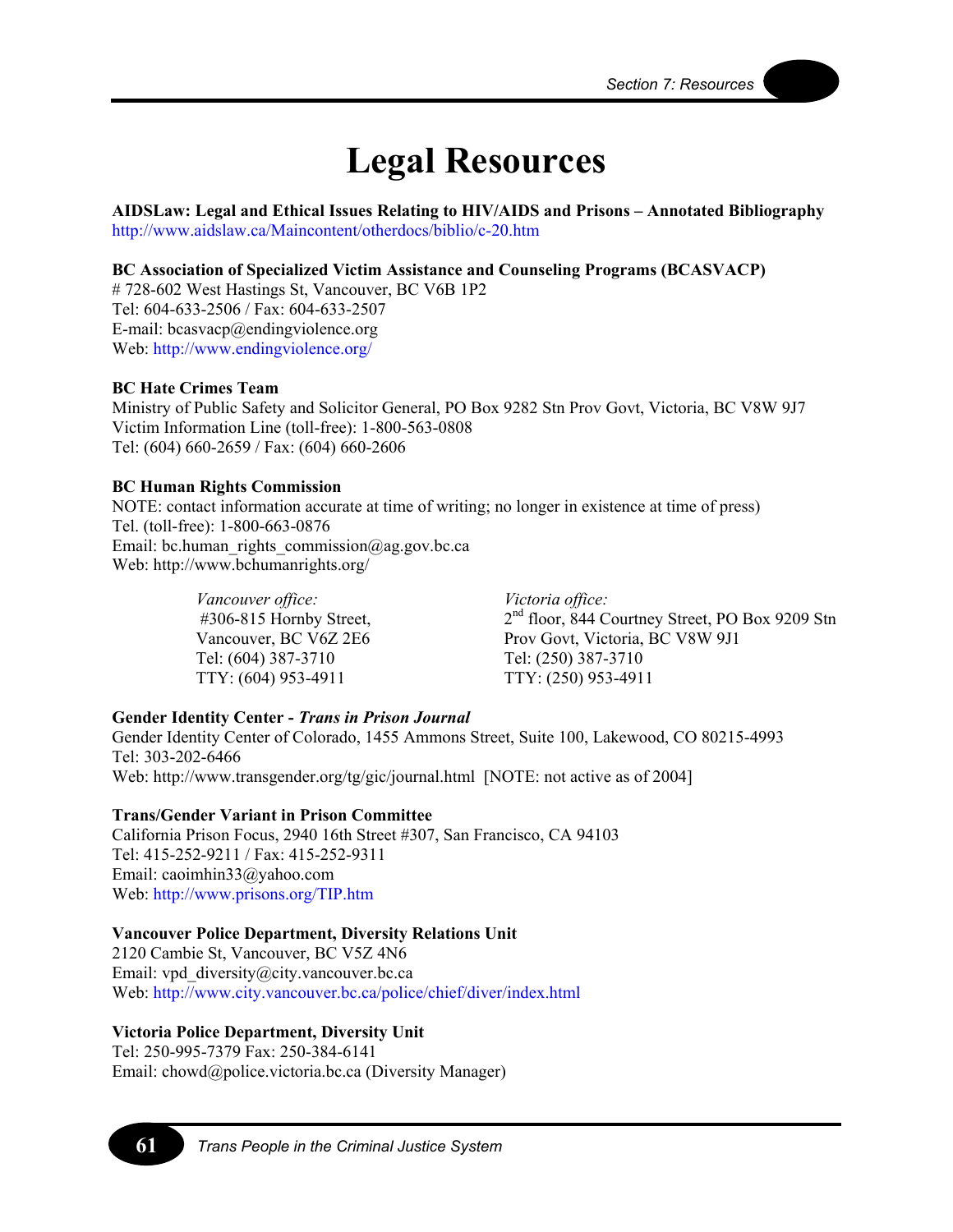### **Internet Resources**

### **Bodies Like Ours**

<http://www.bodieslikeours.org/> *Support and information for people born with atypical genitalia.* 

### **International Foundation for Gender Education (IFGE)**

[http://www.ifge.org](http://www.ifge.org/)  *Wide range of information, books, and other resources.* 

#### **Intersex Society**

[http://www.isna.org](http://www.isna.org/)  *Comprehensive website on intersex issues. Reading materials, links to support groups, and specific resources relating to Androgen Insensitivity Syndrome, Kleinfelter Syndrome, Turner Syndrome, Congenital Adrenal Hyperplasia, and Hypospadias.* 

#### **National Coalition of Anti-Violence Programs**

[http://www.avp.org/ncavp](http://www.avp.org/ncavp.htm).htm *Coalition of over 20 lesbian, gay, bisexual, and transgender victim programs throughout the USA.* 

**Remember Our Dead** <http://www.gender.org/remember/> *Memorial to people who have died as a result of transphobic violence.* 

### **Renaissance Transgender Association**

<http://www.ren.org/page2.html> *Primarily focussed on crossdressing.* 

#### **SOFFA USA**

http://members.aol.com/SOFFAUSA/index.html [NOTE: link not active as of 2004] *Resources for significant others, families, friends, and allies (SOFFAs) of trans people.* 

#### **Survivor Project**

<http://www.survivorproject.org/> *Resources on concerns of trans and intersex survivors of violence and abuse.* 

#### **Transgender at Work**

<http://www.tgender.net/taw/> *Resources for trans people and their employers.* 

#### **Transgender Employment Links**

<http://www.gendersanity.com/resources.shtml> *Resources for trans people, their employers, and their colleagues.*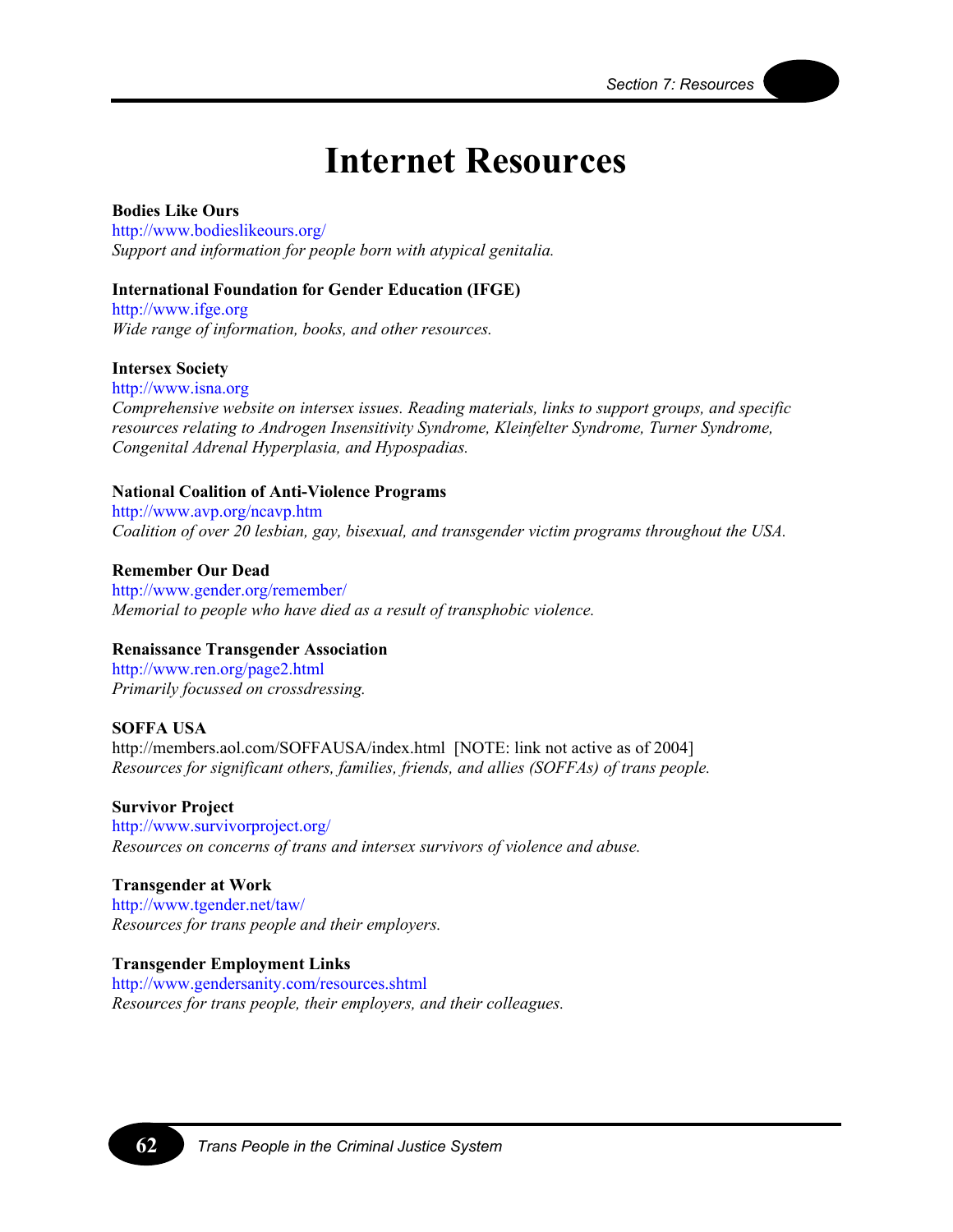### **Suggestions for Further Reading**

BC Ministry of Public Safety and Solicitor General (2002). *End hate crime*. Victoria, BC: Author. Posted at [http://www.pssg.gov.bc.ca/end\\_hate\\_crime/index.htm](http://www.pssg.gov.bc.ca/end_hate_crime/index.htm) (as of May 7, 2002).

Beatty, C. (1994). Transgender sex workers. Excerpted from *The San Francisco Task Force on Prostitution Interim Report*. Posted at [http://www.bayswan.org/Trans.html \(](http://www.bayswan.org/Trans.html)as of May 7, 2002).

Benoit, C. & Millar, A. (2001). *Dispelling myths and understanding realities: Working conditions, health status, and exiting experiences of sex workers*. Victoria, BC: Prostitutes' Empowerment, Education and Resource Society & University of Victoria (co-publishers). Posted at <http://web.uvic.ca/~cbenoit/papers/DispMyths.pdf>(as of May 7, 2002).

Boenke, M. (Ed.) (1999). *Trans forming families: Real stories about transgendered loved ones*. Imperial Beach, CA: Walter Trook Publishing.

Brown, M. & Rounsley, C. A. (1996). *True selves: Understanding transsexualism – for families, friends, coworkers and helping professionals*. San Francisco, CA: Jossey Bass.

Burnham, C. (1999). *Transsexual/transgendered needs assessment survey (1998) report*. Vancouver, BC: GC Services. Out of print – photocopies available at cost from Transcend, PO Box 8673, Victoria, BC V8X 3S2, Tel. (250) 413-3220, Email transcend@islandnet.com

Courvant, D., & Cook-Daniels, L. (1998). *Trans and intersex survivors of domestic violence: Defining terms, barriers and responsibilities*. Portland, OR: Survivor Project. Posted at [http://www.survivorproject.org/defbarresp.html \(](http://www.survivorproject.org/defbarresp.html)as of May 3, 2002).

DisAbled Women's Network Ontario (2001). *Synthia Kavanagh: Transsexual wins right to be housed in women's prison.* Posted at [http://dawn.thot.net/Synthia\\_Kavanagh.html](http://dawn.thot.net/Synthia_Kavanagh.html) (as of May 7, 2002).

Feinberg, L. (1996). *Transgender warriors: Making history from Joan of Arc to Ru Paul*. Boston: Beacon Press.

findlay, b., Laframboise, S., Brady, D., Burnham, C., & Skolney-Everson, S. (1996). *Finding our place: Transgendered law reform project*. Vancouver, BC: High Risk Project Society. Out of print – photocopies available at cost from Transcend, PO Box 8673, Victoria, BC V8X 3S2, Tel. (250) 413-3220, Email transcend@islandnet.com

Goldberg, J., & Lindenberg, M. (Eds.) (2001). *TransForming community: Resources for trans people, intersexed people, and their families*. Victoria, BC: Transcend Transgender Support & Education Society. Posted at [http://www.transgender.org/transcend/guide/ \(](http://www.transgender.org/transcend/guide/)as of May 3, 2002).

Gorney, Cynthia (1994, September 1). A sex-change odyssey: Police officer Stephanie Ann Thorne's transition from being female to being male. *Harper's Bazaar*, 410-8.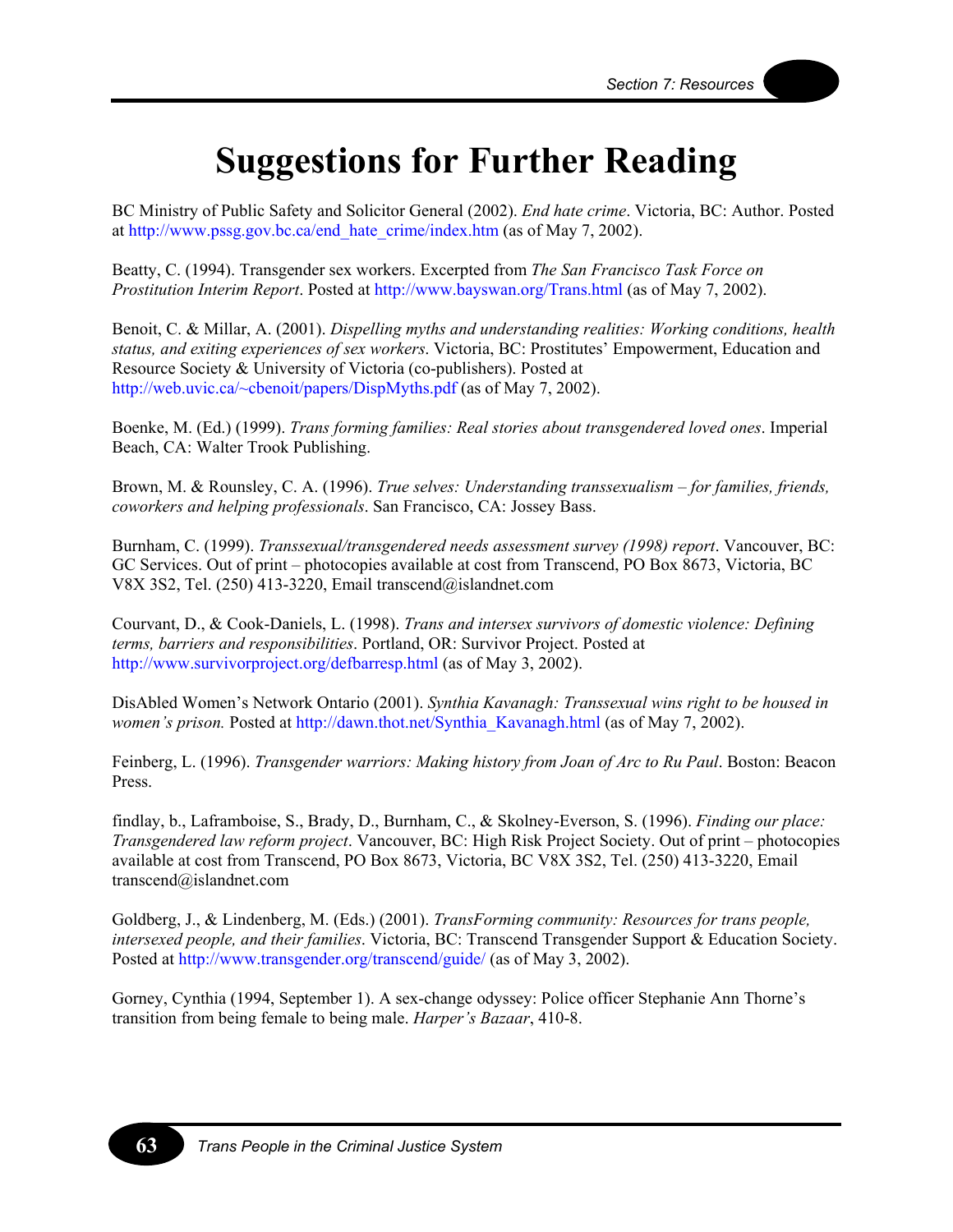Helms, M. F. (2000). *Transgender death statistics*. Posted at [http://www.ntac.org/stats.html \(](http://www.ntac.org/stats.html)as of May 7, 2002).

Home Office (2000). *Report of the Interdepartmental Working Group on Transsexual People*. Posted at <http://www.pfc.org.uk/workgrp/wgrp-all.htm> (as of May 7, 2002).

Jacobs, S., Thomas, W., & Lang, S. (Eds.) (1997). *Two-Spirit people: Native American gender identity, sexuality, and spirituality*. Chicago: University of Illinois Press.

Lev, A. I., & Lev, S. S. (1999). Sexual assault in the lesbian, gay, bisexual and transgender communities. In J. C. McLellan & J. Gunther (Eds.), *Same-sex partner abuse: A professional's guide to practice intervention*. Lewiston, NY: Mellen Press, 35-62. Posted at [http://www.execpc.com/~dmmunson/Nov99\\_7.htm](http://www.execpc.com/~dmmunson/Nov99_7.htm) (as of May 3, 2002).

Maracle, Aiyyana. (2001, May). A journey in gender. *torquere: Journal of the Canadian Gay/Lesbian Studies Association*, *2*.

Prisoners' HIV/AIDS Support Action Network (PASAN) (1998). *HIV/AIDS in the Male-to-Female transsexual and transgendered prison population: A comprehensive strategy*. Posted at <http://www.aidslaw.ca/Maincontent/otherdocs/Newsletter/spring99/prisons.htm#2>(as of May 7, 2002).

Trans/Action (1999). *What about the change rooms?* Vancouver, BC: Author. Out of print – photocopies available at cost from Transcend, PO Box 8673, Victoria, BC V8X 3S2, Tel. (250) 413-3220, Email transcend@islandnet.com

### **Films and Videos**

*Boys Don't Cry* (1999). 1 hr. 54 min. Produced by Jeffrey Sharp, John Hart, Eva Kolodner, and Christine Vachon. Distributed by Fox Searchlight. Available from most video rental outlets.

*Gender Line – Extended* (2001). 59 minutes. Produced by WG Burnham. Available from Video Out (preview copies available at no charge), Tel. 604-872-8449, Email videoout@telus.net. Shot in Vancouver, each of the 20 participants candidly speaks on a range of topics, including gender, sexuality, surgeries, hormones, employment, families, discrimination, and feminism. The participants present their wide-ranging insights on being trans and give details about their life experiences. Designed to be used as a festival feature or as an educational tool, this video can be viewed in its entirety or presented in three 20-minute modules.

*Investigative Reports: Transgender Revolution* (1998). 50 min. Produced by the Arts and Entertainment Network. Available from the Arts and Entertainment Network, [http://www.AandE.com,](http://www.AandE.com/) 1-888-423-1212. VHS, \$24.95 (Refer to item number AAE-17196). Includes segment about a trans sheriff.

*You Don't Know Dick: Courageous Hearts of Transsexual Men* (1997). 56 min. Produced by Bestor Cram & Candace Schermerhorn. Available from the UC Extension Center for Media and Independent Learning,  $4<sup>th</sup>$  floor - 2000 Center St, Berkeley, CA 94704, Tel. 510-643-2788, Email kspohr@uclink4.berkeley.edu (Refer to catalogue #38409). Includes segment about a trans police officer.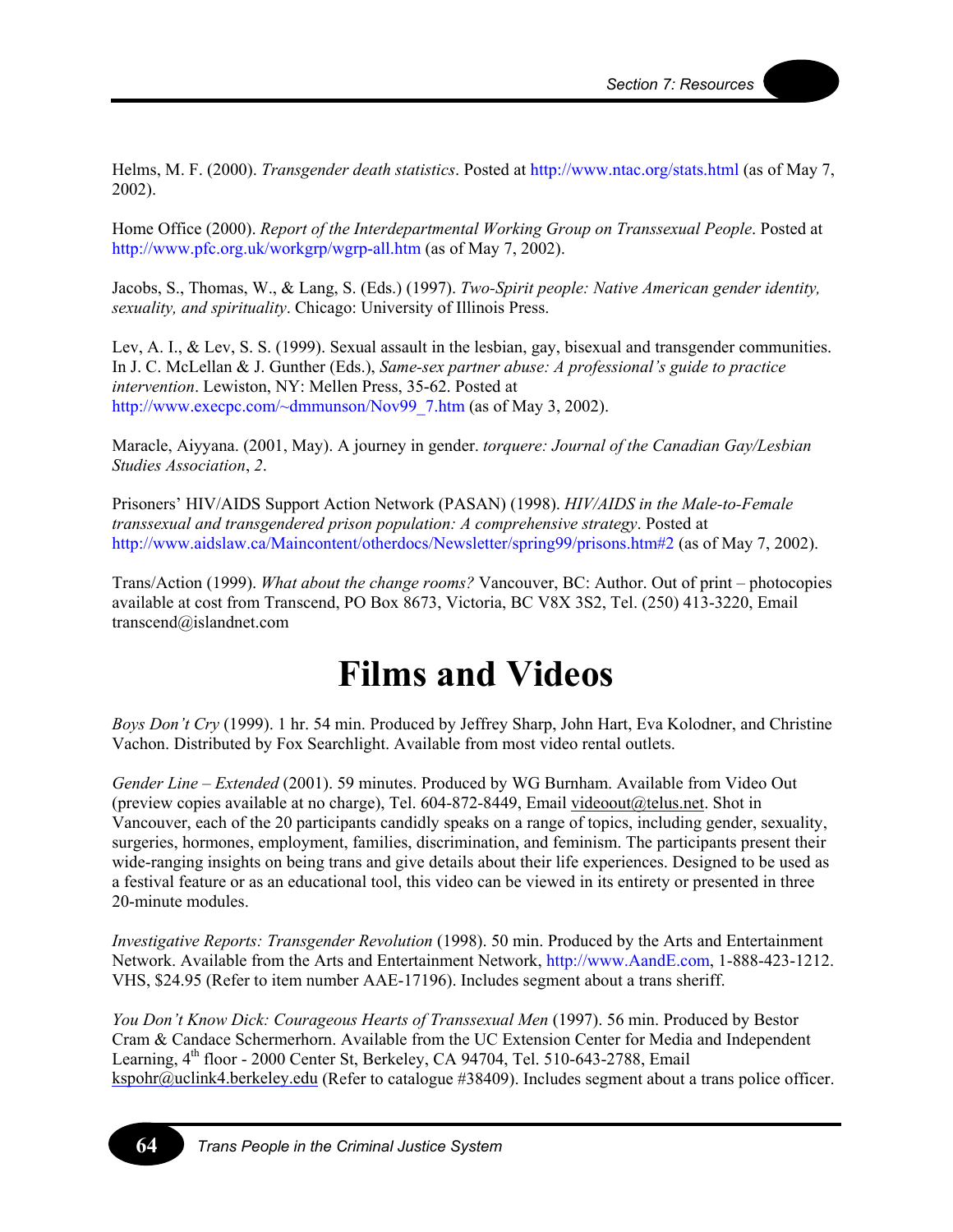### **Works Cited**

Barillas, C. (2000), *Tyra Hunter lawsuit settled in D.C*., retrieved May 2, 2002 from http://www.datalounge.com/datalounge/news/record.html?record=9334

BC Hate Crime Team (2000). *Hate Crime Team status report*. Victoria, BC: Ministry of Attorney General. Retrieved Mar 17, 2002, from http://www.pssg.gov.bc.ca/end\_hate\_crime/policy\_guide/hate\_crime\_status\_0600.pdf

BC Human Rights Commission (2001). *The BC Human Rights Commission*. Retrieved Mar 17, 2002, from http://www.bchumanrights.org/home.htm

BC Human Rights Tribunal (1999, January 8). *Sheridan v. Sanctuary Investments Ltd*. Retrieved May 24, 2002, from http://www.bchrt.gov.bc.ca/sheridan2.htm

BC Human Rights Tribunal (1999, October 15). *Ferris v. Office & Technical Employees Union*. Retrieved May 24, 2002, from http://www.bchrt.gov.bc.ca/ferrisv.htm

BC Human Rights Tribunal (1999, September 8). *Mamela v. Vancouver Lesbian Connection.* Retrieved May 24, 2002 from http://www.bchrt.gov.bc.ca/mamelav.htm

BC Human Rights Tribunal (2002, January 17). *Nixon v. Rape Relief*. Retrieved May 24, 2002, from http://www.bchrt.gov.bc.ca/nixon\_v\_\_vancouver\_rape\_\_relief\_society\_2002\_bchrt\_1.htm

BC Ministry of Public Safety and Solicitor General (2000). *End hate crime: Hate/bias crime policy guide*. Victoria, BC: Author. Retrieved June 13, 2002, from http://www.pssg.gov.bc.ca/end\_hate\_crime/policy\_guide

BC Ministry for Public Safety and Solicitor General (2001). *Violence Against Women in Relationships Policy*. Retrieved May 8, 2002, from http://www.pssg.gov.bc.ca/vawc/policy.htm

Beatty, C. (1994). Transgender sex workers. Excerpted from *The San Francisco Task Force on Prostitution Interim Report*. Retrieved May 3, 2002, from http://www.bayswan.org/Trans.html

Benoit, C. & Millar, A. (2001). *Dispelling myths and understanding realities: Working conditions, health status, and exiting experiences of sex workers*. Retrieved May 2, 2002, from http://web.uvic.ca/~cbenoit/papers/DispMyths.pdf

Brown, M. & Rounsley, C. A. (1996). *True selves: Understanding transsexualism – for families, friends, coworkers and helping professionals*. San Francisco, CA: Jossey Bass. Cited in Darke, J., & Cope, A. (2002). *Trans inclusion policy manual for women's organizations*. Vancouver, BC: Trans Alliance Society.

Burnham, C. (1999). *Transsexual/transgender needs assessment survey report*. Vancouver, BC: GC Services.

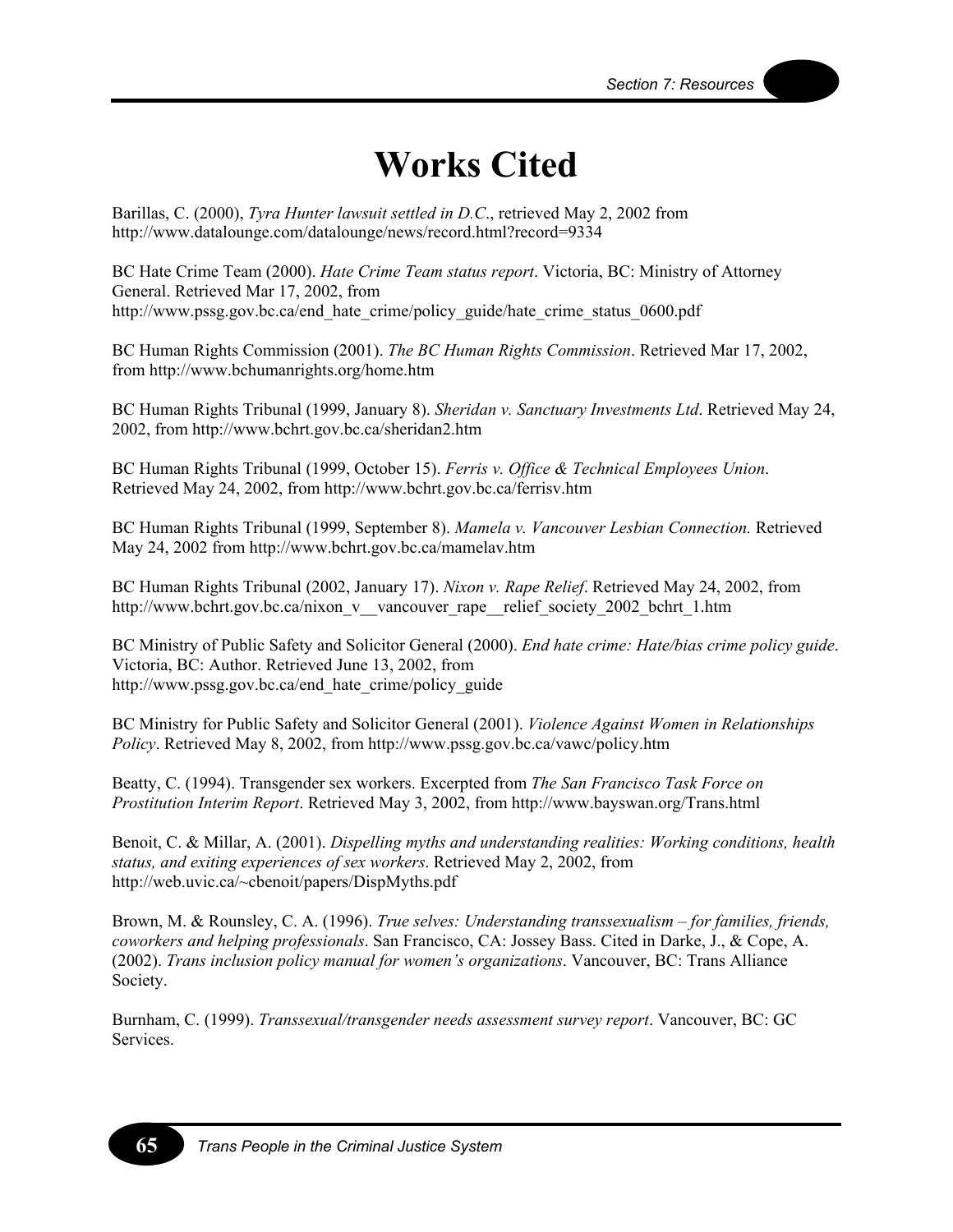Burana, L. (1994). She strips to conquer: An interview with J., butch sex worker. In L. Burana, Roxxie, and L. Due (Eds.), *Dagger: On butch women* (pp. 127-133). Pittsburgh, PA: Cleis Press.

Canadian court backs custody for transsexual parent. *The Advocate,* February 3-5, 2001. Retrieved Mar 3, 2002, from http://www.gaylawnet.com/news/2001/ch010103.htm

Coalition to Decriminalize Adult Prostitution in Canada (1996). *Positions of the Coalition to Decriminalize Adult Prostitution in Canada*. Statements from International Conference on Prostitution and Other Sex Work, Université du Québec a Montréal, September 27-29, 1996. Retrieved May 17, 2002, from http://www.walnet.org/csis/groups/when\_sex\_works/cdap\_position.html

Courvant, D., & Cook-Daniels, L. (1998). *Trans and intersex survivors of domestic violence: Defining terms, barriers and responsibilities*. Portland, OR: Survivor Project. Retrieved May 3, 2002, from http://www.survivorproject.org/defbarresp.html

Currah, P. & Minter, S. (n.d.). *Transgender equality*. New York: Policy Institute of the National Gay and Lesbian Task Force. Retrieved May 2, 2002, from http://www.ngltf.org/downloads/transeq.pdf

DisAbled Women's Network Ontario (2001, September 22). *Synthia Kavanagh: Transsexual wins right to be housed in women's prison.* Retrieved Apr 17, 2002 from http://dawn.thot.net/Synthia\_Kavanagh.html

DeMara, B., & Darroch, W. (1994, April 20), Guard gets life term for killing prostitute: Transsexual's dismembered body buried in Pickering dump. *Toronto Star*, A8, retrieved May 24, 2002, from http://www.walnet.org/csis/news/toronto\_94/torstar-940420.html

Ford, Peter M., Pearson, M., Bell, D., Stevenson, T., Austen, J., & Sankar, P. (1999). *HIV and Hep C seroprevalence and associated risk behaviours in a Canadian prison.* Retrieved May 24, 2002, from http://www.aidslaw.ca/Maincontent/otherdocs/Newsletter/spring99/prisons.htm#1

FTM International (2000), *Our history – Brandon Teena*, retrieved May 21, 2002, from http://www.ftmintl.org/Hist/Bran/

Global BC (2002, September 24). *Gay-bashing response in question.* Retrieved September 29, 2002, from http://www.canada.com/vancouver/story.asp?id=A5ED711B-2AD4-4ED4-A43F-EE47050408C5

Gorney, Cynthia (1994, September 1). A sex-change odyssey: Police officer Stephanie Ann Thorne's transition from being female to being male. *Harper's Bazaar*, 410-8.

Green, J. (n.d.) Defining some common terms. In P. Currah & S. Minter, *Transgender Equality*. New York: Policy Institute of the National Gay and Lesbian Task Force. Retrieved May 2, 2002, from http://www.ngltf.org/downloads/transeq.pdf

Green, R. (1998). Transsexuals' children. *International Journal of Transgenderism, 2*(4). Retrieved Mar 3, 2002, from http://www.symposion.com/ijt/ijtc0601.htm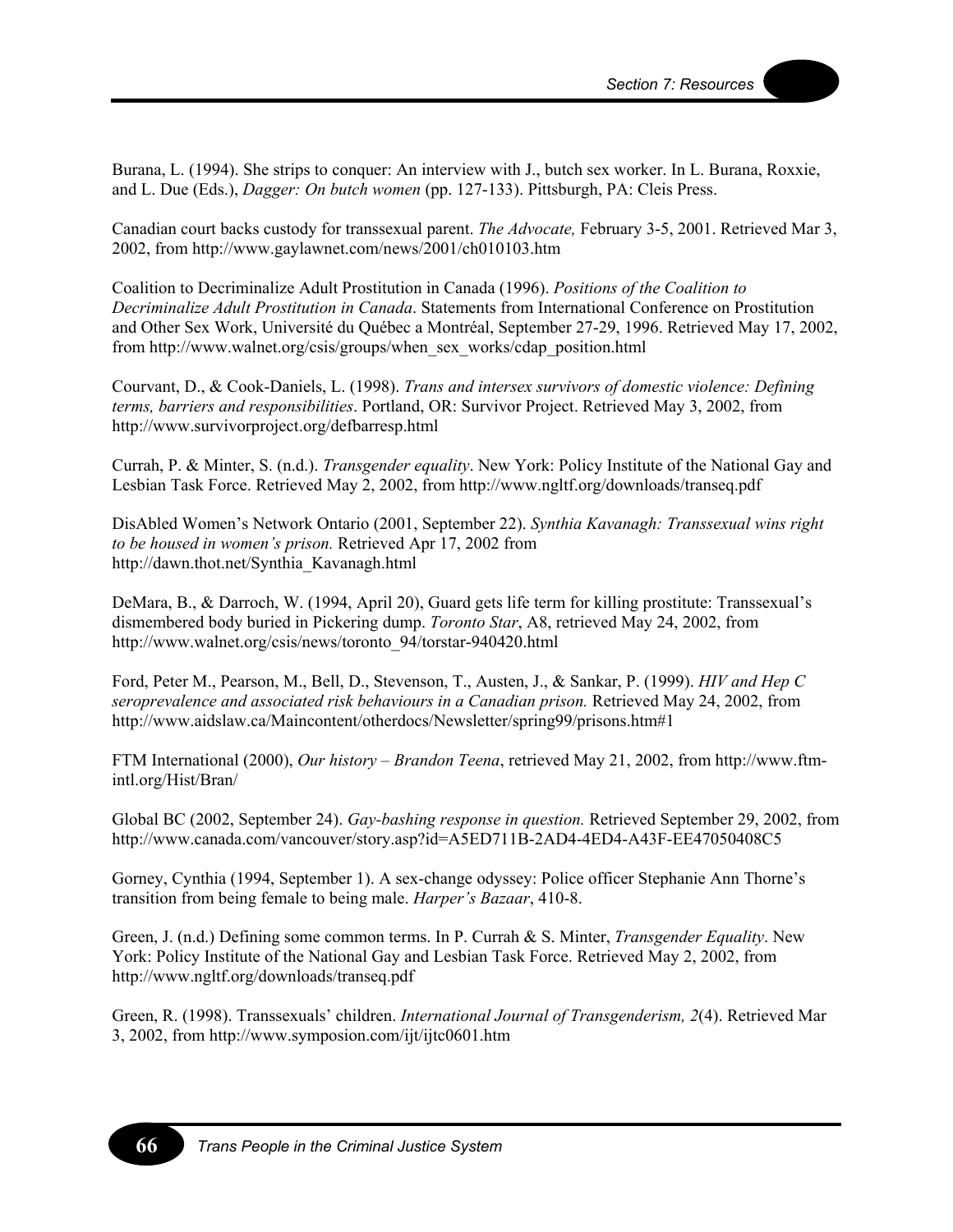Gwendolyn Ann Smith (n.d.), *Remember our dead*, retrieved May 22, 2002, from http://gender.org/remember/

Hay, J. (1994). Police abuse of prostitutes in San Francisco. *Gauntlet Magazine, 7*(1). Retrieved Apr 22, 2002, from http://www.bayswan.org/jeremy1.html

Helms, M. F. (2000), *Transgender death statistics*, retrieved May 24, 2002, from http://www.ntac.org/stats.html;

*Herizons* (2001, Fall). Why trans-gendered people need human rights: An interview with Mary-Woo Sims, former Chief Commissioner of the B.C. Human Rights Commission. Retrieved Apr 23, 2002, from http://www.herizons.ca/magazine/backissues/fal01/

High Risk Project Society (n.d.). *Background of issues in Vancouver*. Retrieved May 2, 2002, from http://mypage.direct.ca/h/hrp/introbac.html. High Risk is no longer operating.

Home Office (2000). *Report of the Interdepartmental Working Group on Transsexual People*. Retrieved April 22, 2002, from http://www.pfc.org.uk/workgrp/wgrp-all.htm

Horton, M. A. (1999), *Transgender at work*, retrieved April 17, 2002, from http://www.tgender.net/taw/tggl/checklist.html

Intersex Society of North America (n.d.) *Answers to medical questions about intersexuality*. Retrieved September 29, 2002, from http://www.isna.org/faq/faq-medical.html

Intersex Society of North America (n.d.) *Frequency: How common are intersex conditions?* Retrieved June 13, 2002, from http://www.isna.org/faq/frequency.html

Kealy, M. (1996), Taken before their time: Three people whose dreams will never be realized, *XTRA!, 303*, retrieved May 4, 2002, http://www.walnet.org/csis/news/toronto\_96/xtra-960606-2.html, and Benoit & Millar (2001), ibid.

Lev, A. I., & Lev, S. S. (1999), *Sexual Assault in the Transgender Communities*, retrieved Apr 17 from http://www.execpc.com/~dmmunson/Nov99\_7.htm

Namaste, K. (1995). *Access denied: A report on the experiences of transsexuals and transgenderists with health care and social services in Ontario*. Toronto: Project Affirmation. Retrieved September 29, 2002, from http://www.virplex.net/lynn/acssdeny.htm

Namaste, K. (1998). *Évaluation des besoins: Les travesti(e)s et transsexuel(le)s à l'égard du VIH/sida* (unpublished), cited in Prisoners' HIV/AIDS Support Action Network (1998), *HIV/AIDS in the Male-to-Female Transsexual and Transgendered Prison Population: A Comprehensive Strategy*, retrieved Mar 1, 2002, from http://www.aidslaw.ca/Maincontent/otherdocs/Newsletter/spring99/prisons.htm#2

NEED Crisis & Information Line (n.d.). *Suicide information*. Retrieved May 2, 2002, from http://www.needcrisis.bc.ca/suicide.htm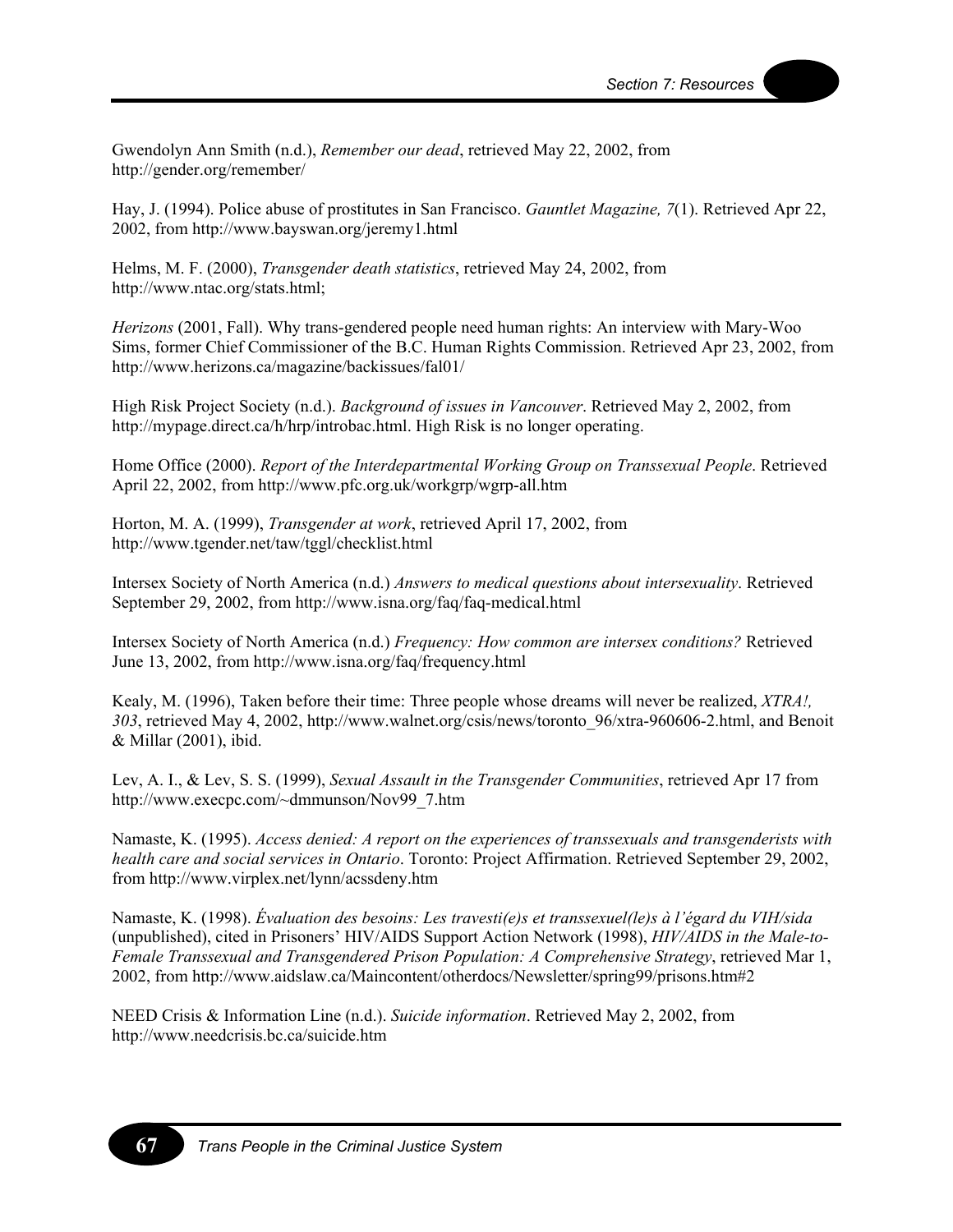Open UVic Resource Sexual Assault Centre (1999b). *Statistics*. Retrieved Mar 2, 2002, from http://web.uvic.ca/~oursac/statistics.htm

Ozio, R. (2001, September 1), Commercial child sexual exploitation: "The most hidden form of child abuse," says Penn professor, *PennNews*, retrieved Apr 17 from http://www.upenn.edu/pennnews/releases/2001/Q3/restes0901.html; Currah & Minter, op. cit. (see endnote 2).

Paget, D. Z. (1999). *Needle distribution in the Swiss prison setting: A breakthrough?* Retrieved May 24, 2002, from http://www.aidslaw.ca/Maincontent/otherdocs/Newsletter/spring99/prisons.htm#3

Prisoners' HIV/AIDS Support Action Network (PASAN) (1998). *HIV/AIDS in the Male-to-Female transsexual and transgendered prison population: A comprehensive strategy*. Retrieved Mar 1, 2002, from http://www.aidslaw.ca/Maincontent/otherdocs/Newsletter/spring99/prisons.htm#2

Queensland Police Liaison to the Lesbian, Gay, Bisexual and Transgender Communities (2001). *Newsletter, 1*. Retrieved Apr 23, 2002, from http://www.police.qld.gov.au/pr/program/pdf/lgbt/8\_01news.pdf

Roberts, J. (1995). *Disproportionate harm: Hate crime in Canada*. Retrieved April 19, 2002, from http://www.nizkor.org/hweb/orgs/canadian/canada/justice/disproportionate-harm/

Sharpe, A. N., & Moran, L. J. (2000). Reporting transgender violence: Encounters with the police. *Polare, 39*. Retrieved May 24, 2002, from http://www.gendercentre.org.au/polare/39/sharpe.htm

Sorfleet, A. (n.d.), *In memoriam*, retrieved May 24, 2002, from http://www.walnet.org/csis/people/grayce\_baxter/

(n.d.) *The brutal murder of Barry Winchell*. Retrieved May 21, 2002, from http://www.temenos.net/winchell/

Trans/Action (1999). *What about the change rooms?* Vancouver, BC: Author.

Transcend Transgender Support & Education Society (2001). *TransForming community: Resources for trans people, intersexed people, and their families*. Victoria, BC: Author. Online version posted at http://www.transgender.org/transcend/guide/sec276.htm

Transgender Nation – Washington (2000). *Transgender sex worker murdered in Washington, DC*. Retrieved Apr 17, 2002, from http://www.ntac.org/news/00/04/29tyra.html

Victim Support Service (2001, May 5). *Common reactions after a crime*. Retrieved Mar 3, 2002, from http://www.victimsa.org/facts/fact\_2.html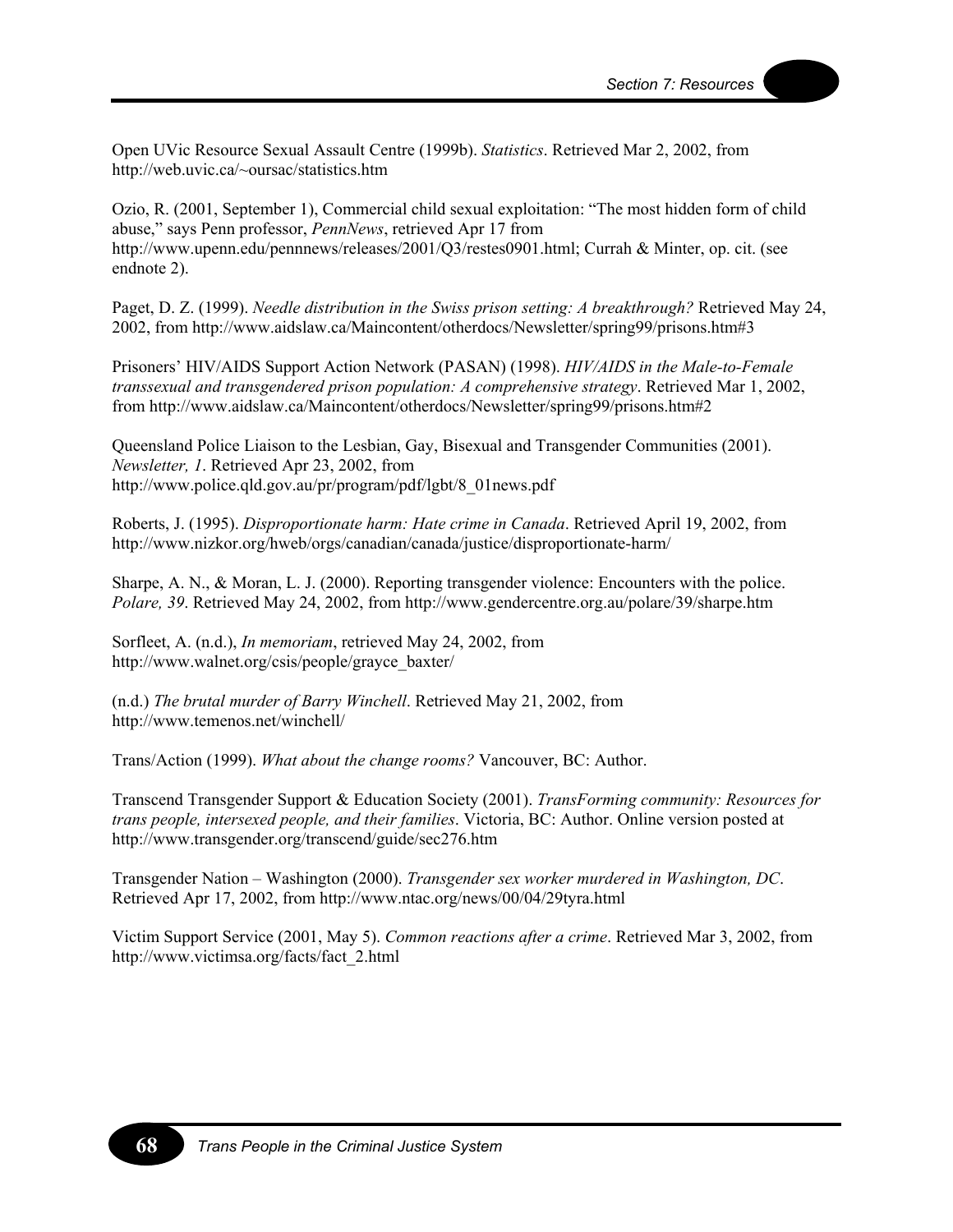## **Endnotes**

- 1 Courvant, D., & Cook-Daniels, L. (1998). *Trans and intersex survivors of domestic violence: Defining terms, barriers and responsibilities*. Portland, OR: Survivor Project. Retrieved May 3, 2002, from http://www.survivorproject.org/defbarresp.html
- 2 Currah, P. & Minter, S. (n.d.). *Transgender equality*. New York: Policy Institute of the National Gay and Lesbian Task Force. Retrieved May 2, 2002, from http://www.ngltf.org/downloads/transeq.pdf
- 3 Intersex Society of North America (n.d.) *Answers to medical questions about intersexuality*. Retrieved September 29, 2002, from http://www.isna.org/faq/faq-medical.html
- 4 Intersex Society of North America (n.d.) *Frequency: How common are intersex conditions?* Retrieved June 13, 2002, from http://www.isna.org/faq/frequency.html
- 5 Currah & Minter, op. cit. (endnote 2).
- <sup>6</sup> For suggested readings, see pages 63-64, esp. Feinberg (1996) and Jacobs et al. (1997).
- 7 Green, J. (n.d.) Defining some common terms. In P. Currah & S. Minter, *Transgender Equality*. New York: Policy Institute of the National Gay and Lesbian Task Force. Retrieved May 2, 2002, from http://www.ngltf.org/downloads/transeq.pdf
- 8 Text from *The brutal murder of Barry Winchell*, retrieved May 21, 2002, from http://www.temenos.net/winchell/. Photo reprinted with permission of Gwendolyn Ann Smith (n.d.), *Remember our dead*, retrieved May 22, 2002, from http://gender.org/remember/
- 9 Green, R. (1998). Transsexuals' children. *International Journal of Transgenderism, 2*(4). Retrieved Mar 3, 2002, from http://www.symposion.com/ijt/ijtc0601.htm
- 10 Canadian court backs custody for transsexual parent. *The Advocate,* February 3-5, 2001. Retrieved Mar 3, 2002, from http://www.gaylawnet.com/news/2001/ch010103.htm#canadian\_court
- 11 BC Human Rights Commission (2001). *The BC Human Rights Commission*. Retrieved Mar 17, 2002, from http://www.bchumanrights.org/home.htm
- <sup>12</sup> *Herizons* (2001, Fall). Why trans-gendered people need human rights: An interview with Mary-Woo Sims, former Chief Commissioner of the B.C. Human Rights Commission. Retrieved Apr 23, 2002, from http://www.herizons.ca/magazine/backissues/fal01/
- <sup>13</sup> Text from C. Barillas (2000), *Tyra Hunter lawsuit settled in D.C.*, retrieved May 2, 2002 from http://www.datalounge.com/datalounge/news/record.html?record=9334. Photo reprinted with permission of Gwendolyn Ann Smith, op. cit. (see endnote 8).
- 14 Trans/Action (1999). *What about the change rooms?* Vancouver, BC: Author.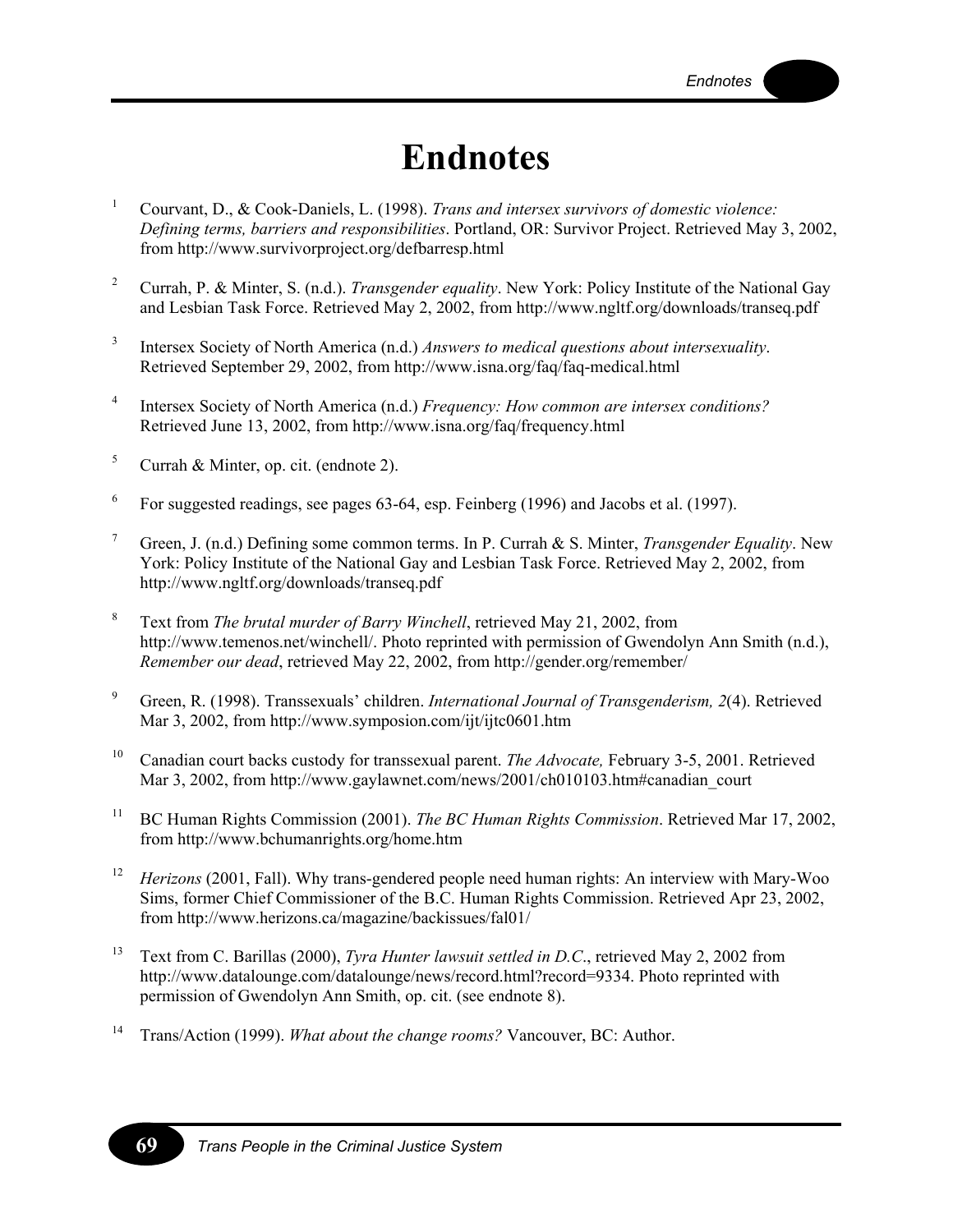- 15 DisAbled Women's Network Ontario (2001, September 22). *Synthia Kavanagh: Transsexual wins right to be housed in women's prison.* Retrieved Apr 17, 2002 from http://dawn.thot.net/Synthia\_Kavanagh.html
- 16 BC Human Rights Tribunal (1999, January 8), *Sheridan v. Sanctuary Investments Ltd.*, retrieved May 24, 2002, from http://www.bchrt.gov.bc.ca/sheridan2.htm; BC Human Rights Tribunal (1999, October 15), *Ferris v. Office & Technical Employees Union*, retrieved May 24, 2002, from http://www.bchrt.gov.bc.ca/ferrisv.htm
- 17 Ibid (esp. *Ferris v. OTEU*); Trans/Action (1999), op. cit. (see endnote 14).
- 18 BC Human Rights Tribunal (1999, September 8), *Mamela v. Vancouver Lesbian Connection,*  retrieved May 24, 2002 from http://www.bchrt.gov.bc.ca/mamelav.htm; BC Human Rights Tribunal (2002, January 17), *Nixon v. Rape Relief*, retrieved May 24, 2002, from http://www.bchrt.gov.bc.ca/nixon\_v\_\_vancouver\_rape\_\_relief\_society\_2002\_bchrt\_1.htm
- 19 Text from FTM International (2000), *Our history Brandon Teena*, retrieved May 21, 2002, from http://www.ftm-intl.org/Hist/Bran/. Photo reprinted with permission of Gwendolyn Ann Smith, op. cit. (see endnote 8)
- 20 Transcend Transgender Support & Education Society (2001). *TransForming community: Resources for trans people, intersexed people, and their families*. Victoria, BC: Author. Online version posted at http://www.transgender.org/transcend/guide/sec276.htm
- 21 Lev, A. I., & Lev, S. S. (1999), *Sexual Assault in the Transgender Communities*, retrieved Apr 17 from http://www.execpc.com/~dmmunson/Nov99\_7.htm; Ozio, R. (2001, September 1), Commercial child sexual exploitation: "The most hidden form of child abuse," says Penn professor, *PennNews*, retrieved Apr 17 from http://www.upenn.edu/pennnews/releases/2001/Q3/restes0901.html; Currah & Minter, op. cit. (see endnote 2).
- <sup>22</sup> Sharpe, A. N., & Moran, L. J. (2000). Reporting transgender violence: Encounters with the police. *Polare, 39*. Retrieved May 24, 2002, from http://www.gendercentre.org.au/polare/39/sharpe.htm
- 23 Roberts, J. (1995). *Disproportionate harm: Hate crime in Canada*. Retrieved April 19, 2002, from http://www.nizkor.org/hweb/orgs/canadian/canada/justice/disproportionate-harm/
- <sup>24</sup> Sharpe & Moran, op. cit. (see endnote 22).
- 25 BC Ministry for Public Safety and Solicitor General (2001, May 5). *Violence Against Women in Relationships Policy*. Retrieved May 8, 2002, from http://www.pssg.gov.bc.ca/vawc/policy.htm
- 26 Adapted from Victim Support Service (2001, May 5). *Common reactions after a crime*. Retrieved Mar 3, 2002, from http://www.victimsa.org/facts/fact\_2.html
- 27 Ministry of Public Safety and Solicitor General (2002), *End hate crime: Hate/bias crime policy guide,*  retrieved May 24, 2002, from http://www.pssg.gov.bc.ca/end\_hate\_crime/policy\_guide/police\_role.htm
- <sup>28</sup> Currah & Minter, op. cit. (see endnote 2).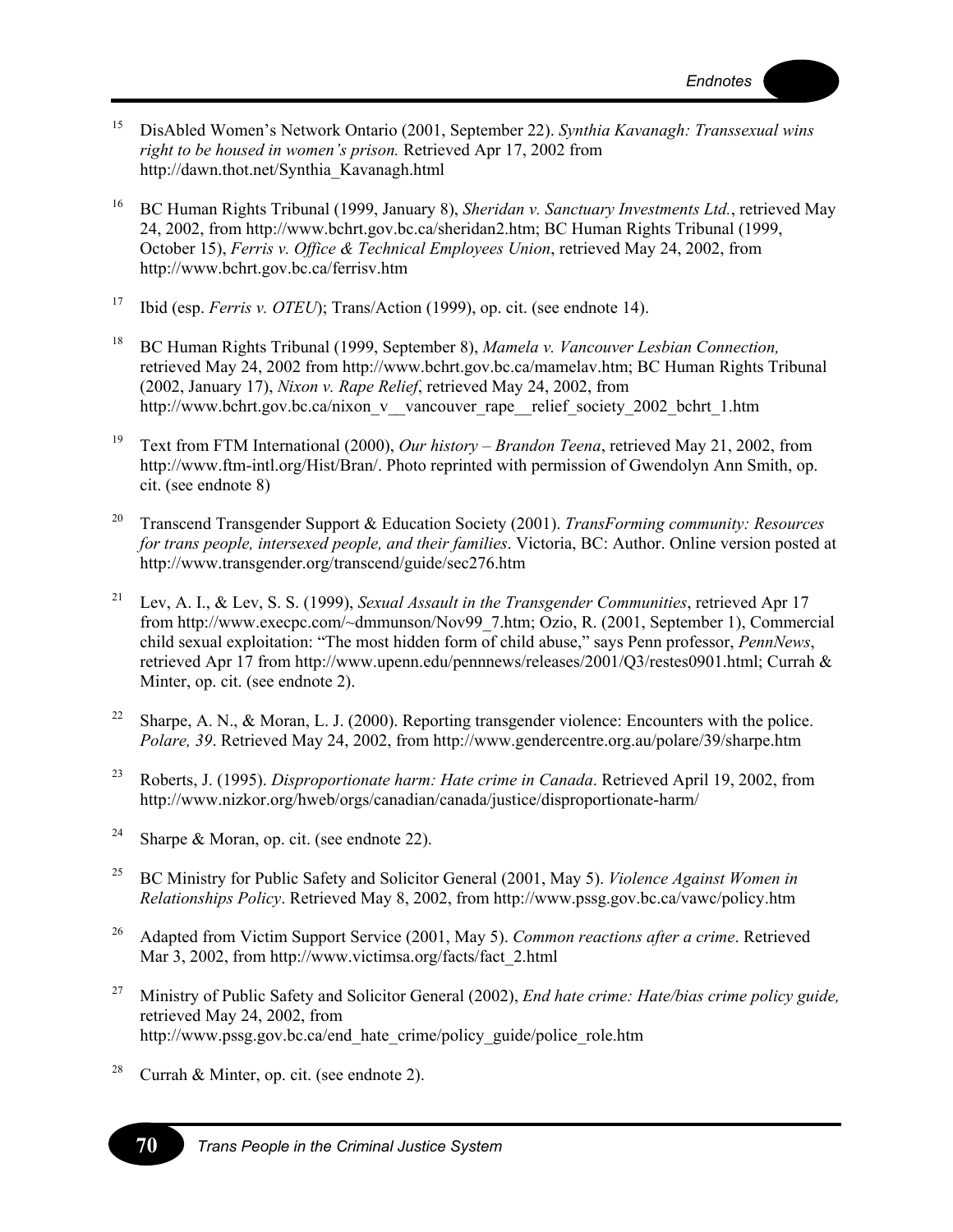- 29 Open UVic Resource Sexual Assault Centre (1999b). *Statistics*. Retrieved Mar 2, 2002, from http://web.uvic.ca/~oursac/statistics.htm
- $30$  Courvant & Cook-Daniels, op. cit. (see endnote 1).
- 31 Beatty, C. (1994). Transgender sex workers. Excerpted from *The San Francisco Task Force on Prostitution Interim Report*. Retrieved May 3, 2002, from http://www.bayswan.org/Trans.html
- <sup>32</sup> Ozio, R. (2001, September 1). Commercial child sexual exploitation: "The most hidden form of child abuse," Says Penn professor. *PennNews*. Retrieved April 7, 2002, from http://www.upenn.edu/pennnews/releases/2001/Q3/restes0901.html
- <sup>33</sup> Personal communication with family members of Faye Paquette, May 22, 2002. Photos reprinted with permission of family members and Gwendolyn Ann Smith, op. cit. (see endnote 8)
- 34 Prisoners' HIV/AIDS Support Action Network (PASAN) (1998). *HIV/AIDS in the Male-to-Female transsexual and transgendered prison population: A comprehensive strategy*. Retrieved Mar 1, 2002, from http://www.aidslaw.ca/Maincontent/otherdocs/Newsletter/spring99/prisons.htm#2
- 35 Transgender Nation Washington (2000). *Transgender sex worker murdered in Washington, DC*. Retrieved Apr 17, 2002, from http://www.ntac.org/news/00/04/29tyra.html
- 36 Hay, J. (1994). Police abuse of prostitutes in San Francisco. *Gauntlet Magazine, 7*(1). Retrieved Apr 22, 2002, from http://www.bayswan.org/jeremy1.html
- 37 Namaste, K. (1995). *Access denied: A report on the experiences of transsexuals and transgenderists with health care and social services in Ontario*. Toronto: Project Affirmation. Retrieved September 29, 2002, from http://www.virplex.net/lynn/acssdeny.htm
- 38 DeMara, B., & Darroch, W. (1994, April 20), Guard gets life term for killing prostitute: Transsexual's dismembered body buried in Pickering dump. *Toronto Star*, A8, retrieved May 24, 2002, from http://www.walnet.org/csis/news/toronto\_94/torstar-940420.html; photo reprinted from Sorfleet, A. (n.d.), *In memoriam*, retrieved May 24, 2002, from http://www.walnet.org/csis/people/grayce\_baxter/
- 39 BC Ministry of Public Safety and Solicitor General (2000). *End hate crime*. Retrieved May 6, 2002, from http://www.pssg.gov.bc.ca/end\_hate\_crime/index.htm
- 40 BC Hate Crime Team (2000). *Hate Crime Team status report*. Victoria, BC: Ministry of Attorney General. Retrieved Mar 17, 2002, from http://www.pssg.gov.bc.ca/end\_hate\_crime/policy\_guide/hate\_crime\_status\_0600.pdf
- <sup>41</sup> Currah & Minter, op. cit. (see endnote 2).
- $42$  ibid. (see endnote 2).
- 43 Helms, M. F. (2000), *Transgender death statistics*, retrieved May 24, 2002, from http://www.ntac.org/stats.html; Smith, G. A., op. cit. (see endnote 8)
- 44 Smith, G. A. (n.d.)*,* ibid.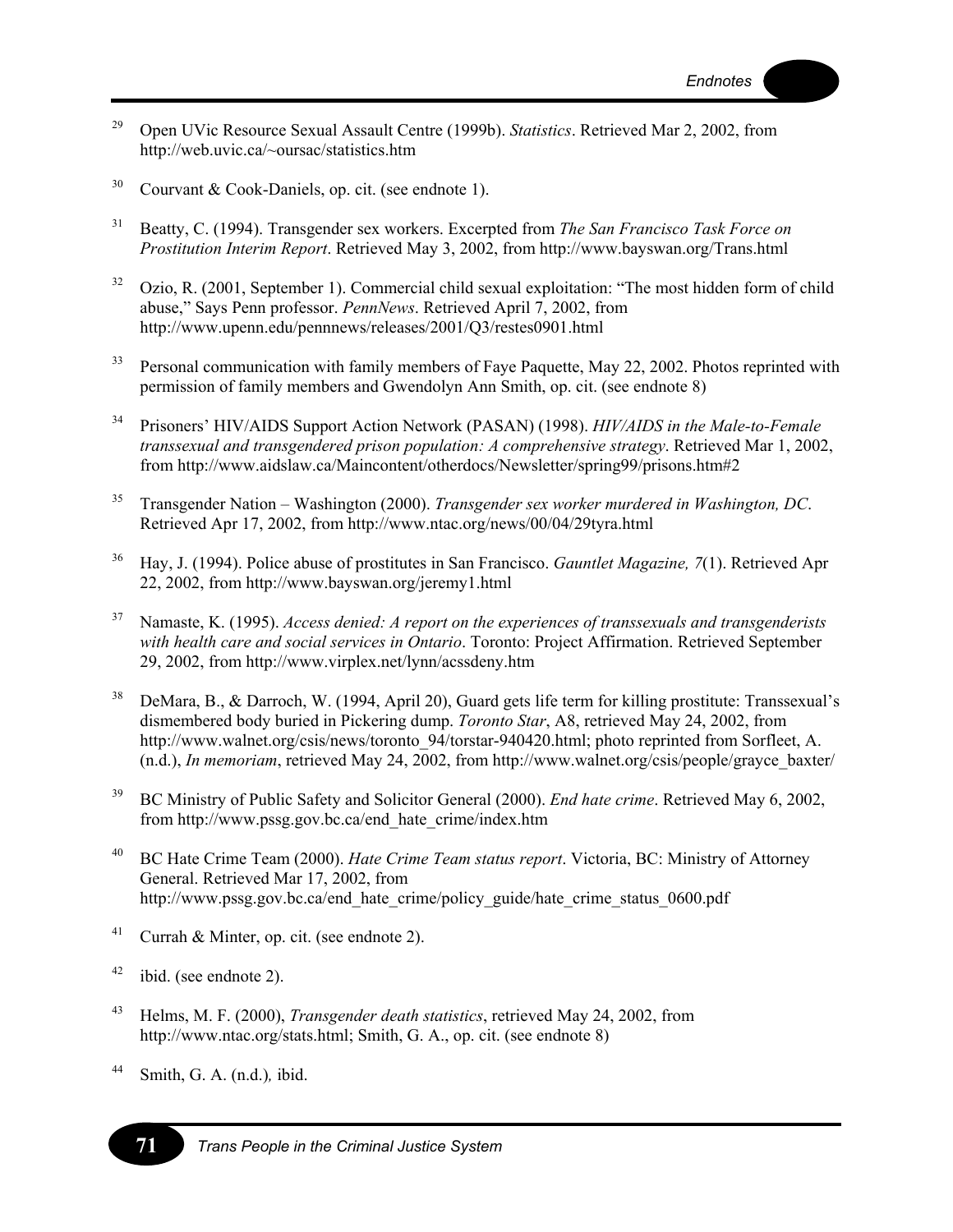- 45 Global BC (2002, September 24). *Gay-bashing response in question.* Retrieved September 29, 2002, from http://www.canada.com/vancouver/story.asp?id=A5ED711B-2AD4-4ED4-A43F-EE47050408C5
- 46 BC Ministry of Public Safety and Solicitor General (2000), op cit. (see endnote 39).
- 47 Ibid. (see endnote 39)
- <sup>48</sup> Queensland Police Liaison to the Lesbian, Gay, Bisexual and Transgender Communities (2001). *Newsletter, 1*. Retrieved Apr 23, 2002, from http://www.police.qld.gov.au/pr/program/pdf/lgbt/8\_01news.pdf
- 49 *Sheridan* and *Ferris*, op. cit. (see endnote 16).
- 50 Prisoners' HIV/AIDS Support Action Network, op. cit. (see endnote 34).
- 51 DisAbled Women's Network Ontario (2001), op. cit. (see endnote 15).
- 52 Prisoners' HIV/AIDS Support Action Network, op. cit. (see endnote 34).
- 53 Home Office (2000). *Report of the Interdepartmental Working Group on Transsexual People*. Retrieved April 22, 2002, from http://www.pfc.org.uk/workgrp/wgrp-all.htm
- 54 Prisoners' HIV/AIDS Support Action Network, op. cit. (see endnote 34).
- 55 Ford, Peter M., Pearson, M., Bell, D., Stevenson, T., Austen, J., & Sankar, P. (1999). *HIV and Hep C seroprevalence and associated risk behaviours in a Canadian prison.* Retrieved May 24, 2002, from http://www.aidslaw.ca/Maincontent/otherdocs/Newsletter/spring99/prisons.htm#1
- 56 Prisoners' HIV/AIDS Support Action Network, op. cit. (see endnote 34).
- 57 Paget, D. Z. (1999). *Needle distribution in the Swiss prison setting: A breakthrough?* Retrieved May 24, 2002, from http://www.aidslaw.ca/Maincontent/otherdocs/Newsletter/spring99/prisons.htm#3
- 58 Ford et al., op. cit. (see endnote 55).
- $59$  Ibid. (Ford et al.)
- <sup>60</sup> Namaste (1995), op. cit. (see endnote 37).
- 61 High Risk Project Society (n.d.). *Background of issues in Vancouver*. Retrieved May 2, 2002, from http://mypage.direct.ca/h/hrp/introbac.html. High Risk is no longer operating.
- 62 Benoit, C. & Millar, A. (2001). *Dispelling myths and understanding realities: Working conditions, health status, and exiting experiences of sex workers*. Retrieved May 2, 2002, from http://web.uvic.ca/~cbenoit/papers/DispMyths.pdf
- $63$  Personal communications from two former male sex trade workers who worked crossdressed. October 2000. See also Kealy, M. (1996), Taken before their time: Three people whose dreams will